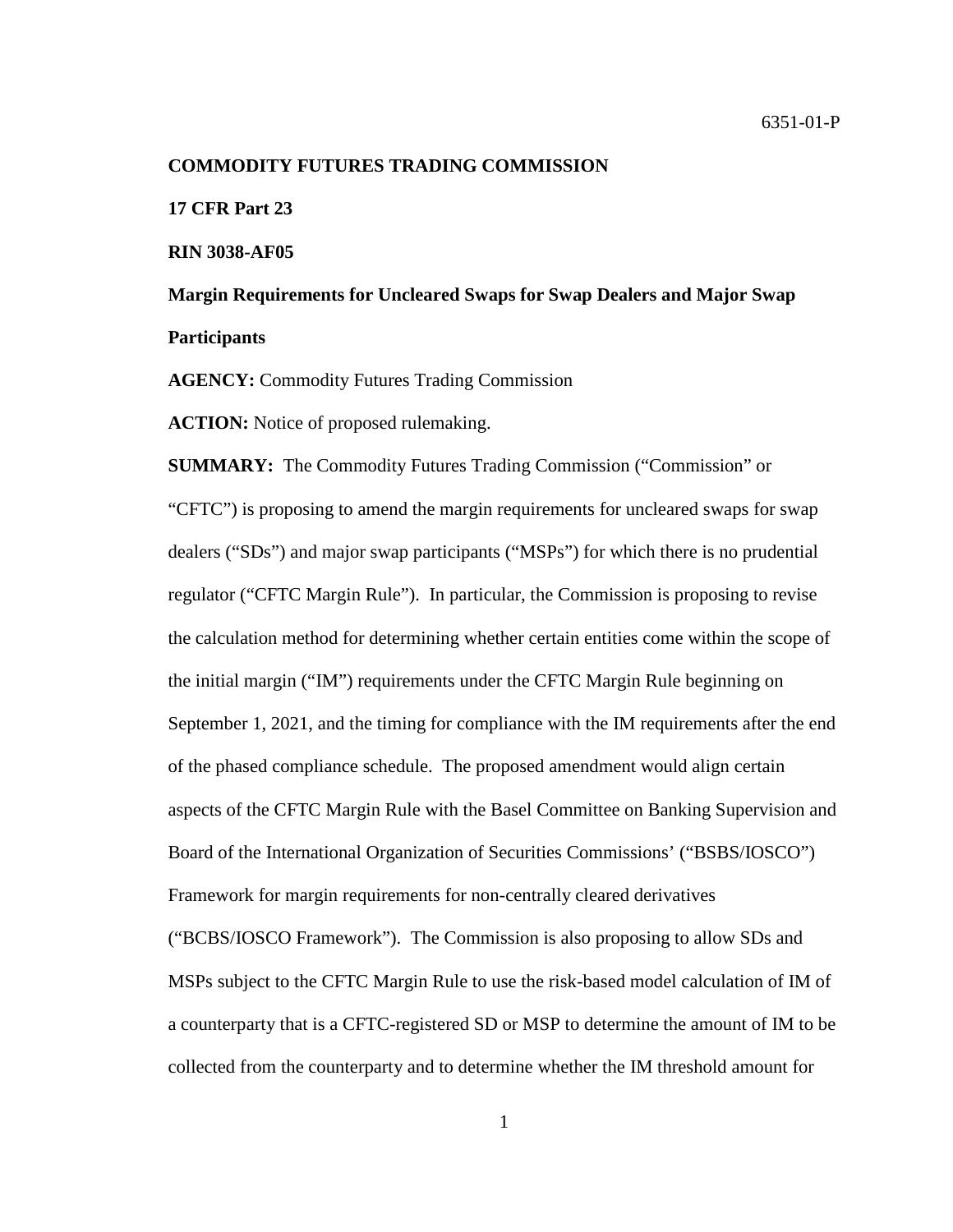the exchange of IM has been exceeded such that documentation concerning the collection, posting, and custody of IM would be required.

**DATES:** With respect to the proposed amendments, comments must be received on or before **[INSERT DATE 30 DAYS AFTER DATE OF PUBLICATION IN THE FEDERAL REGISTER].**

**ADDRESSES:** You may submit comments, identified by RIN 3038-AF05, by any of the following methods:

• CFTC Comments Portal: *[https://comments.cftc.gov](https://comments.cftc.gov/)*. Select the "Submit

Comments" link for this rulemaking and follow the instructions on the Public Comment Form.

• Mail: Send to Christopher Kirkpatrick, Secretary of the Commission,

Commodity Futures Trading Commission, Three Lafayette Center, 1155 21st Street, NW, Washington, DC 20581.

• Hand Delivery/Courier: Follow the same instructions as for Mail, above.

Please submit your comments using only one of these methods. Submissions through the CFTC Comments Portal are encouraged.

All comments must be submitted in English, or if not, accompanied by an English translation. Comments will be posted as received to *[https://comments.cftc.gov](https://comments.cftc.gov/)*. You should submit only information that you wish to make available publicly. If you wish the Commission to consider information that you believe is exempt from disclosure under the Freedom of Information Act ("FOIA"), a petition for confidential treatment of the exempt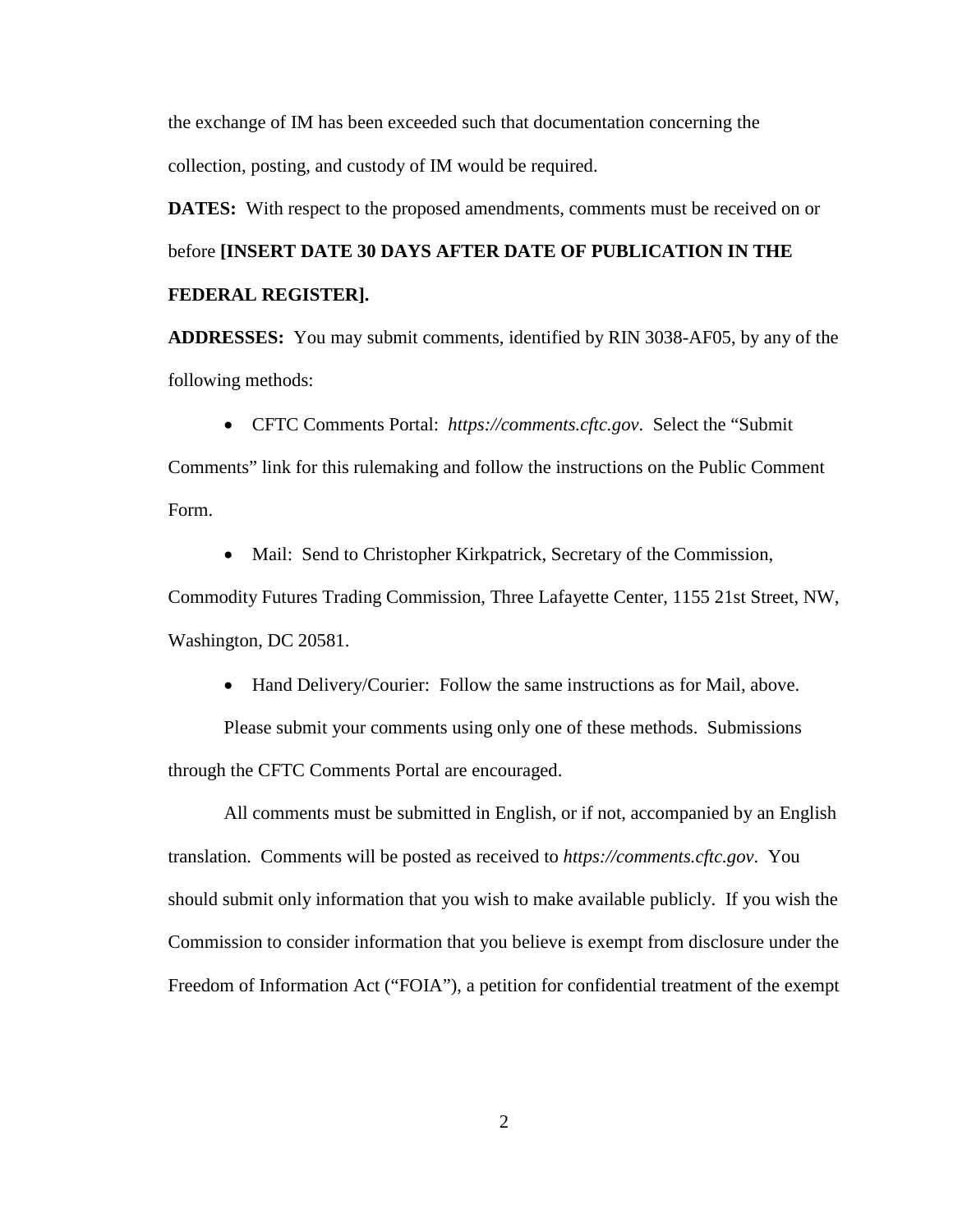information may be submitted according to the procedures established in § 145.9 of the Commission's regulations. $<sup>1</sup>$  $<sup>1</sup>$  $<sup>1</sup>$ </sup>

The Commission reserves the right, but shall have no obligation, to review, prescreen, filter, redact, refuse or remove any or all of your submission from *[https://comments.cftc.gov](https://comments.cftc.gov/)* that it may deem to be inappropriate for publication, such as obscene language. All submissions that have been redacted or removed that contain comments on the merits of the rulemaking will be retained in the public comment file and will be considered as required under the Administrative Procedure Act and other applicable laws, and may be accessible under the FOIA.

**FOR FURTHER INFORMATION CONTACT:** Joshua B. Sterling, Director, 202- 418-6056, *jsterling@cftc.gov*; Thomas J. Smith, Deputy Director, 202-418-5495, *tsmith@cftc.gov*; Warren Gorlick, Associate Director, 202-418-5195, *wgorlick@cftc.gov*; or Carmen Moncada-Terry, Special Counsel, 202-418-5795, *cmoncada-terry@cftc.gov*, Division of Swap Dealer and Intermediary Oversight, Commodity Futures Trading Commission, Three Lafayette Centre, 1155 21st Street NW, Washington, DC 20581.

## **SUPPLEMENTARY INFORMATION:**

#### **I. Background**

Section  $4s(e)$  of the Commodity Exchange Act ("CEA" or "Act")<sup>[2](#page-2-1)</sup> requires the Commission to adopt rules establishing minimum initial and variation margin requirements for all swaps<sup>[3](#page-2-2)</sup> that are (i) entered into by an SD or MSP for which there is

<span id="page-2-0"></span><sup>&</sup>lt;sup>1</sup> 17 CFR 145.9. Commission regulations referred to herein are found at 17 CFR Chapter I. <sup>2</sup> 7 U.S.C. 6s(e) (capital and margin requirements).

<span id="page-2-2"></span><span id="page-2-1"></span><sup>&</sup>lt;sup>3</sup> CEA section 1a(47), 7 U.S.C. 1a(47) (swap definition); Commission regulation 1.3, 17 CFR 1.3 (further definition of a swap). A swap includes, among other things, an interest rate swap, commodity swap, credit default swap, and currency swap.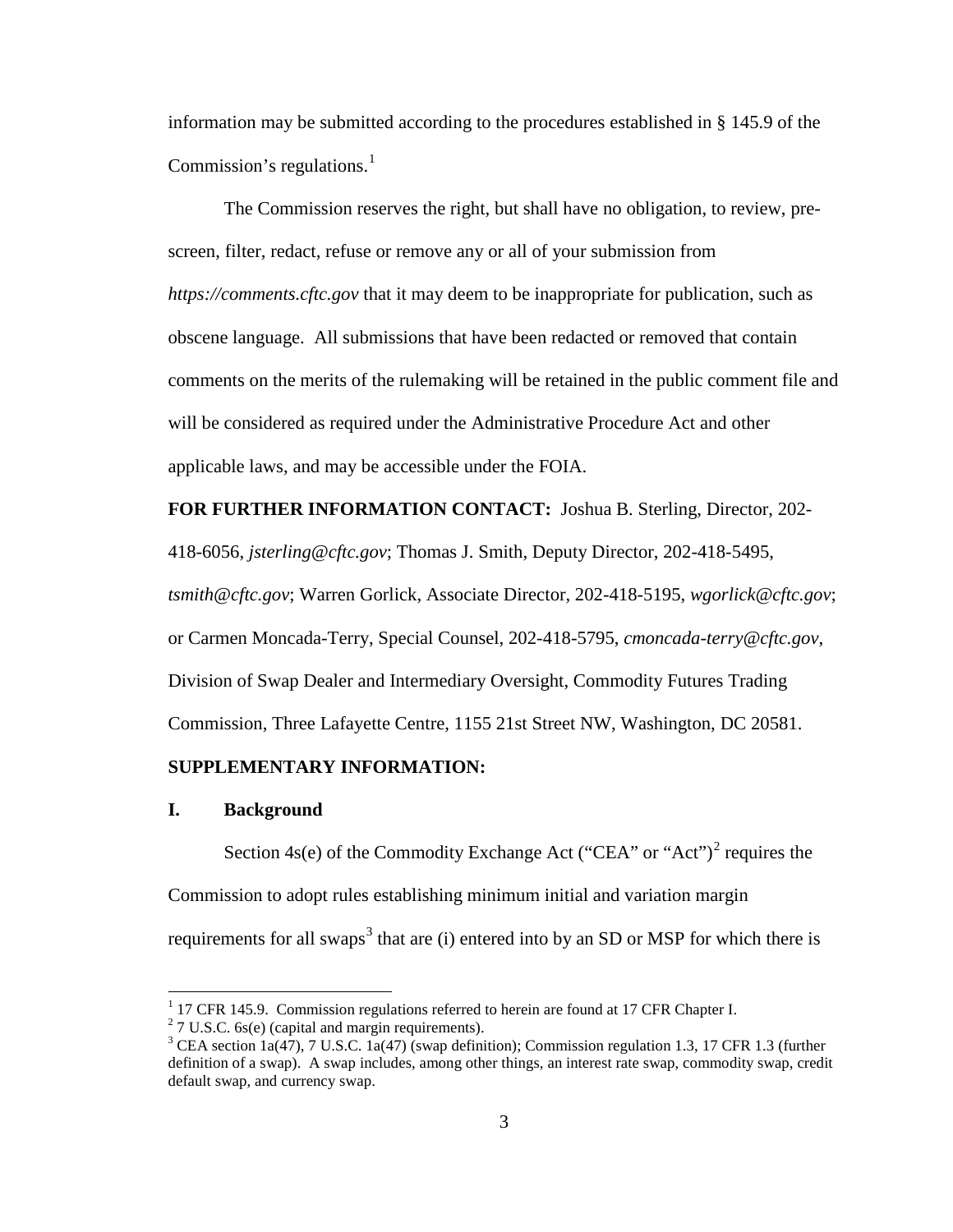no prudential regulator<sup>[4](#page-3-0)</sup> (collectively, "covered swap entities" or "CSEs")<sup>[5](#page-3-1)</sup> and (ii) not cleared by a registered derivatives clearing organization ("uncleared swaps").<sup>[6](#page-3-2)</sup> To offset the greater risk to the  $SD<sup>7</sup>$  $SD<sup>7</sup>$  $SD<sup>7</sup>$  or  $MSP<sup>8</sup>$  $MSP<sup>8</sup>$  $MSP<sup>8</sup>$  and the financial system arising from the use of uncleared swaps, these requirements must (i) help ensure the safety and soundness of the SD or MSP and (ii) be appropriate for the risk associated with the uncleared swaps held by the SD or MSP.<sup>[9](#page-3-5)</sup>

Following the mandate under Section 4s(e), the Commission in 2016 promulgated Commission regulations 23.150 through 23.161, namely the CFTC Margin Rule, which requires CSEs to collect and post initial margin ("IM")<sup>[10](#page-3-6)</sup> and variation margin ("VM")<sup>[11](#page-3-7)</sup>

<span id="page-3-0"></span><sup>&</sup>lt;sup>4</sup> CEA section 1a(39), 7 U.S.C. 1a(39) (defining the term "prudential regulator" to include the Board of Governors of the Federal Reserve System; the Office of the Comptroller of the Currency; the Federal Deposit Insurance Corporation; the Farm Credit Administration; and the Federal Housing Finance Agency). The definition of prudential regulator further specifies the entities for which these agencies act as prudential regulators. The prudential regulators published final margin requirements in November 2015. *See generally* Margin and Capital Requirements for Covered Swap Entities, 80 FR 74840 (Nov. 30, 2015) ("Prudential Margin Rule"). The Prudential Margin Rule is substantially similar to the CFTC Margin Rule, including with respect to the CFTC's phasing-in of margin requirements, as discussed below.<br><sup>5</sup> CEA section 4s(e)(1)(B), 7 U.S.C. 6s(e)(1)(B). SDs and MSPs for which there is a prudential regulator

<span id="page-3-1"></span>must meet the margin requirements for uncleared swaps established by the applicable prudential regulator. CEA section  $4s(e)(1)(A)$ , 7 U.S.C.  $6s(e)(1)(A)$ .

<span id="page-3-2"></span><sup>&</sup>lt;sup>6</sup> CEA section  $4s(e)(2)(B)(ii)$ , 7 U.S.C.  $6s(e)(2)(B)(ii)$ . In Commission regulation 23.151, the Commission further defined this statutory language to mean all swaps that are not cleared by a registered derivatives clearing organization or a derivatives clearing organization that the Commission has exempted from registration as provided under the CEA. 17 CFR 23.151.

<span id="page-3-3"></span><sup>&</sup>lt;sup>7</sup> CEA section 1a(49), 7 U.S.C. 1a(49) (swap dealer definition); Commission regulation 1.3 (further definition of swap dealer).

<span id="page-3-4"></span><sup>&</sup>lt;sup>8</sup> CEA section 1a(32), 7 U.S.C. 1a(32) (major swap participant definition); Commission regulation 1.3 (further definition of major swap participant).

<span id="page-3-5"></span> $^{9}$  CEA section 4s(e)(3)(A), 7 U.S.C. 6s(e)(3)(A).

<span id="page-3-6"></span><sup>&</sup>lt;sup>10</sup> Initial margin is the collateral (calculated as provided by Commission regulation 23.154) that is collected or posted in connection with one or more uncleared swaps pursuant to regulation 23.152. Initial margin is intended to secure potential future exposure following default of a counterparty (*i.e.*, adverse changes in the value of an uncleared swap that may arise during the period of time when it is being closed out). *See* CFTC Margin Rule, 81 FR at 683.

<span id="page-3-7"></span> $11$  Variation margin, as defined in Commission regulation 23.151, is the collateral provided by a party to its counterparty to meet the performance of its obligations under one or more uncleared swaps between the parties as a result of a change in the value of such obligations since the trade was executed or the last time such collateral was provided. 17 CFR 23.151.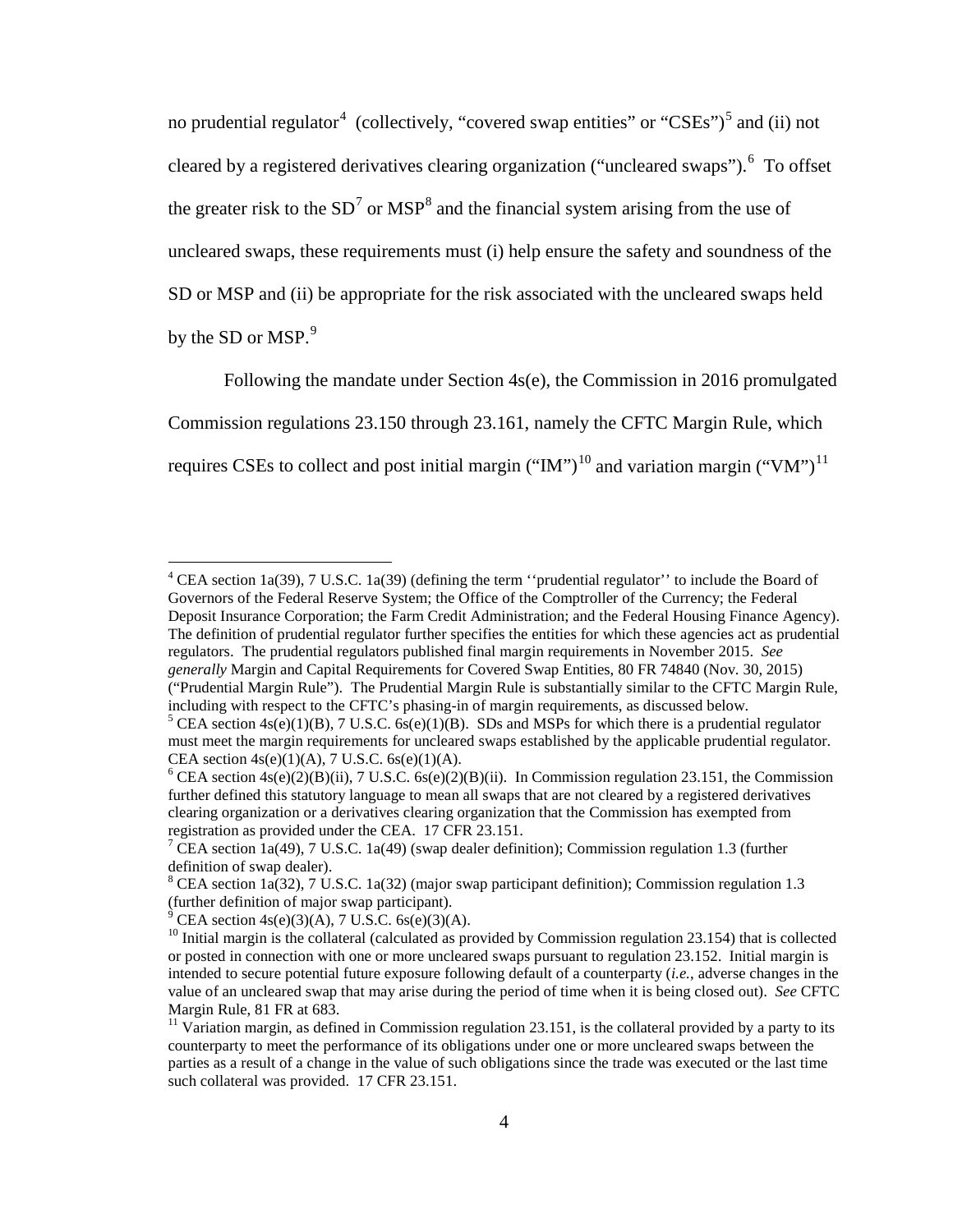for uncleared swaps.<sup>[12](#page-4-0)</sup> In implementing the CFTC Margin Rule, the Commission has identified certain issues that it understands would likely impede a smooth transition to compliance for entities required to comply with the IM requirements beginning on September 1, 2021.

*A. Calculation method for determining whether certain entities are subject to the IM requirements and the timing for compliance with the IM requirements after the end of the phased compliance schedule*

Commission regulation 23.161 sets forth a schedule for compliance with the

CFTC Margin Rule, spanning from September 1, 2016, to September 1, 2021.<sup>[13](#page-4-1)</sup> Under

the schedule, entities are required to comply with the IM requirements in staggered

phases,  $^{14}$  $^{14}$  $^{14}$  starting with entities with the largest average aggregate notional amounts

("AANA"), calculated on a daily basis, of uncleared swaps and certain other financial

products, and then successively with lesser AANA.

<span id="page-4-0"></span><sup>&</sup>lt;sup>12</sup> *See generally* Margin Requirements for Uncleared Swaps for Swap Dealers and Major Swap Participants, 81 FR 636 (Jan. 6, 2016). The CFTC Margin Rule, which became effective April 1, 2016, is codified in part 23 of the Commission's regulations. 17 CFR 23.150 - 23.159, 23.161. In May 2016, the Commission amended the CFTC Margin Rule to add Commission regulation 23.160, 17 CFR 23.160, providing rules on its cross-border application. *See generally* Margin Requirements for Uncleared Swaps for Swap Dealers and Major Swap Participants—Cross-Border Application of the Margin Requirements, 81 FR 34818 (May 31, 2016).

<span id="page-4-1"></span> $13$  17 CFR 23.161(a). On July 10, 2020, the Commission published a notice of proposed rulemaking proposing to amend Commission regulation  $23.161(a)(7)$  by deferring the compliance date for entities with an average aggregate notional amount between \$8 billion and \$50 billion, from September 1, 2021, to September 1, 2022. *See* Margin Requirements for Uncleared Swaps for Swap Dealers and Major Swap Participants, 85 FR 41463 (July 10, 2020) ("July 2020 Proposal"). The notice of proposed rulemaking herein describes current Commission requirements under the CFTC Margin Rule. If the July 2020 Proposal becomes final prior to this notice of proposed rulemaking, all references to September 1, 2021, referring to the beginning of the last phase of compliance under the phased compliance schedule, should be deemed automatically superseded and replaced with September 1, 2022.

<span id="page-4-2"></span><sup>&</sup>lt;sup>14</sup> The schedule also addresses the variation margin requirements under the CFTC Margin Rule, providing a compliance period of September 1, 2016, through March 1, 2017. *See* 17 CFR 23.161(a). The compliance period (including a six-month extension to September 1, 2017 through no-action relief) has long expired and all eligible entities are required to comply with the VM requirements.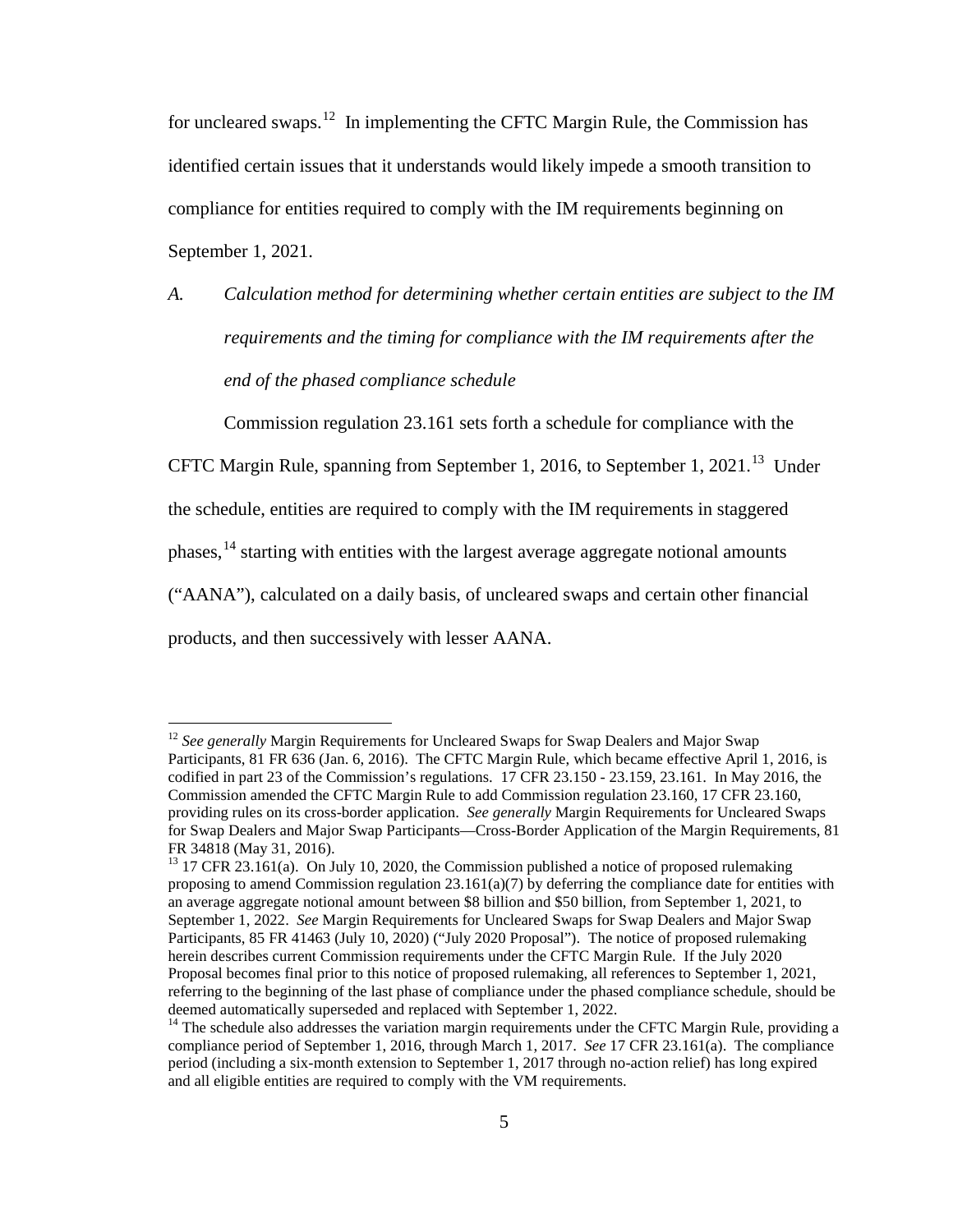<span id="page-5-4"></span>The last phase of compliance, which begins on September 1, 2021, encompasses two sets of entities: (i) CSEs and covered counterparties with an AANA between \$750 billion and \$50 billion ("Phase 5 entities");<sup>[15](#page-5-0)</sup> and (ii) all other remaining CSEs and covered counterparties, <sup>[16](#page-5-1)</sup> including financial end users ("FEUs") with material swaps exposure ("MSE") of more than \$8 billion in AANA, $^{17}$  $^{17}$  $^{17}$  ("Phase 6 entities"). <sup>[18](#page-5-3)</sup> These entities had been scheduled to begin compliance in separate phase-in dates, with Phase 5 entities to begin compliance on September 1, 2020, and Phase 6 entities on September 1, 2021. On May 28, 2020, the Commission adopted an interim final rule delaying the compliance date for Phase 5 entities until September 1, 2021, to address the operational challenges faced by these entities as a result of the COVID-19 pandemic. Because it was unclear what the impact of the pandemic would be on Phase 6 entities, the Commission did not deem appropriate to postpone these entities' September 1, 2021 compliance date through the interim final rule process. As a result, Phase 5 and Phase 6 entities are now required to begin compliance on September 1, 2021.

Under the Commission's margin requirements, the method for determining when Phase 6 entities are required to comply with the CFTC's IM requirements beginning with

<span id="page-5-2"></span><span id="page-5-1"></span><span id="page-5-0"></span><sup>&</sup>lt;sup>15</sup> 17 CFR 23.161(a)(6).<br><sup>16</sup> The term "covered counterparty" is defined in Commission regulation 23.151 as a financial end user with MSE or a swap entity, including an SD or MSP, that enters into swaps with a CSE. *See* 17 CFR 23.151. <sup>17</sup> Commission regulation 23.151 provides that MSE for an entity means that the entity and its margin affiliates have an average daily aggregate notional amount of uncleared swaps, uncleared security-based swaps, foreign exchange forwards, and foreign exchange swaps with all counterparties for June, July, or August of the previous calendar year that exceeds \$8 billion, where such amount is calculated only for business days. A company is a "margin affiliate" of another company if: (i) either company consolidates the other on a financial statement prepared in accordance with U.S. Generally Accepted Accounting Principles, the International Financial Reporting Standards, or other similar standards; (ii) both companies are consolidated with a third company on a financial statement prepared in accordance with such principles or standards; or (iii) for a company that is not subject to such principles or standards, if consolidation as described in paragraph (i) or (ii) of this definition would have occurred if such principles or standards had applied. 17 CFR 23.151.

<span id="page-5-3"></span> $18$  17 CFR 23.161(a)(7).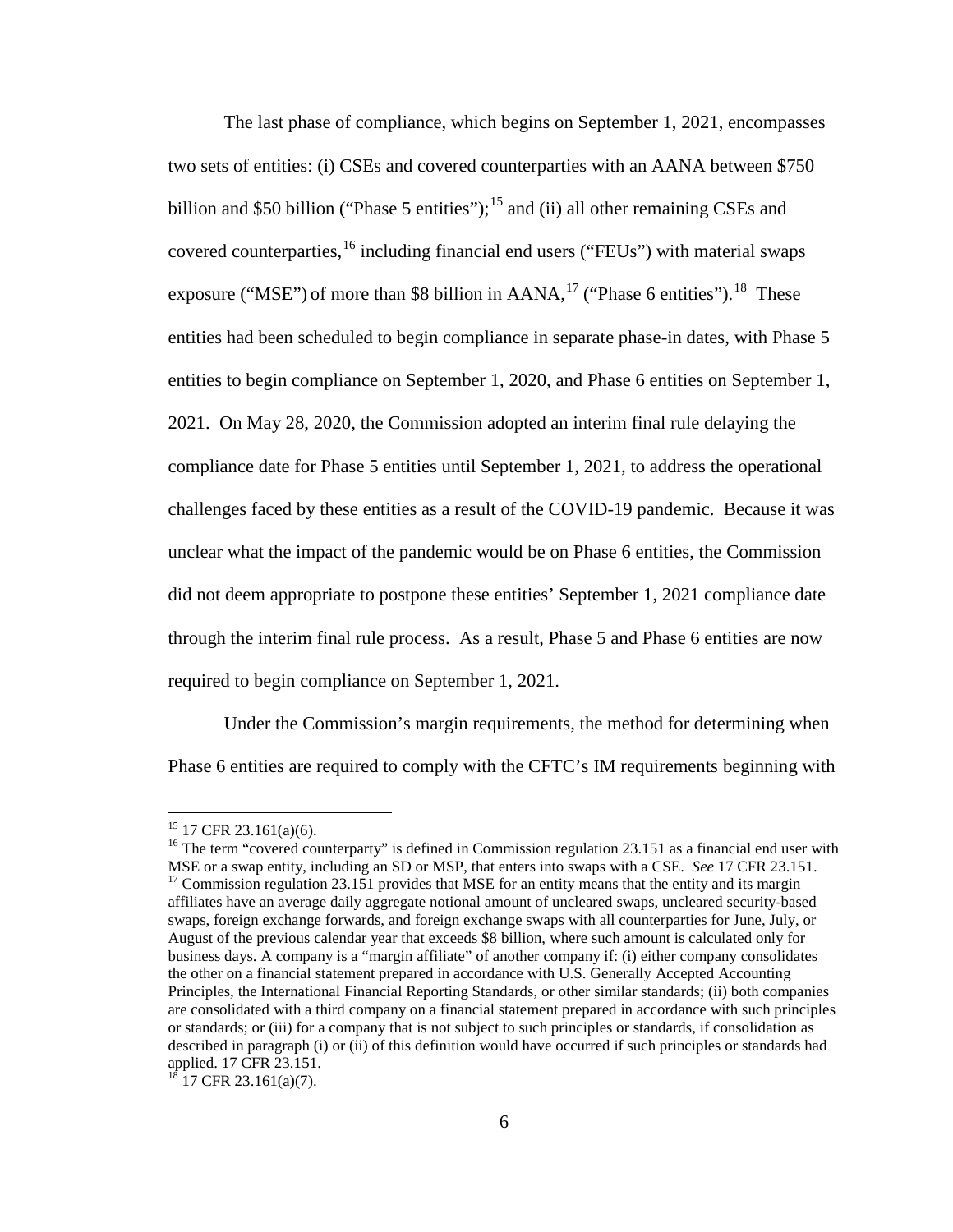the last phase of compliance differs from the method set out in the BCBS/IOSCO Framework.<sup>19</sup> More specifically, the BCBS/IOSCO Framework requires—beginning on September 1, 2022, which starts the last phase of implementation for the margin requirements under the framework—entities with  $\bigoplus$  billion<sup>[20](#page-6-1)</sup> in AANA during the period of March, April, and May of the current year, based on an average of month-end dates, to exchange IM beginning September 1 of each year.

In contrast, in the last phase of compliance under the phased compliance schedule, under the Commission's margin requirements, Phase 6 entities (*i.e.*, CSEs and FEUs with more than \$8 billion in AANA, or MSE) are required to begin exchanging IM on September 1, 2021. The MSE for an FEU must be determined on September 1, 2021, based on daily AANA (accounting only for business days)<sup>[21](#page-6-2)</sup> during the period of June, July, and August of the prior year. After the last phase of compliance, the determination of MSE for an FEU, which triggers the applicability of the IM requirements, must be conducted on January 1 of each calendar year based on daily AANA during the June, July, and August period of the prior year, with application of the IM requirements, if the FEU has MSE, required to begin on January 1 of each year.

<span id="page-6-1"></span><sup>20</sup> The U.S. adopted the BCBS/IOSCO threshold, but replaced the 8 billion euro figure with a dollar amount of \$8 billion. As a result, there is a small disparity in the threshold amounts given the continuing

<span id="page-6-0"></span><sup>&</sup>lt;sup>19</sup> *See generally BCBS/IOSCO*, Margin requirements for non-centrally cleared derivatives (July 2019), https://www.bis.org/bcbs/publ/d475.pdf ("2019 BCBS/IOSCO Framework").

<span id="page-6-2"></span> $^{21}$  The determination of MSE requires accounting for the average daily aggregate notional amount of uncleared swaps, uncleared security-based swaps, foreign exchange forwards, and foreign exchange swaps for June, July and August of the previous calendar year that exceeds \$8 billion, where such amount is calculated only for business days. *See* definition of MSE *supra* note [17.](#page-5-4) For simplicity purposes, this formulation will be referred to hereinafter as "daily AANA."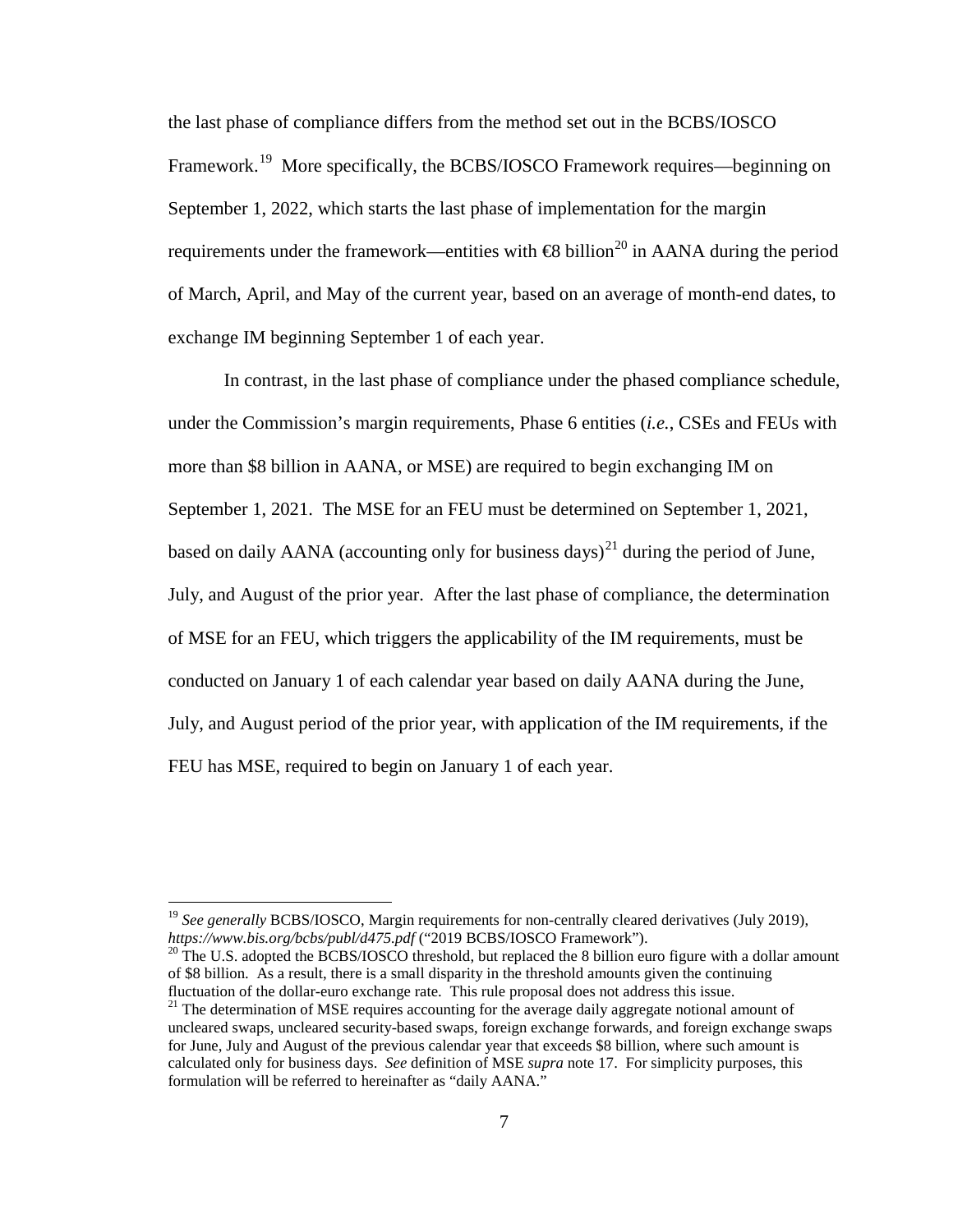The BCBS/IOSCO Framework was originally promulgated in September 2013.<sup>[22](#page-7-0)</sup> and then revised in  $2015$ .<sup>23</sup> The  $2015$  version of the BCBS/IOSCO Framework changed the calculation period of June, July, and August, with an annual implementation date of December 1, to March, April, and May of each calendar year, with an annual implementation date of September 1. The CFTC Margin Rule incorporated the earlier 2013 version of the BCBS/IOSCO Framework by adopting the June, July, and August calculation period for the annual calculation of MSE. As a result, the Commission's existing regulations do not reflect the calculation period of March, April, and May set forth in the revised BCBS/IOSCO Framework published in March 2015.

The Commission also departed from BCBS/IOSCO's month-end date calculation of AANA for determining whether an entity is subject to the IM requirements. In the preamble to the CFTC Margin Rule, the Commission stated that it decided to adopt a daily AANA calculation method for determining whether an FEU has MSE, the finding of which requires a CSE to exchange IM with the FEU, "to gather a more comprehensive assessment of the [FEU]'s participation in the swaps market, and to address the possibility that a market participant might 'window dress' its exposure on an as-of date such as year-end, in order to avoid the Commission's margin requirements. $124$  $124$ 

<span id="page-7-3"></span>As a result, the Commission's current method for the annual calculation of MSE, which was adopted in coordination with the U.S. prudential regulators and is similar to the U.S. prudential regulators' method of calculation, is not consistent with the most

<span id="page-7-0"></span><sup>&</sup>lt;sup>22</sup> See generally BCBS/IOSCO, Margin requirements for non-centrally cleared derivatives (Sept. 2013), *https://www.bis.org/publ/bcbs261.htm.* 23 *See generally BCBS/IOSCO, Margin requirements for non-centrally cleared derivatives (March 2015),* 

<span id="page-7-1"></span>available at *https://www.bis.org/bcbs/publ/d317.htm*. <sup>24</sup> 81 FR at 645.

<span id="page-7-2"></span>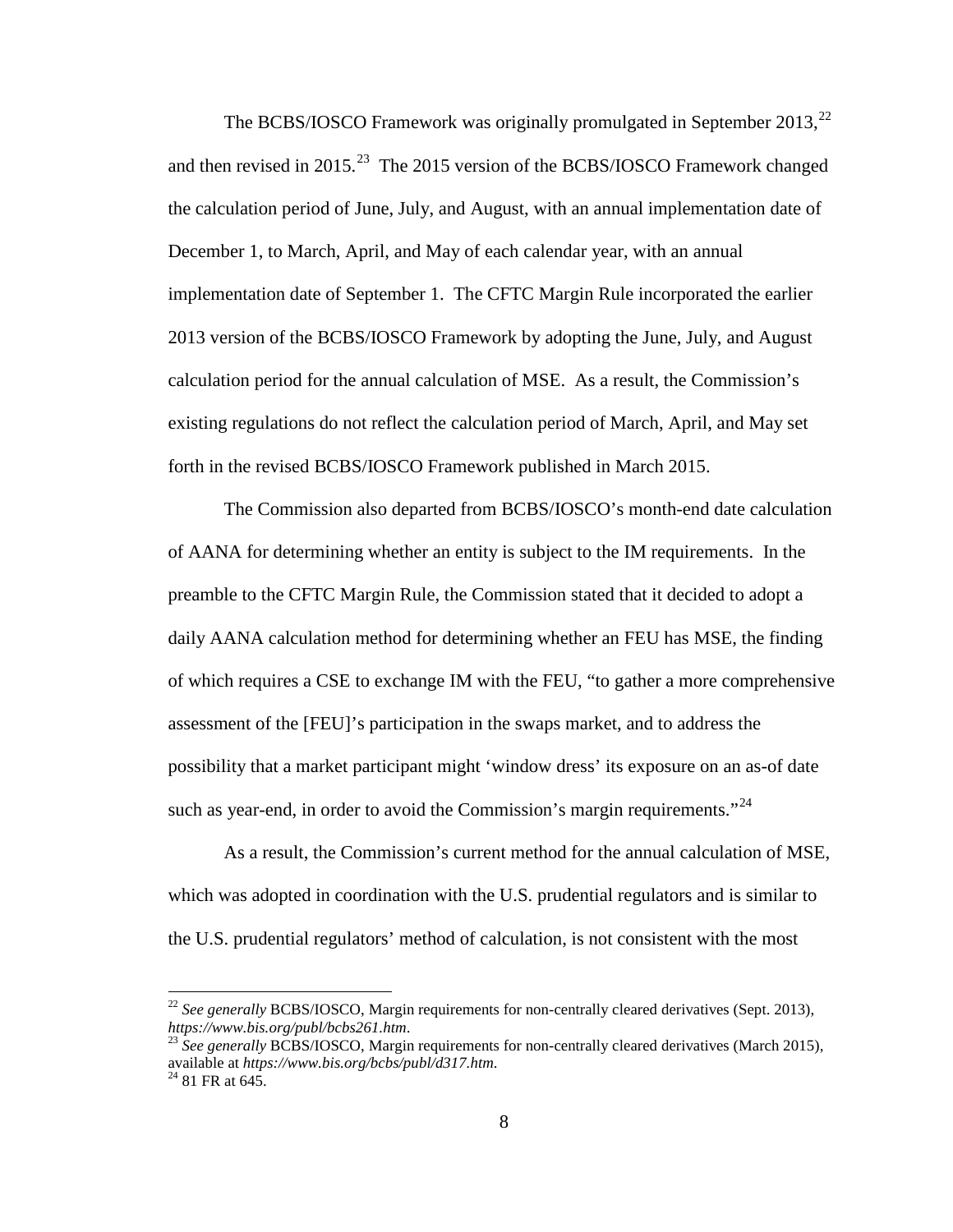recent version of the BCBS/IOSCO Framework. Nor is it consistent with requirements in other major market jurisdictions, most of which adopted the 2015 BCBS/IOSCO Framework's month-end date calculation of AANA using the period of March, April, and May for the purposes of determining whether an entity is subject to the IM requirements beginning in the last phase of implementation.<sup>[25](#page-8-0)</sup>

Market participants have stated that these differences in the methods for determining when an entity comes within the scope of the IM requirements and the timing for compliance after the last phase of compliance may impose an undue burden on their efforts to comply with the CFTC's margin requirements.<sup>26</sup> Entities have to account for different compliance schedules and set up and maintain separate processes for determining when they meet the thresholds for IM compliance. $27$ 

*B. No-Action Letter Concerning the Calculation of IM*

<span id="page-8-3"></span>The Commission's Division of Swap Dealer and Intermediary Oversight

("DSIO") issued CFTC No-Action Letter 19-29 in July 2019 in response to a request for

<span id="page-8-0"></span> <sup>25</sup> *See, e.g.*, Commission Delegated Regulation (EU) 2016/2251 Supplementing Regulation (EU) No. 648/2012 of the European Parliament and of the Council of July 4, 2012 on OTC Derivatives, Central Counterparties and Trade Repositories with Regard to Regulatory Technical Standards for Risk-Mitigation Techniques for OTC Derivative Contracts Not Cleared by a Central Counterparty (Oct. 4, 2016), Article 28(1), *https://eur-lex.europa.eu/legal-content/EN/TXT/PDF/?uri=CELEX:32016R2251&from=EN*. Financial Services Agency of Japan (JFSA) Cabinet Office Ordinance on Financial Instruments Business (Cabinet Office Ordinance No. 52 of August 6, 2007), as amended (March 31, 2016), Article 123(11)(iv)(c); Office of the Superintendent of Financial Institutions Canada (OSFI) Guideline No. E-22, Margin Requirements for Non-Centrally Cleared Derivatives (April 2020), Section 5, 71, *https://www.osfi-*

<span id="page-8-1"></span>bsif.gc.ca/Eng/Docs/e22.pdf.<br><sup>26</sup> See Recommendations to Improve Scoping and Implementation of Initial Margin Requirements for Non-*Cleared Swaps,* Report to the CFTC's Global Markets Advisory Committee by the Subcommittee on Margin Requirements for Non-Cleared Swaps, April 2020 at, 48-54,

*https://www.cftc.gov/media/3886/GMAC\_051920MarginSubcommitteeReport/download* ("Margin Subcommittee Report" or "Report").

<span id="page-8-2"></span><sup>27</sup> *See id.*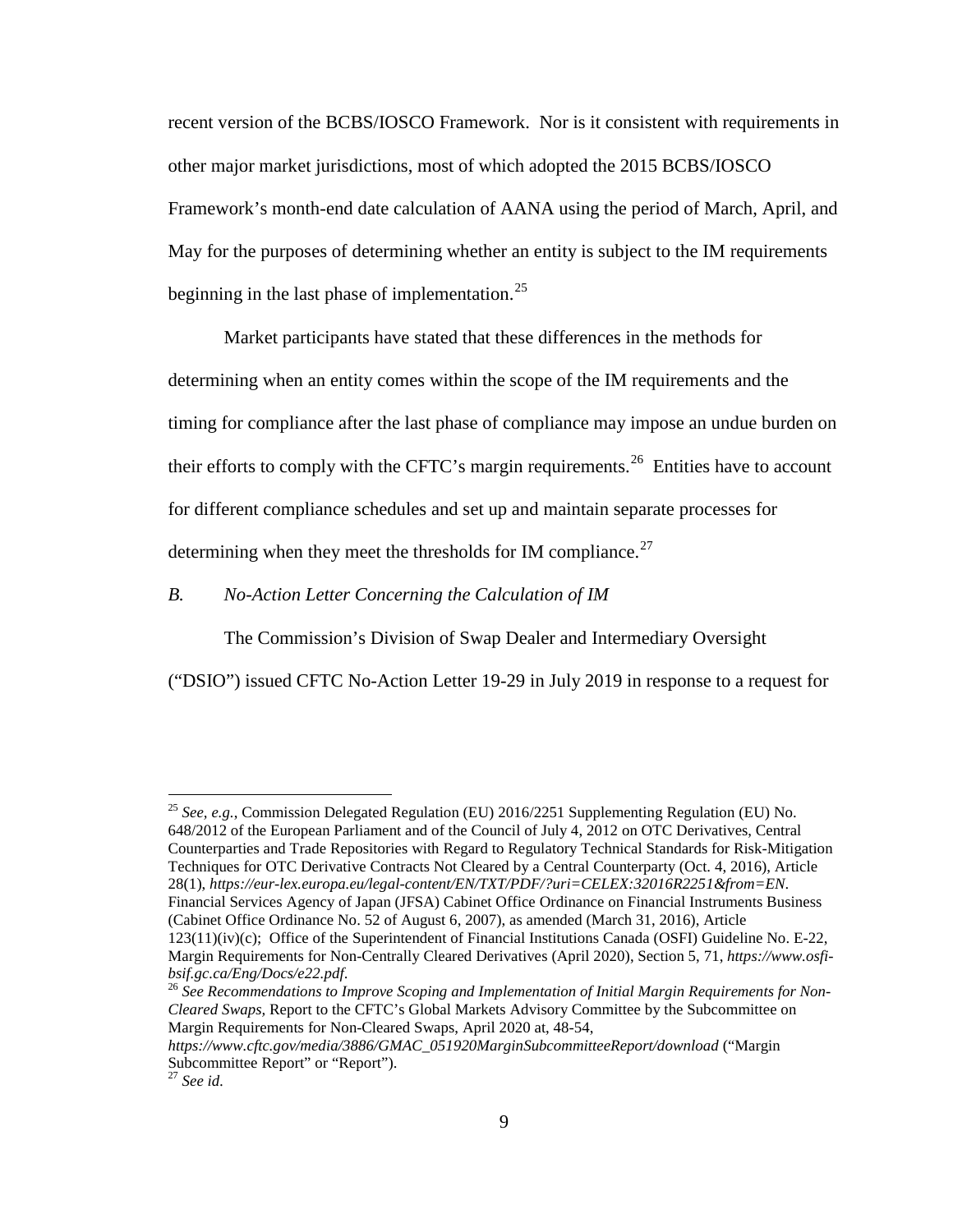relief submitted by Cargill Incorporated ("Cargill"), a CFTC-registered SD and CSE.<sup>[28](#page-9-0)</sup> DSIO stated that it would not recommend enforcement action if Cargill used the riskbased model calculation of IM of a counterparty that is a CFTC-registered SD as the amount of IM that Cargill is required to collect from the SD and to determine whether the IM threshold amount of \$50 million ("IM threshold amount")<sup>[29](#page-9-1)</sup> has been exceeded, which would trigger the requirement for documentation concerning the posting, collection, and custody of IM collateral.

#### *C. Market Participant Feedback*

The CFTC's Global Markets Advisory Committee ("GMAC") established a subcommittee in January 2020 to consider issues raised by the implementation of margin requirements for non-cleared swaps, to identify challenges associated with forthcoming implementation phases, and to make recommendations through a report for the GMAC to consider in advising the Commission. The subcommittee submitted the Margin Subcommittee Report to the GMAC with its recommendations.<sup>30</sup> The GMAC adopted the Report and recommended to the Commission that it consider adopting the Report's recommendations.

Among other things, the Margin Subcommittee Report recommended alignment of the CFTC Margin Rule with the BCBS/IOSCO Framework with respect to the method for calculating AANA for determining whether an entity comes within the scope of the

<span id="page-9-2"></span><span id="page-9-1"></span><span id="page-9-0"></span><sup>28</sup> CFTC Letter No. 19-29, Request for No-Action Relief Concerning Calculation of Initial Margin (Dec.19, 2019) ("Letter 19-29"), http://www.cftc.gov/idc/groups/public/@lrlettergeneral/documents/letter/19-29.pdf. <sup>29</sup> Under Commission regulation 23.154(a)(3), SDs and MSPs subject to the Commission's regulations are not required to post or collect IM until the initial margin threshold amount has been exceeded. *See* 17 CFR 23.154(a)(3). The term "initial margin threshold amount" is defined in Commission regulation 23.151 to mean an aggregate credit exposure of \$50 million resulting from all uncleared swaps between an SD and its margin affiliates (or an MSP and its margin affiliates) on the one hand, and the SD's (or MSP's) counterparty and its margin affiliates on the other. *See* 17 CFR 23.151. <sup>30</sup> *See supra* note [26.](#page-8-3)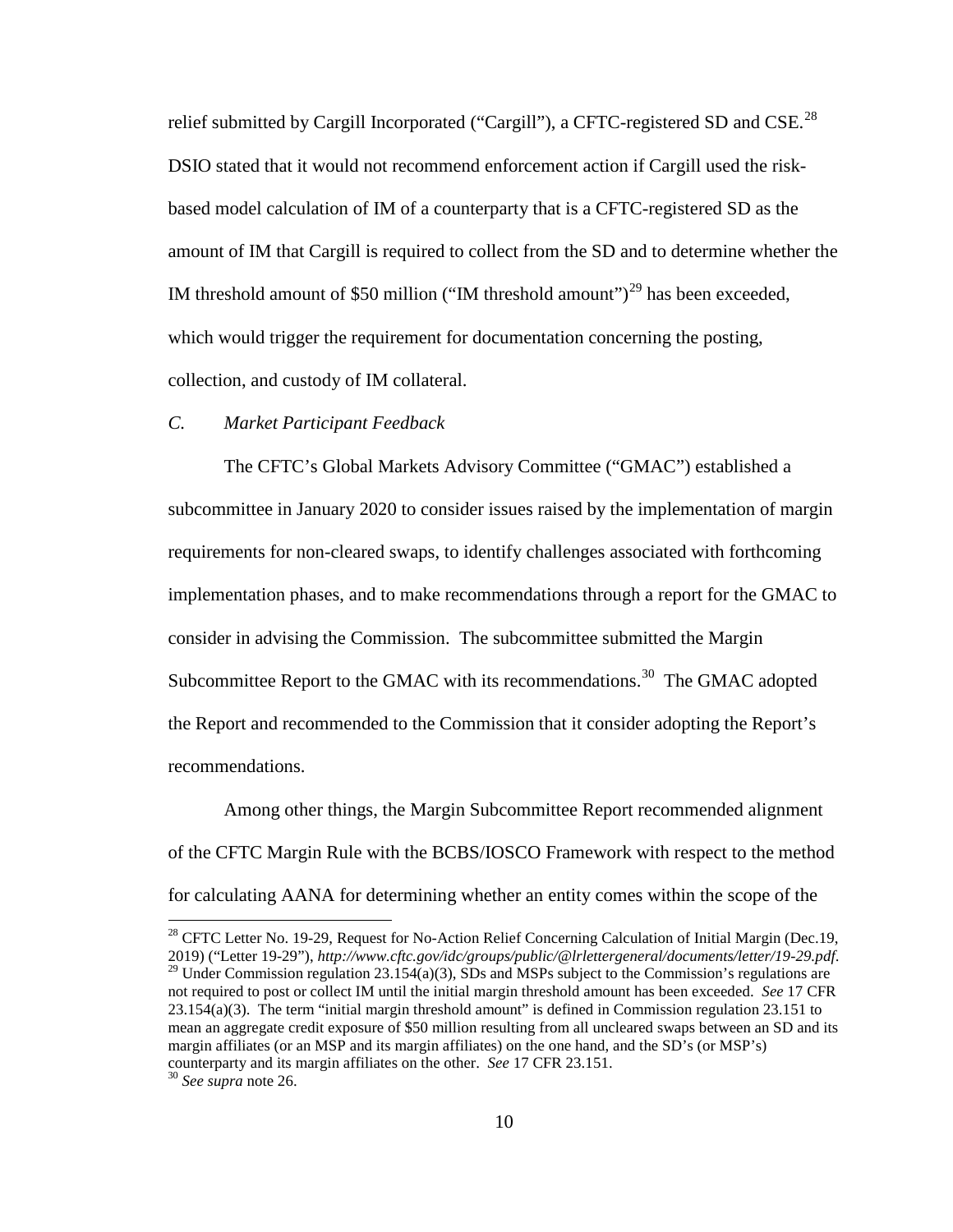IM requirements and the timing of compliance after the end of the phased compliance schedule.<sup>[31](#page-10-0)</sup> The Report also recommended the codification of Letter 19-29.<sup>32</sup>

The Commission believes that alignment with BCBS/IOSCO, the global standard setter for margin requirements for non-cleared derivatives, would promote harmonization in the application of the IM requirements. Moreover, the Commission does not believe that the disjunction between the CFTC and BCBS/IOSCO regarding the AANA calculation method and the timing of compliance furthers any regulatory purpose. In fact, the Commission notes the foreseeable possibility of calculation errors resulting from differences in the calculation methods.<sup>[33](#page-10-2)</sup>

The Commission also believes that adopting regulations along the lines of narrowly-tailored no-action letters, such as Letter 19-29, could promote certainty and clarity, facilitating efforts by market participants to take the application of the Commission's regulations into account in their planning, without undermining the effectiveness of the CFTC Margin Rule. Moreover, the proposed amendment would promote efficient risk hedging by smaller CSEs that offer swaps services to smaller entities that are neither SDs nor MSPs, with some of those risk-taking transactions requiring the exchange of regulatory margin and some, at the option of the parties, requiring the exchange of contractually-agreed margin. The CSEs might then enter into

<span id="page-10-2"></span><span id="page-10-1"></span>

<span id="page-10-0"></span><sup>&</sup>lt;sup>31</sup> *See* Margin Subcommittee Report at 48-54.<br><sup>32</sup> *See* Margin Subcommittee Report at 34-36.<br><sup>33</sup> The possibility of calculation errors may be mitigated by substituted compliance, as described in Commission regulation 23.160, if the parties are non-U.S. entities and substituted compliance is available, as the parties would be able to avail themselves of the rules in the foreign jurisdiction and would therefore not face the concern about different calculation methods. However, while the proposed changes to the method of calculation of AANA would align the CFTC's method of calculation with BCBS/IOSCO's approach, the Commission acknowledges that the changes would result in a divergence from the U.S. prudential regulators' approach, which may increase the potential for calculation errors for entities located in the United States.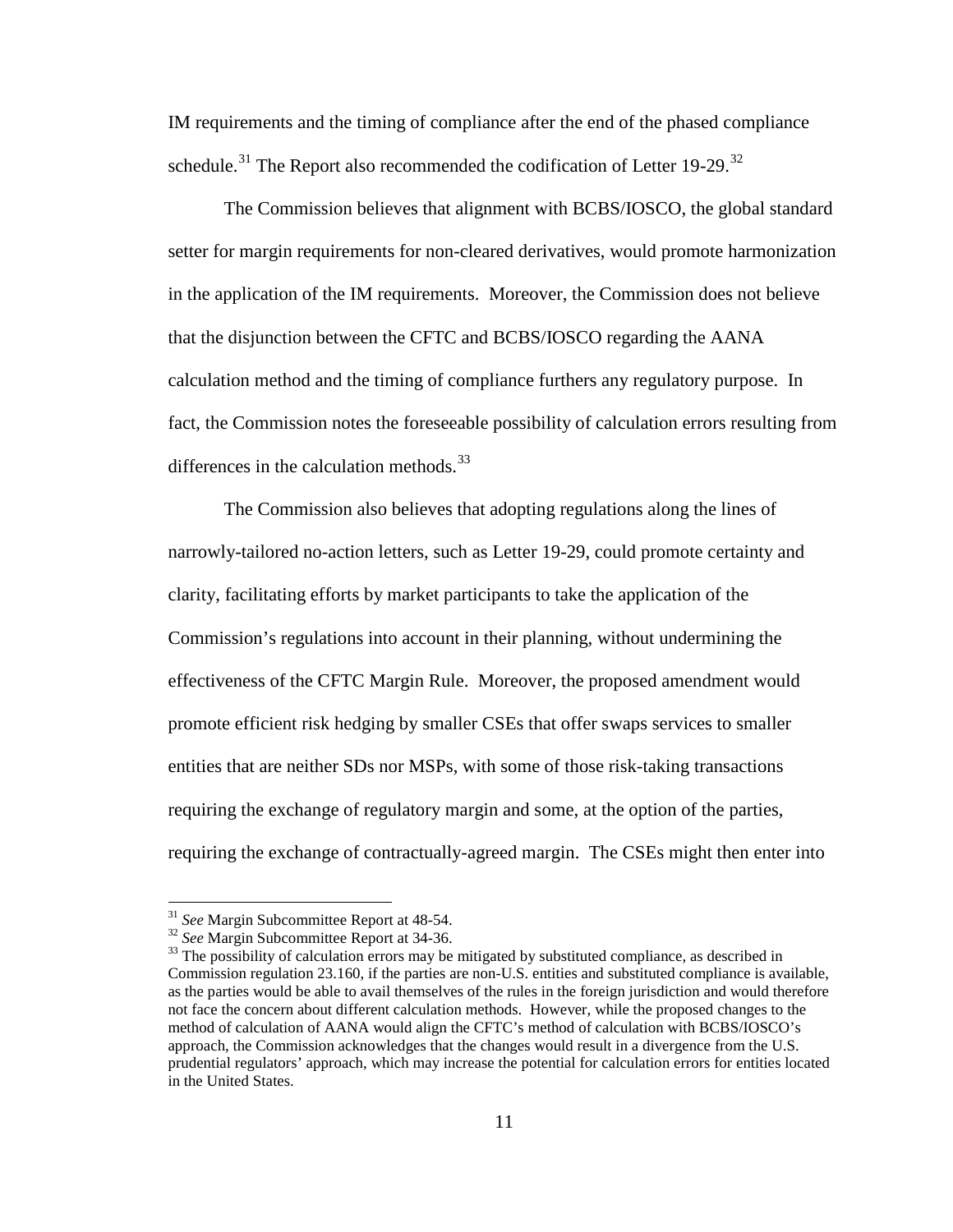offsetting swaps with SDs and MSPs to hedge the risk associated with the risk-taking transactions. Due to their size and limited swap business and resources, the CSEs may find it uneconomical to develop and maintain a margin model, and would therefore benefit from the option to rely on their SD or MSP counterparties' IM model calculations.

## **II. Proposed Amendments**

The Commission is proposing to revise the method for calculating AANA for determining whether an FEU has MSE and the timing for compliance with the IM requirements after the end of the last phase of compliance to align these aspects of the CFTC Margin Rule with the BCBS/IOSCO Framework. The Commission is also proposing to amend Commission regulation 23.154(a) in a manner similar to the terms of Letter 19-29, and thus allow CSEs to use the risk-based model calculation of IM of counterparties that are CFTC-registered SDs or MSPs ("swap entities") $^{34}$  $^{34}$  $^{34}$  to determine the amount of IM that must be collected from such counterparties.

## *A. Commission regulation 23. 151 – Amendments to MSE definition*

As noted above, the exchange of IM with respect to uncleared swaps between a CSE and a counterparty that is an FEU with MSE (together, Phase 6 entities) is required in the last phase of compliance, which is scheduled to begin on September 1, 2021.<sup>35</sup> Commission regulation 23.151 provides that an entity has MSE if it has more than \$8

<span id="page-11-0"></span> $34$  Commission regulation 23.151 defines the term "swap entity" as a person that is registered with the Commission as an SD or MSP under the CEA.

<span id="page-11-1"></span><sup>35</sup> *See* 17 CFR 23.161(a)(7), which requires that a CSE must comply with the CFTC IM requirements with respect to their uncleared swaps with counterparties that are FEUs with MSE beginning on September 1, 2021.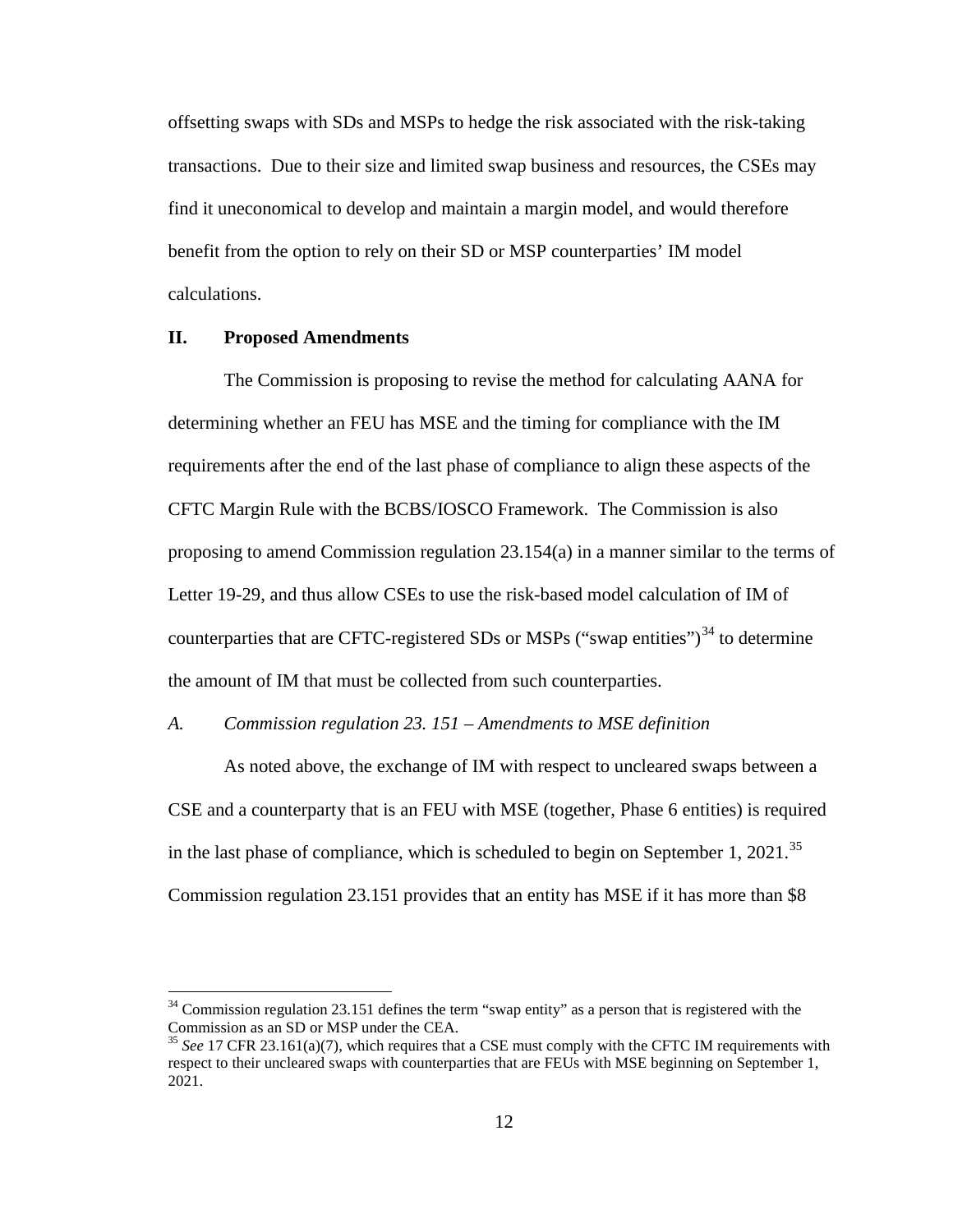billion in average daily AANA during June, July, and August of the prior year.<sup>[36](#page-12-0)</sup> An FEU that has MSE based on its calculation of AANA over June, July, and August of 2020 will come within the scope of the IM requirements beginning on September 1, 2021. After September 1, 2021, however, because the base year for calculating AANA is the prior year, the annual determination of MSE, which triggers the applicability of the IM requirements, would be on January 1 of each year,  $37$  using the AANA for June, July, and August of the prior year. If the FEU has MSE on January 1 of a given year, the FEU would come within the scope of the IM requirements on January 1 of such year. As such, a CSE would be required to exchange regulatory IM beginning on such January 1 for its uncleared swaps with such FEU.

The Commission proposes to amend the definition of MSE in Commission regulation 23.151 by replacing "June, July and August of the previous calendar year" with "March, April and May of that year." The period for calculating AANA for determining whether an FEU has MSE would thus be March, April, and May of "that year." "That year" would be understood to mean the year the MSE is calculated for determining whether the IM requirements apply. The calculation of MSE is precipitated by Commission 23.161(a)(7), which requires a CSE to exchange IM with a counterparty that is an FEU with MSE beginning on September 1, 2021, and thereafter.

The Commission is also proposing to amend the definition of MSE to set "September 1 of any year" as the determination date for MSE. Under the current

<span id="page-12-1"></span><span id="page-12-0"></span> $\frac{36}{37}$  17 CFR 23.151.<br><sup>37</sup> January 1 is not explicitly set out in the Commission's regulations as the determination date for MSE after the last phase of compliance. However, Commission regulation  $23.161(a)(7)$  (addressing the last phase of compliance and the timing of compliance going forward) and the definition of MSE in Commission regulation 23.151 can be reasonably read together to set January 1 as the determination date. *See* 17 CFR 23.151; 17 CFR 23.161(a)(7).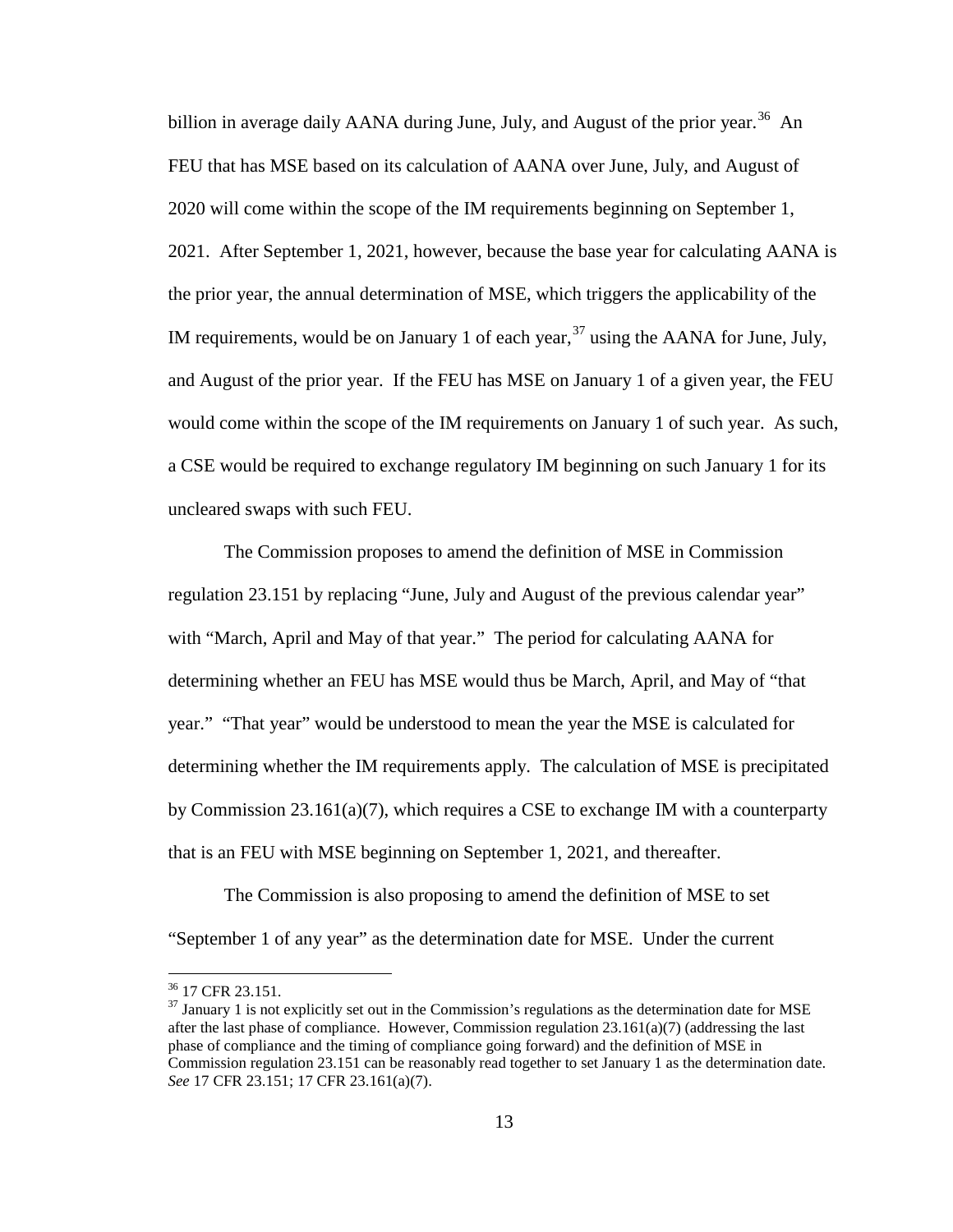requirements, the MSE for an FEU must be determined beginning on September 1, 2021, and subsequently, after the last phase of compliance, on January 1 of each year. The proposed amendment would change the date of determination of MSE, applicable after the last phase of compliance, from January 1 to September 1. Because having MSE triggers the applicability of the IM requirements for an FEU, requiring the CSE to post and collect IM with its FEU counterparty, the proposed amendment would effectively set the timing for compliance with the IM requirements on September 1 after the last phase of compliance with respect to uncleared swaps entered into by a CSE and an FEU with MSE.

The proposed shift of the MSE determination date from January 1 to September 1 could have the effect of deferring for nine months for  $2022^{38}$  $2022^{38}$  $2022^{38}$  the obligation to exchange IM with a firm that was not in scope on September 1, 2021, but would be subject to the IM requirements on January 1, 2022. As a result, in 2022, less collateral would be collected for uncleared swaps during the nine-month period, which could render uncleared swap positions riskier and increase the risk of contagion and systemic risk. The Commission, however, notes that because the deferral period would affect entities with lower AANAs than entities brought into scope in earlier phases, the potential uncollateralized risk would be mitigated, becoming a lesser concern, particularly because the proposed change in the MSE determination date would draw the Commission's rules closer to BCBS/IOSCO's approach, promoting international harmonization.

<span id="page-13-0"></span><sup>&</sup>lt;sup>38</sup> If the July 2020 Proposal becomes final prior to this notice of proposed rulemaking, all references to 2022 for the purpose of referring to the period after the end of the last phase of compliance under the phased compliance schedule should be deemed automatically superseded and replaced with 2023.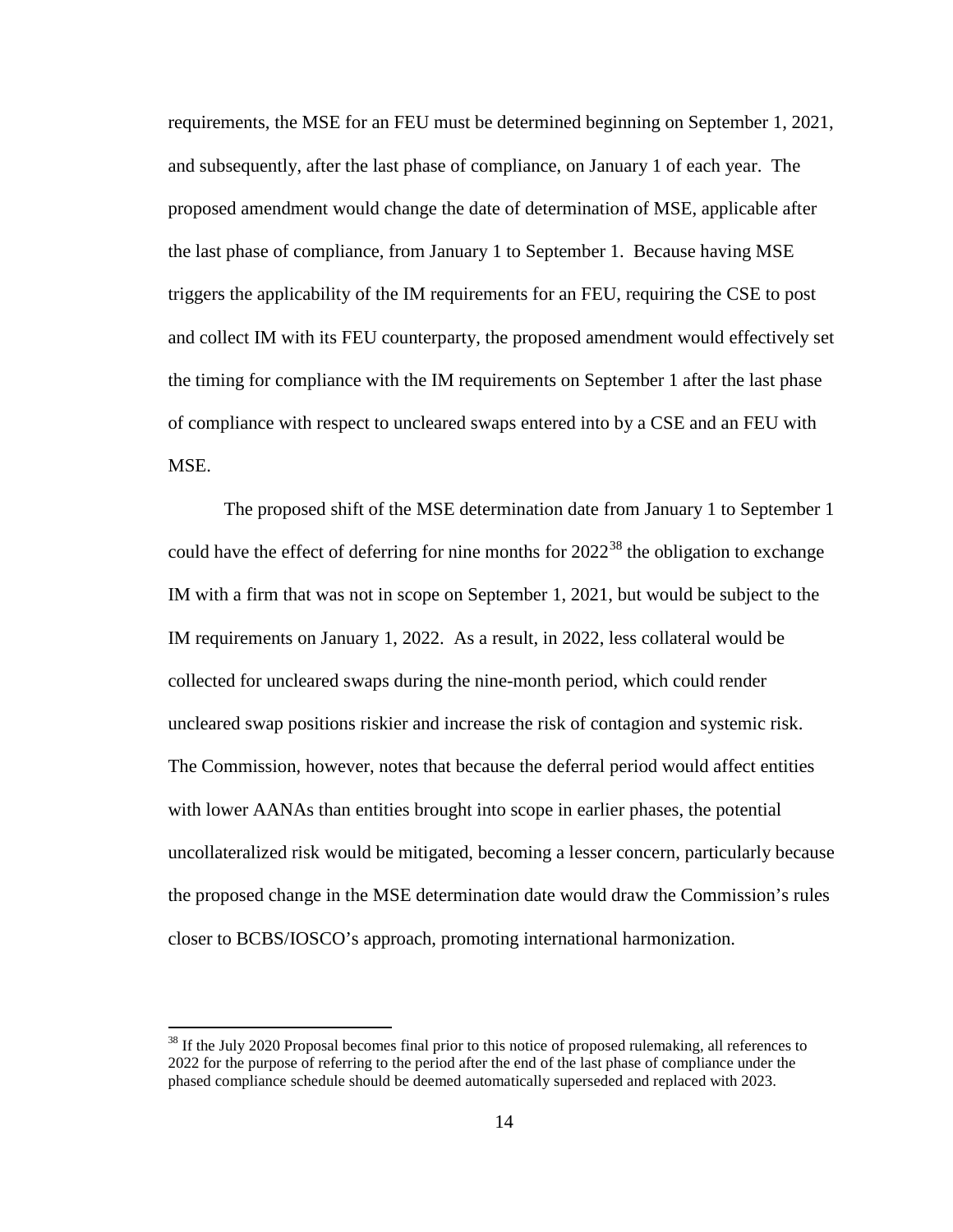Conversely, the change in the MSE determination date could also result in requiring certain entities to post and collect IM that would not otherwise be required to do so. This could occur when an FEU meets the MSE threshold in the last phase of compliance beginning on September 1, 2021, but falls below the threshold by January 1, 2022, because the AANA for June, July, and August of the prior year (*i.e.* 2021) has declined below \$8 billion. In such case, under the current rule, a CSE would no longer be subject to the IM requirements with respect to such FEU beginning January 1, 2022. However, under the proposed amendment, the CSE would continue to be subject to the IM requirements with respect to such FEU through September 1, 2022, and, as a result, the CSE would be required to exchange IM with the FEU for nine months longer than the January 1, 2022 MSE determination date would have required.

These proposed amendments to the definition of MSE would have the effect of reducing the time frame that FEUs and their CSE counterparties would have to prepare for compliance with the IM requirements. Under the current rule, exchange of regulatory IM is required with respect to Phase 6 entities beginning on September 1, 2021, which starts the last phase of the phased compliance schedule.<sup>39</sup> The MSE for the FEU must be determined using the AANA for the June, July, and August period of the prior year (*i.e.*, 2020). As a result, for the last phase of compliance in 2021, a CSE and FEU will have at least twelve months to prepare in anticipation of compliance with the IM requirements. Under the proposed amendment, however, for the last phase of compliance in 2021, the CSE and FEU would have only 3 months because MSE would be determined using the AANA for the March, April, and May period of the current year (*i.e.*, 2021).

<span id="page-14-0"></span> $\overline{a}$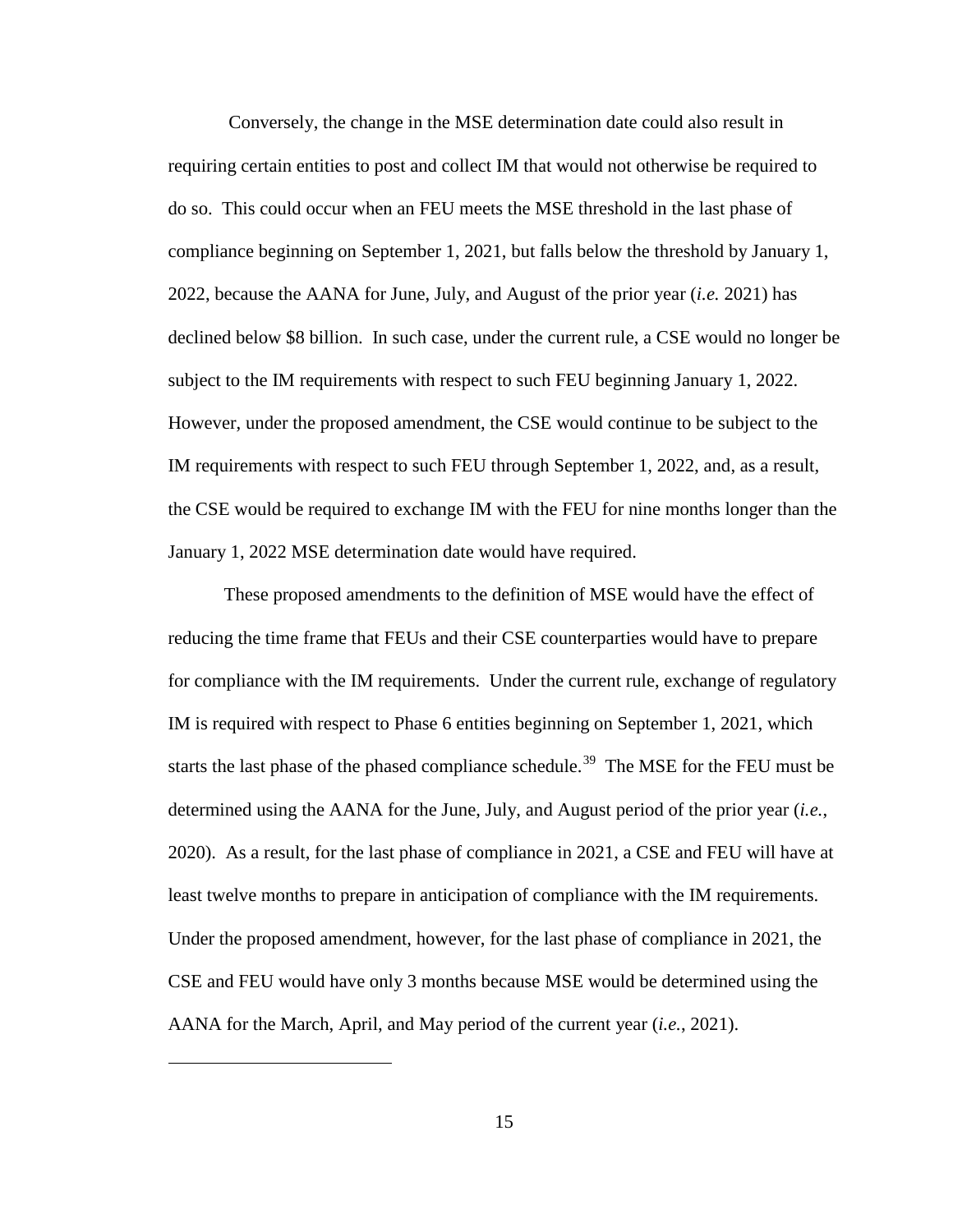Also, after the last phase of compliance under the phased compliance schedule, as proposed, the date for determining MSE for an FEU would be September 1 of each year, and the AANA calculation period for determining whether an FEU has MSE would be March, April, and May of such year. As a result, under the proposed amendment, an FEU with MSE and its CSE counterparty would have three months to prepare in advance of compliance with the IM requirements, whereas under the current rule, such parties have four months because MSE must be determined on January 1 based on the AANA for June, July, and August of the prior year.

Market participants recognize the effects of the proposed changes on the time frame for preparing for compliance with the IM requirements, with greater impact on Phase 6 entities that are coming into scope in the last phase of compliance, compared to those entities subject to compliance after the end of the last compliance phase. Nevertheless, the Margin Subcommittee Report, which the GMAC has adopted and recommended to the Commission, supported the changes because they would reconcile the CFTC's margin requirements with the BCBS/IOSCO Framework.<sup>40</sup> The proposed changes would eliminate the need to maintain separate schedules and processes for the computation of AANA and reduce the burden and cost of compliance with the IM requirements.<sup>[41](#page-15-1)</sup> For the reasons set forth above, and taking account of Section 752 of the Dodd-Frank Act that calls on the CFTC to "consult and coordinate" with respect to the

<span id="page-15-0"></span> <sup>40</sup> *See* Margin Subcommittee Report at 49 (Members of the Margin Subcommittee stated that the divergence between the U.S. and international requirements "creates complexity and confusion, and leads to additional effort, cost and compliance challenges for smaller market participants that are generally subject to margin requirements in multiple global jurisdictions.").

<span id="page-15-1"></span><sup>&</sup>lt;sup>41</sup> The Commission acknowledges that the burdens on market participants would not be fully eliminated, and in fact, may increase, for those entities that enter into uncleared swaps with SDs and MSPs that are subject to the prudential regulators' margin requirements for uncleared swaps and come within the scope the prudential regulators' margin regime, as the prudential regulators have not revised their rules consistent with the amendments proposed herein.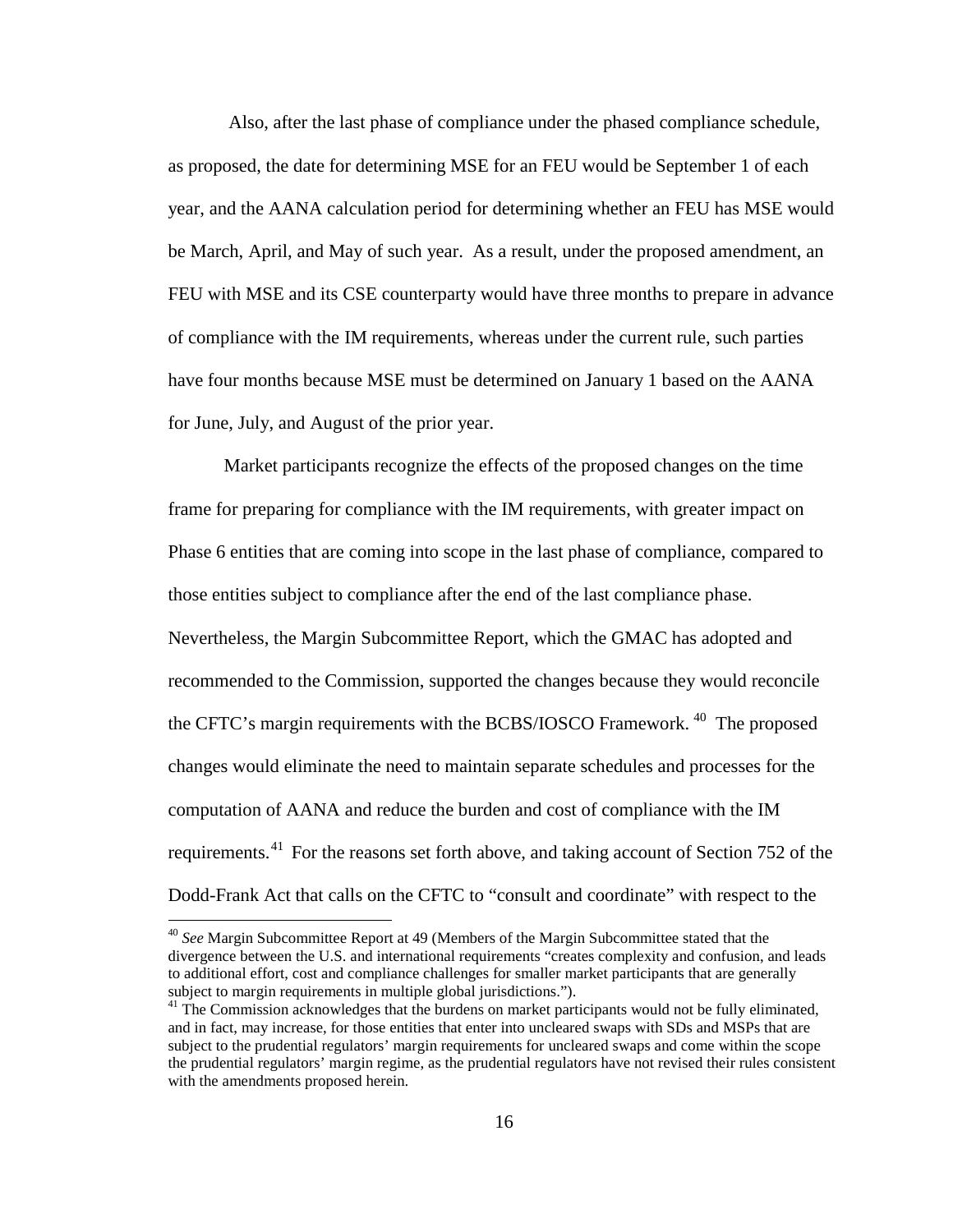establishment of consistent international standards,  $42$  the Commission preliminarily believes that amending the definition of MSE by replacing "June, July and August of the previous calendar year" with "March, April and May of that year" and by prescribing September 1 of each year as the MSE determination date is appropriate to harmonize its compliance schedule with that of the BCBS/IOSCO Framework and eliminate a disjunction that risks calculation errors and may hinder compliance with the IM requirements.

The Commission is also proposing to amend the requirement to use daily average AANA during the three-month calculation period for determining MSE ("daily AANA calculation method"). The proposed amendment would instead require the use of average month-end AANA during the three-month calculation period ("month-end AANA calculation method"). In adopting the CFTC Margin Rule, the Commission acknowledged that the use of the month-end AANA calculation method would be consistent with BCBS/IOSCO's approach. Nonetheless, the CFTC, along with the U.S prudential regulators, adopted the daily AANA calculation method. In the preamble to the CFTC Margin Rule, the Commission explained that a daily average AANA calculation would provide a more comprehensive assessment of an FEU's participation in the swaps market in determining whether the FEU has MSE and would address the possibility of window dressing of exposures by market participants that might seek to avoid the CFTC's margin requirements.<sup>[43](#page-16-1)</sup>

<span id="page-16-0"></span> <sup>42</sup> *See s*ection 752 of the Dodd-Frank Wall Street Reform and Consumer Protection Act, Public Law 111– 203, 124 Stat. 1376 (2010).

<span id="page-16-1"></span><sup>43</sup> *See supra* note [24.](#page-7-3)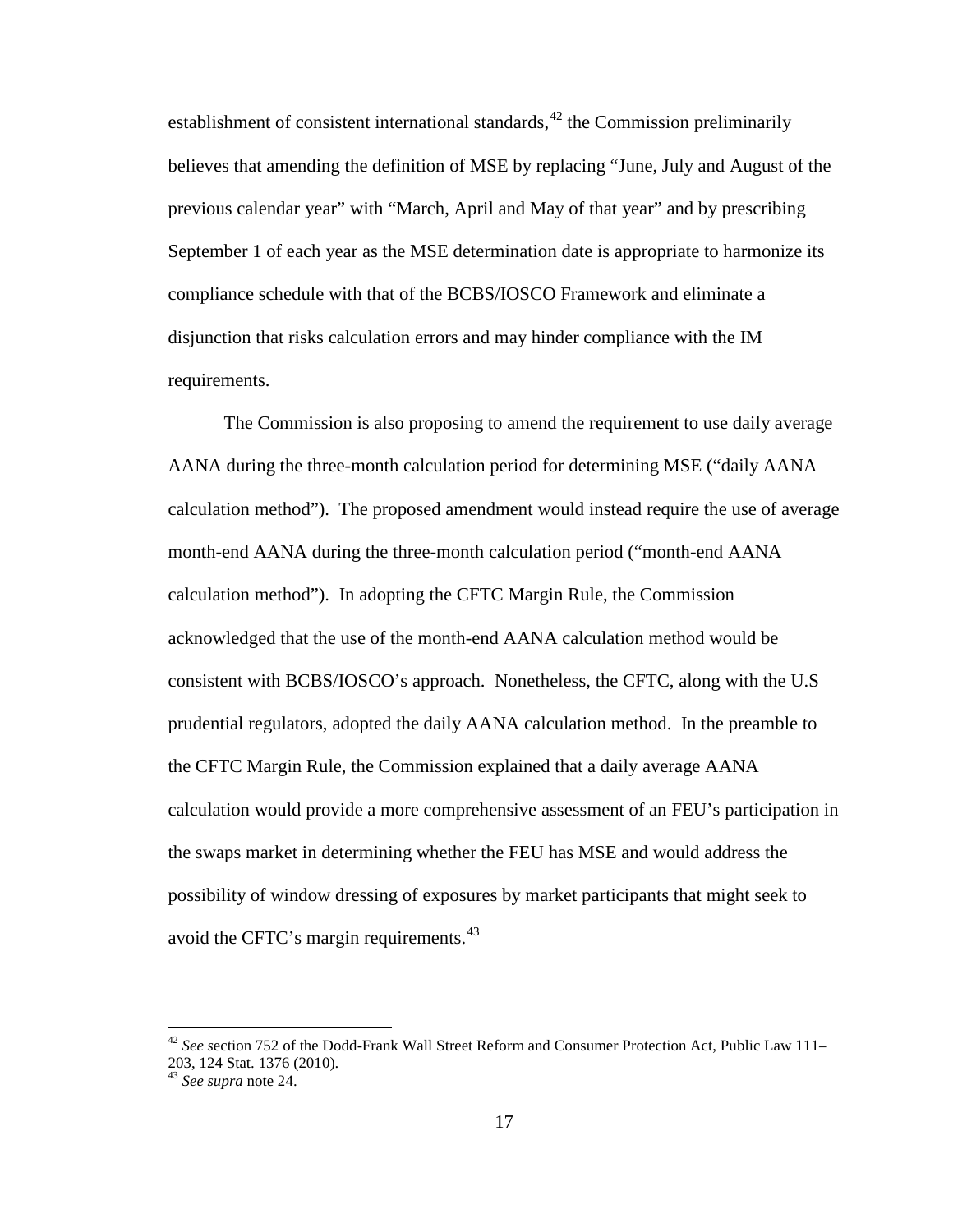In the Margin Subcommittee Report, the GMAC subcommittee stated that the daily AANA calculation method entails more work for smaller counterparties and that the method is only used in the United States, noting that in the United States, daily AANA calculations over the three-month calculation period for Phase 5 required 64 observations while global determinations based on month-end AANA calculations required only three observations.<sup>[44](#page-17-0)</sup> The Report further stated that a month-end AANA calculation, by accounting for three periodic dates on which AANA would be calculated, would mitigate the risk that market participants would adjust exposures to avoid the CFTC's margin requirements, and that it would be neither practicable nor financially desirable for parties to tear-up their positions on a recurring basis prior to each month-end AANA calculation, as it would interfere with their hedging strategies and cause them to incur realized profit and  $\cos^{45}$ 

The Commission believes that it is appropriate to propose the month-end AANA calculation method to determine whether an FEU has MSE because such method of calculation would align the CFTC's approach with the BCBS/IOSCO Framework and that of other major market jurisdictions. The Commission notes that there is the risk that market participants that are counterparties to CSEs may "window dress" their exposures by adjusting their exposures as they approach the month-end date for the calculation of AANA. In doing so, an FEU would no longer have to post and collect IM with all CSEs for all its uncleared swaps for at least twelve months from the date on which compliance

<span id="page-17-0"></span><sup>44</sup> Margin Subcommittee Report at 52. <sup>45</sup> *Id.* 

<span id="page-17-1"></span>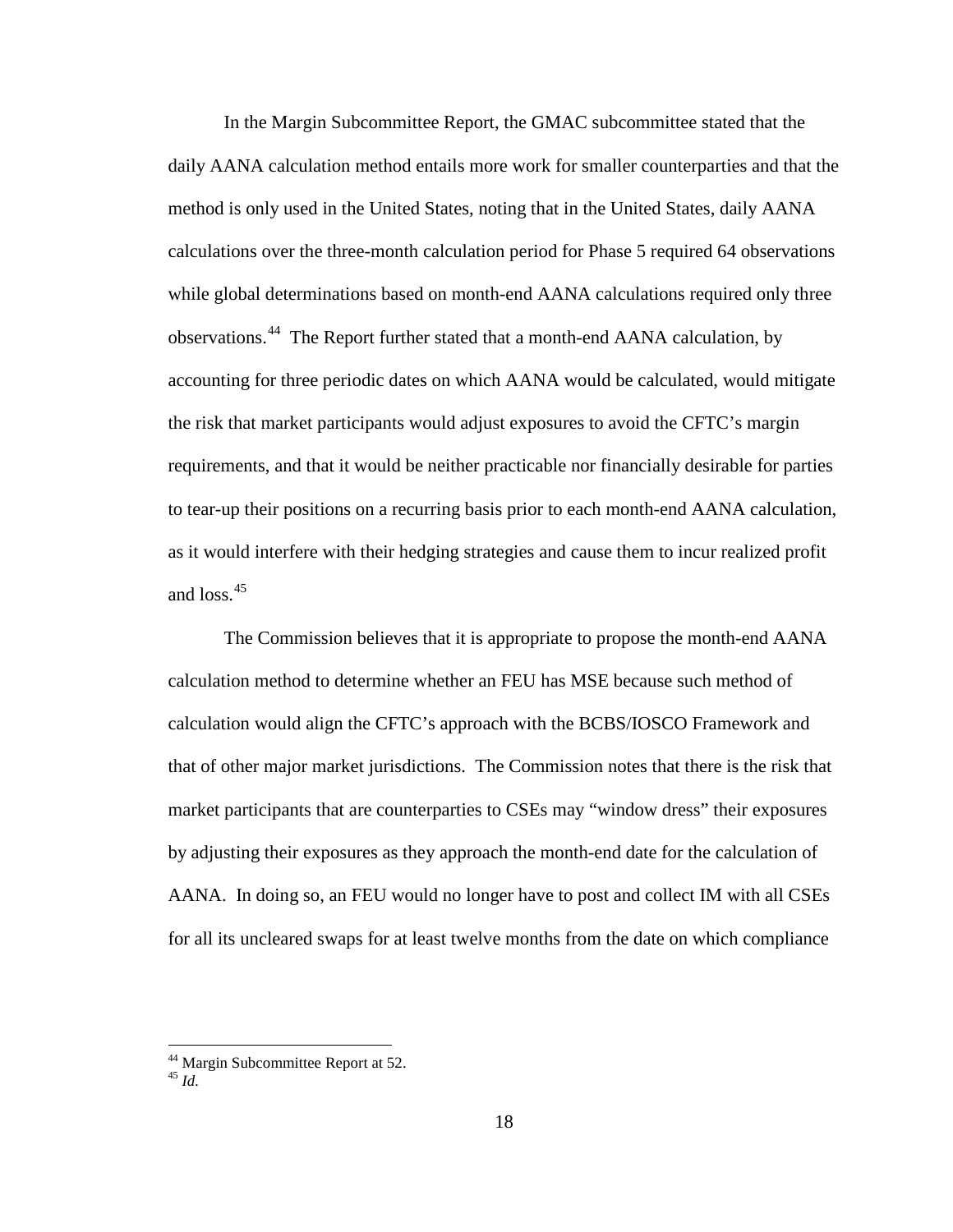with the IM requirements would have been initially required.<sup>46</sup> The Commission believes that it has sufficient tools at its disposal to address the "window dressing" concern. In particular, the Commission notes that Commission regulation  $23.402(a)(ii)$ requires CSEs to have written policies and procedures to prevent their evasion, or participation in or facilitation of an evasion, of any provision of the CEA or the Commission regulations.<sup>47</sup> The Commission also reminds market participants that are counterparties to CSEs that section 4b of the CEA prohibits any person entering into a swap with another person from cheating or defrauding or willfully deceiving or attempting to deceive the other person.<sup>[48](#page-18-2)</sup>

The Commission acknowledges that replacing the daily AANA calculation method with the month-end AANA calculation method for determining MSE could result in an AANA calculation that is not fully representative of an entity's participation in the swap markets. The current definition of MSE provides that AANA must be calculated counting uncleared swaps, uncleared security-based swaps, foreign exchange forwards, or foreign exchange swaps. Some of these financial products because of their terms, such as tenure and time of execution, may be undercounted or excluded from the AANA calculation if month-end dates are used to determine  $MSE<sup>49</sup>$ . The proposed month-end AANA calculation method therefore may not account for products that are required to be included in the calculation.

<span id="page-18-4"></span><span id="page-18-0"></span><sup>&</sup>lt;sup>46</sup> As proposed, the MSE calculation would be made annually on September 1 of each year and would be in effect for the next twelve months after that date.

<span id="page-18-2"></span><span id="page-18-1"></span> $^{47}$  17 CFR 23.402(a)(ii).<br> $^{48}$  7 U.S.C. 6b.

<span id="page-18-3"></span> $49$  For example, the Commission observes that certain physical commodity swaps such as electricity and natural gas swaps are products for which a month-end AANA calculation might not provide a comprehensive assessment of the full scope of an FEU's exposure to those products.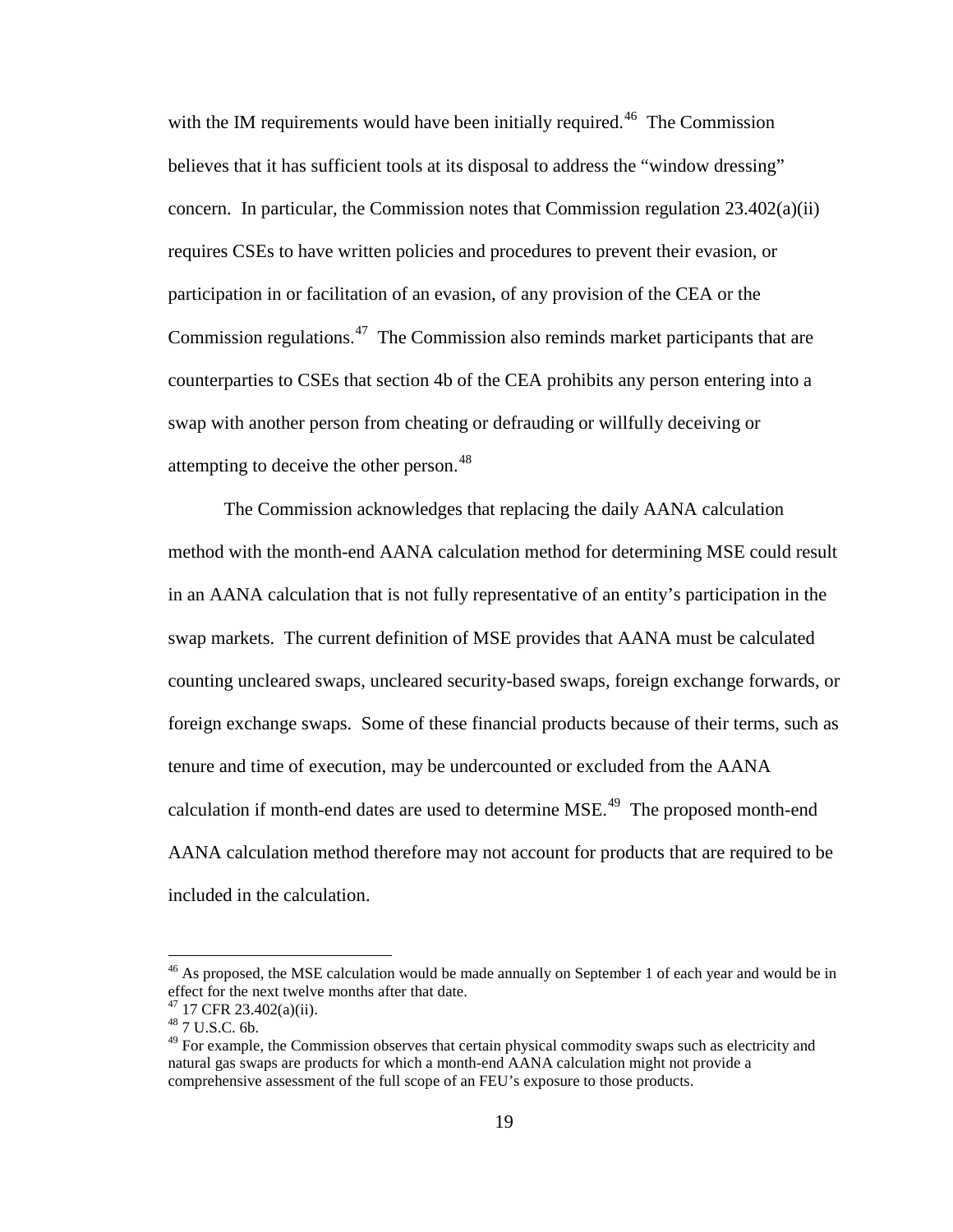The Commission preliminarily believes that the notional amounts associated with products that may be excluded from the AANA calculation may be relatively low and that their contribution to the AANA calculation for the purpose of determining MSE may be insignificant. In this regard, in an exercise undertaken by the Commission's Office of the Chief Economist ("OCE") on a sample of days, the OCE estimated (setting aside the window dressing issue) that calculations based on end-of-month AANA would yield fairly similar results as calculations based on the current daily AANA approach. Based on 2020 swap data, the OCE estimated that 492 entities of the 514 entities that would come into scope during Phase 6 based on the current methodology would also come into scope in the event that the Commission were to adopt the proposed methodology. Put differently, all but 22 of the entities that are above MSE under the current methodology would also be above MSE under the proposed methodology. In addition, there are 20 entities that would be in scope under the proposed methodology, but would not be in scope under the current methodology, so that the aggregate number of Phase 6 entities under the current and proposed methodologies differs only by two. In aggregate, the two methodologies would capture quite similar sets of entities. In addition, the entities that fall out of scope applying the month-end methodology tend to be among the smallest of the Phase 6 entities. That is, entities that are in-scope under the current methodology but not the proposed methodology average \$6.95 billion in AANA, compared to \$20 billion for all Phase 6 entities. $50$ 

<span id="page-19-1"></span><span id="page-19-0"></span><sup>&</sup>lt;sup>50</sup> Note that the OCE calculation excludes commodity swaps, and the examples of products for which endof-month calculations may be undercounting tend to be in commodity swaps like natural gas and electricity swaps. Overall, commodity swaps tend to represent less than 1% of all swap trades. *See* BIS Statistic Explorer, Global OTC derivatives market (July 30, 2020), *https://stats.bis.org/statx/srs/table/d5.1?f=pdf*.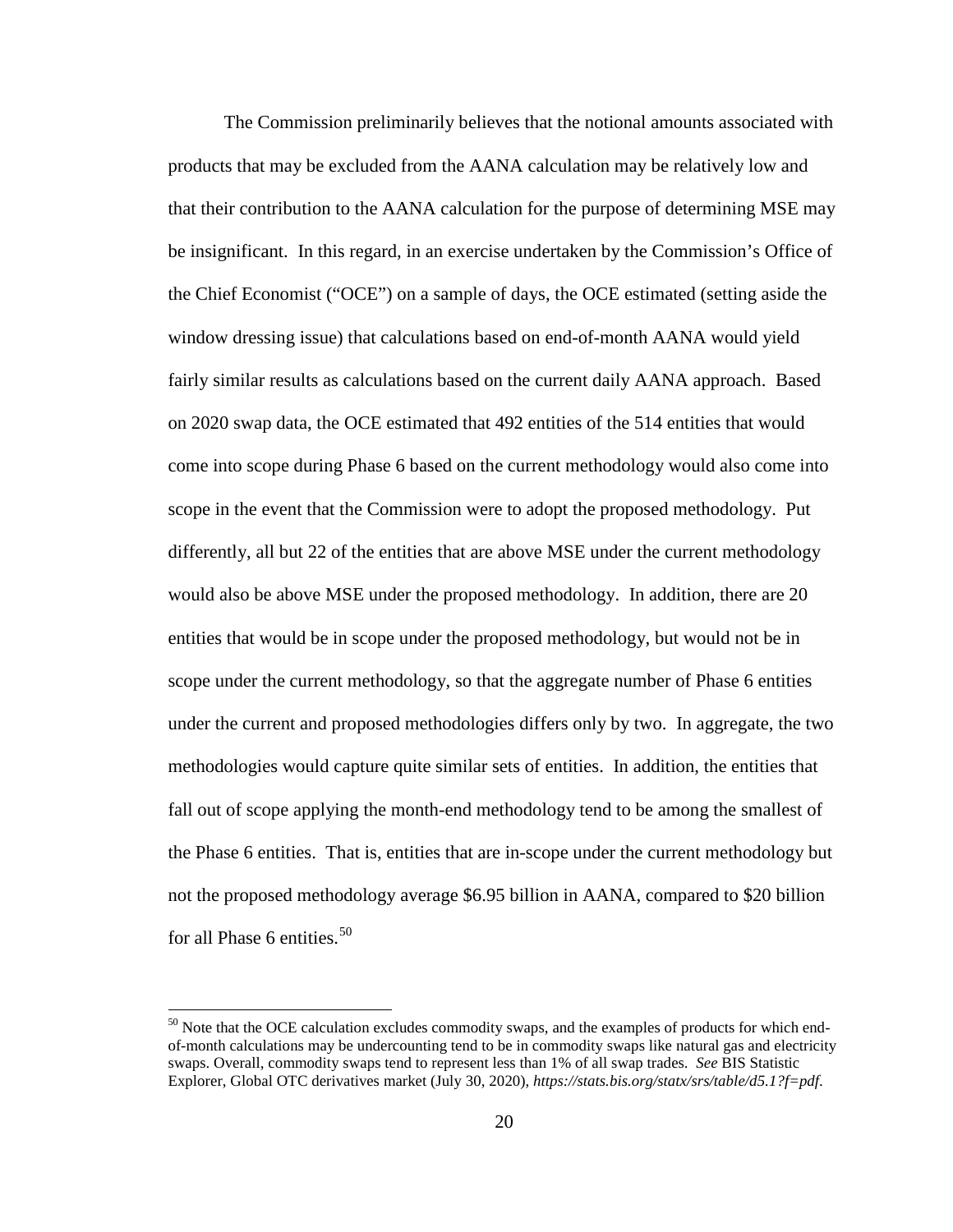In the Commission's preliminary view, based on the OCE analysis discussed above, switching from daily AANA calculations to month-end calculations for the purpose of determining MSE would likely have a limited impact on the protections provided by the CFTC Margin Rule. The Commission also preliminary believes that the benefits of aligning with the BCBS/IOSCO Framework and the approach of other major market jurisdictions outweigh the window dressing concerns.<sup>[51](#page-20-0)</sup>

The Commission requests comments regarding the general approach proposed for changes to Commission regulation 23.151. The Commission also specifically requests comment on the following questions:

- Are the proposed amendments appropriate in light of the CFTC's overall approach to uncleared margin requirements and the manner in which firms currently undertake the calculation of AANA to determine MSE? Should the Commission consider any alternative to aligning with the BCBS/IOSCO Framework with respect to the methodology for the AANA calculation and the timing for compliance after the last phase of compliance?
- Should the Commission proceed to adopt the proposed amendments if the U.S. prudential regulators do not adopt similar regulatory changes? Would this divergence between the CFTC and the prudential regulators' margin

<span id="page-20-0"></span> $51$  The prudential regulators have not indicated whether they intend to amend their margin requirements consistent with the BCBS/IOSCO Framework and the proposed amendments to the definition of MSE discussed herein. Below, the Commission requests comment on the impact of this potential regulatory divergence on market participants. Also of note, the U.S. Securities and Exchange Commission ("SEC") has adopted a different approach that does not use MSE for identifying entities that come within the scope of the SEC margin requirements. *See* Capital, Margin, and Segregation Requirements for Security-Based Swap Dealers and Major Security-Based Swap Participants and Capital and Segregation Requirements for Broker-Dealers, 84 FR 43872 (Aug. 22, 2019).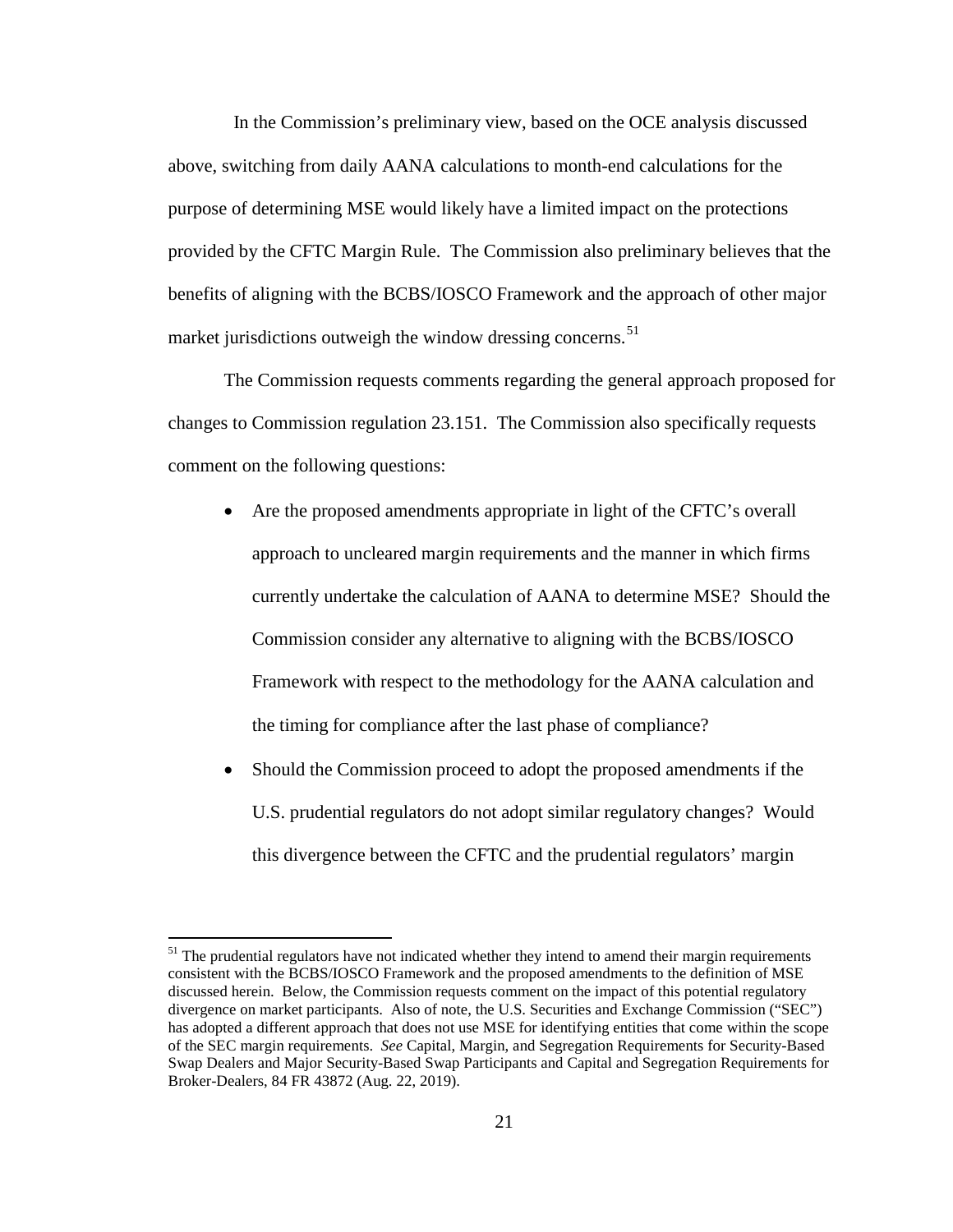requirements for uncleared swaps affect market participants? Is there a potential for industry confusion if that were to be the case?

- In adopting the CFTC Margin Rule, the Commission stated that the daily AANA calculation method was intended to provide a more comprehensive assessment of an FEU's participation in the swaps markets. Would the proposed month-end AANA calculation method requiring the averaging of month-end dates during the three-month calculation period be representative of a market participant's participation in the swaps markets? Is it possible that the proposed month-end calculation would result in the exclusion or undercounting of certain products because of their terms, such as tenure and time of execution, or for any other reason, that are required to be included in the AANA calculation? Could the calculation lead to skewed results for entities that have an AANA calculation on the three end-of-month dates that is uncharacteristically high compared to their typical positions?
- How likely and significant is the risk that market participants may "window dress" their exposures to avoid the CFTC's margin requirements? In the event that this is a significant impediment to an accurate calculation of AANA over a three month period, are the existing tools at the Commission's disposal sufficient to address this concern? Are there additional steps the Commission should consider if the Commission were to implement the month-end calculation methodology?
- *B. Commission regulation 23.154 - Alternative Method of Calculation of IM*

22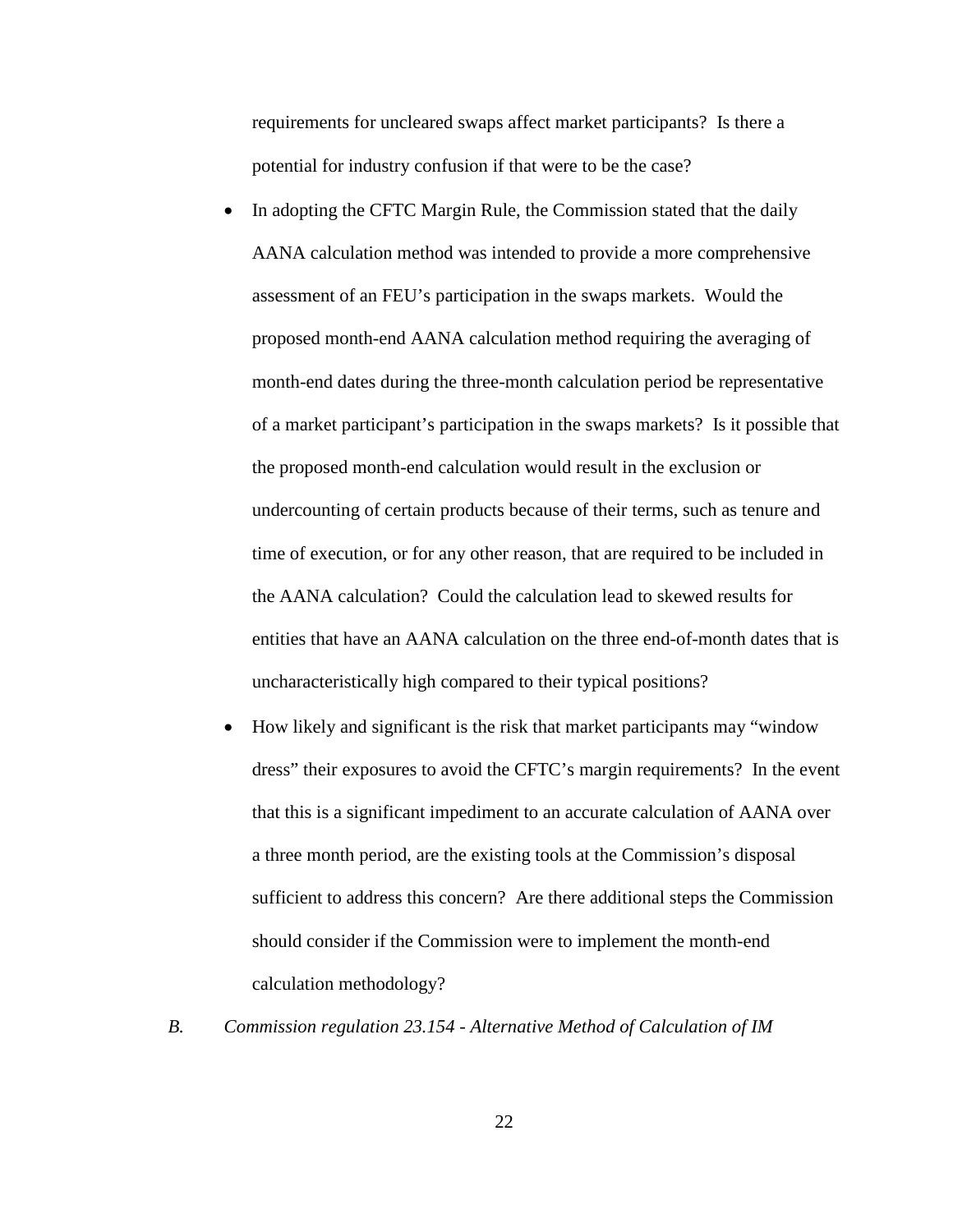The CFTC Margin Rule requires CSEs to collect and post IM with covered counterparties.<sup>52</sup> Commission regulation 23.154(a) directs CSEs to calculate, on a daily basis, the IM amount to be collected from covered counterparties and to be posted to FEU counterparties with MSE.<sup>53</sup> CSEs have the option to calculate the IM amount by using either a risk-based model or the standardized IM table set forth in Commission regulation 23.1[54](#page-22-2)(c)(1).<sup>54</sup> For a CSE that elects to use a risk-based model to calculate IM, Commission regulation 23.154(b)(1) requires the CSE to obtain the written approval of the Commission or a registered futures association<sup>[55](#page-22-3)</sup> to use the model to calculate IM required by the Commission's margin requirements for uncleared swaps.<sup>[56](#page-22-4)</sup>

The Commission is proposing to amend Commission regulation 23.154(a) along the lines of Letter 19-29 by adding proposed paragraph (a)(5). The proposed paragraph would permit a CSE that enters into uncleared swaps with a swap entity to use the swap entity's risk-based model calculation of IM in lieu of its own IM calculation. The riskbased model used for the calculation of IM would need to satisfy the requirements set out in Commission regulation 23.154(b) or would need to be approved by the swap entity's prudential regulator.

Letter 19-29 sets out certain situations in which DSIO would not recommend an enforcement action under Commission regulation 23.154(a)(1), which requires CSEs to calculate, on a daily basis, IM to be collected from a covered counterparty, including

<span id="page-22-2"></span><span id="page-22-1"></span>

<span id="page-22-3"></span>

<span id="page-22-0"></span><sup>&</sup>lt;sup>52</sup> *See* 17 CFR 23.152.<br><sup>53</sup> *See* 17 CFR 23.154(a).<br><sup>54</sup> *See id.* 55 *See* 17 CFR 23.154(b)(1)(i). In this context, the term "registered futures association" refers to the National Futures Association ("NFA"), which is the only futures association registered with the Commission.

<span id="page-22-4"></span><sup>56</sup> *See* 17 CFR 23.154(b)(1)(i).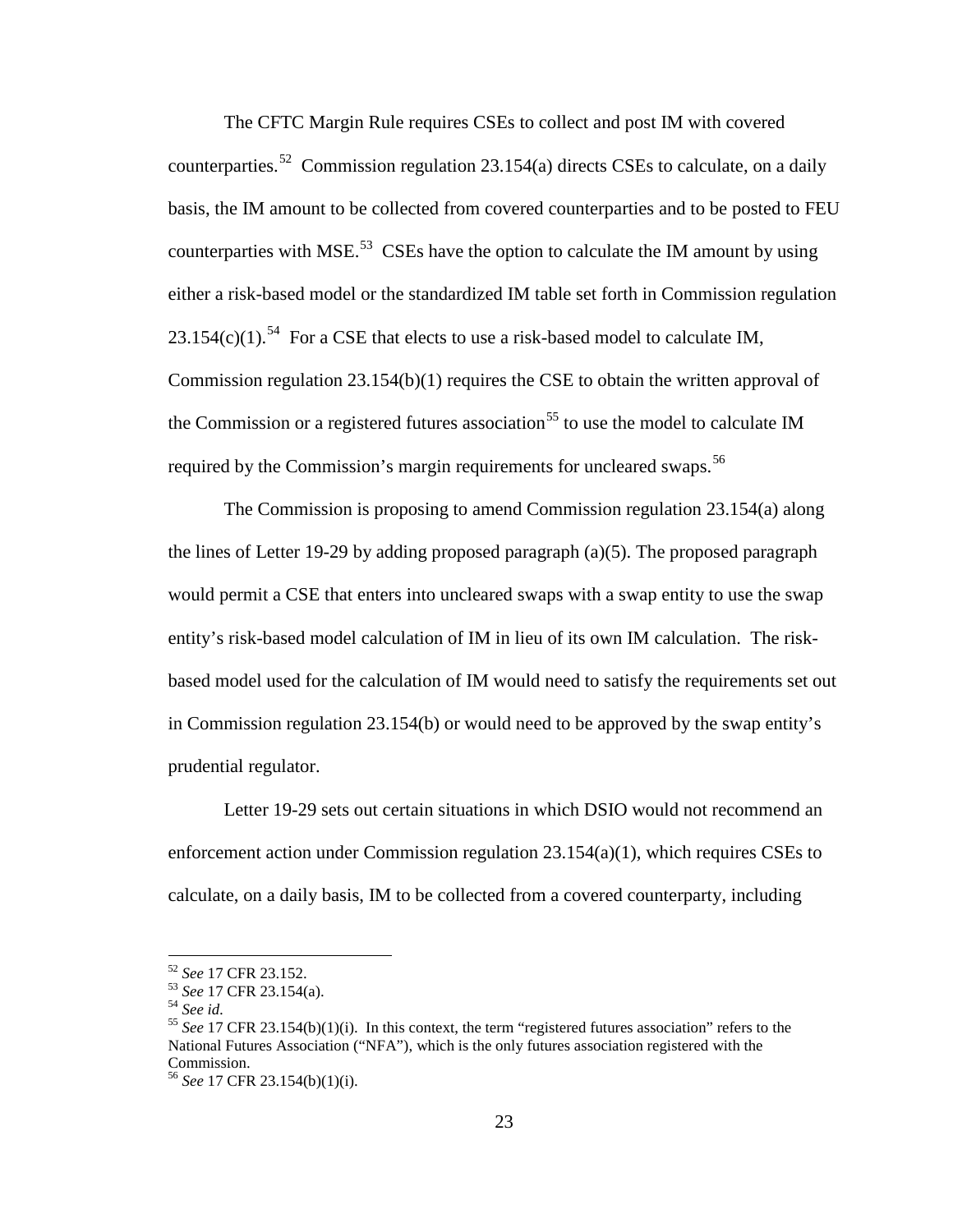swap entities and FEUs with MSE. Letter 19-29 conveyed the staff's view that Cargill, the requester for relief, could use the risk-based model calculation of IM of a counterparty that is a swap entity to determine the amount of IM to be collected from that counterparty and to determine whether the IM threshold amount has been exceeded, which would require the parties to have documentation addressing the collection, posting, and custody of IM. The proposed amendment, consistent with Letter 19-29, would modify the requirement that CSEs calculate the IM to be collected from a swap entity counterparty and would give CSEs the option to use such counterparty's risk-based IM calculation to determine the amount of IM to be collected from the counterparty.

The Commission acknowledges that expanding the use of the alternative method in Letter 19-29 to a wider group of CSEs could raise some concerns. Being able to rely on the IM risk-based calculation of a swap entity counterparty, as would be permitted under the proposal, CSEs may forgo altogether the adoption of a risk-based model and may be less incentivized to monitor IM exposures on a regular basis. Without a model to compute its own IM, a CSE may lack reasonable means to verify the IM provided by its counterparty or recognize any shortfalls in the IM calculation or flaws in the counterparty's risk-based model. As a result, the CSE may collect insufficient amounts of IM to offset counterparty risk. There is also the concern that the swap entity calculating the IM for the CSE may be conflicted,  $57$  as it may have a bias in favor of calculating and posting lower amounts of IM to its CSE counterparty.

<span id="page-23-0"></span> $57$  The Commission notes, however, that the potential for conflict may be reduced as the swap entity, as a CFTC-registered SD or MSP, would be subject to Commission regulation 23.600, which requires SDs and MSPs to establish a risk management program for the management and monitoring of risk, including credit and legal risk, associated with their swaps activities. *See* 17 CFR 23.600.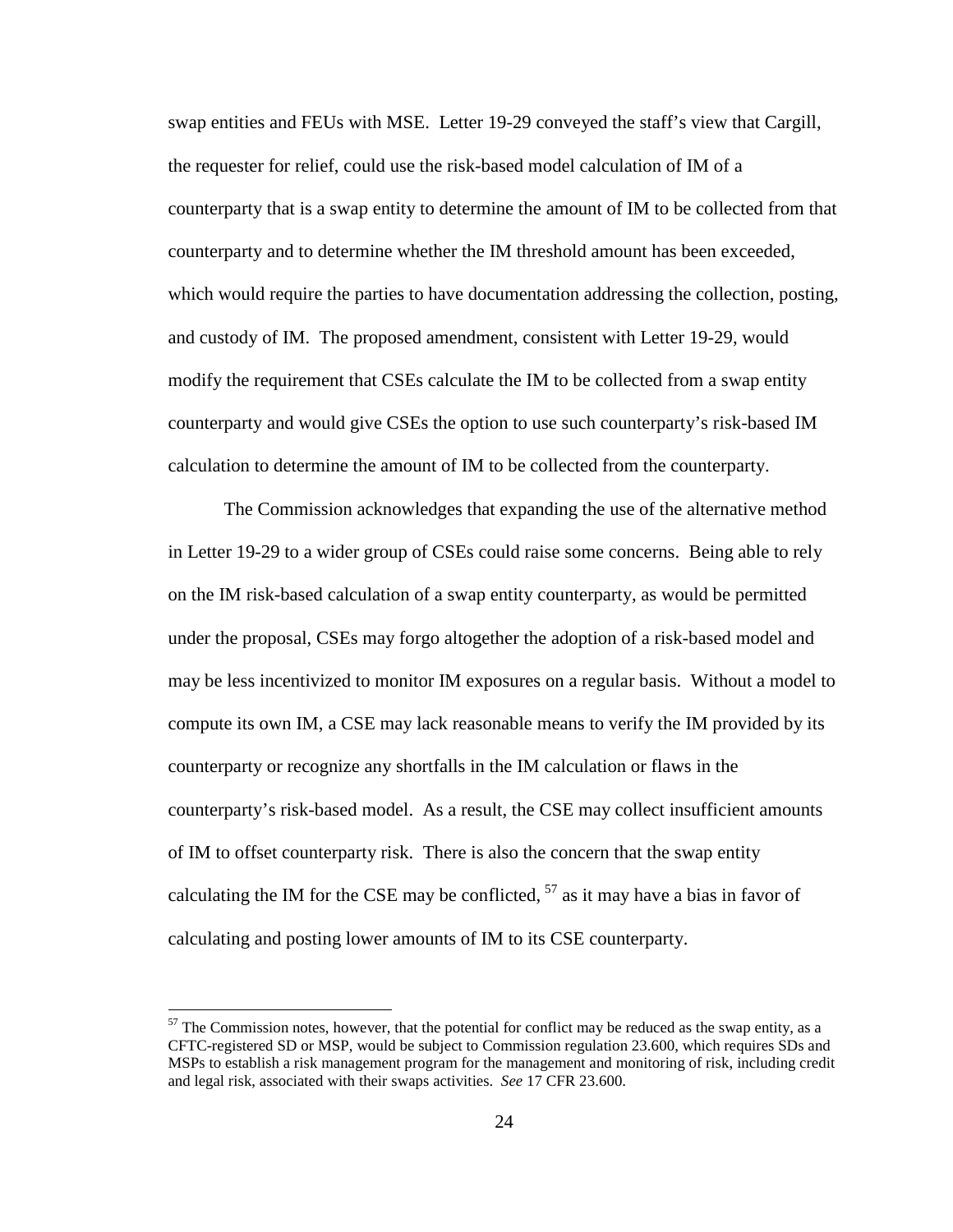In light of these concerns, Letter 19-29 imposed certain conditions for the application of the relief.<sup>[58](#page-24-0)</sup> The Commission believes that it is appropriate that the proposed amendment incorporate in the rule text two conditions set forth in the no-action letter. Other conditions from the no-action letter would not be reflected in the rule text, because the Commission believes that the conditions are adequately addressed by existing requirements under the Commission's regulations, as explained below. In addition, if the proposed amendment is adopted, the Commission notes that it will monitor its implementation by CSEs and may consider further rulemaking as appropriate.

First, consistent with Letter 19-29, the proposed rule text would require that the applicable model meet the requirements of Commission regulation 23.154(b) (requiring the approval of the use of the model by either the Commission or the NFA), or that it be approved by a prudential regulator.<sup>[59](#page-24-1)</sup>

Second, the proposed rule text would provide that the CSE would be able to use the risk-based model calculation of IM of a swap entity counterparty only if the uncleared swaps for which IM is calculated are entered into for the purpose of hedging the CSE's own risk. In this context, the risk to be hedged would be the risk that the CSE would incur when entering into swaps with non-swap entity counterparties. By proposing to limit the application of this alternative method of calculation of IM only to uncleared swaps entered into for the purpose of hedging risk arising from swaps entered into with non-swap entities, the Commission would ensure its narrow application.

<sup>&</sup>lt;sup>58</sup> Letter 19-29 at 4.

<span id="page-24-1"></span><span id="page-24-0"></span> $59$  The prudential regulators have not amended their margin requirements for uncleared swaps consistent with the proposed amendment to Commission regulation 23.154(b) discussed herein. As such, the CFTC's margin requirements would diverge from the prudential regulators' approach. Below, the Commission seeks comment on how this regulatory divergence may impact market participants.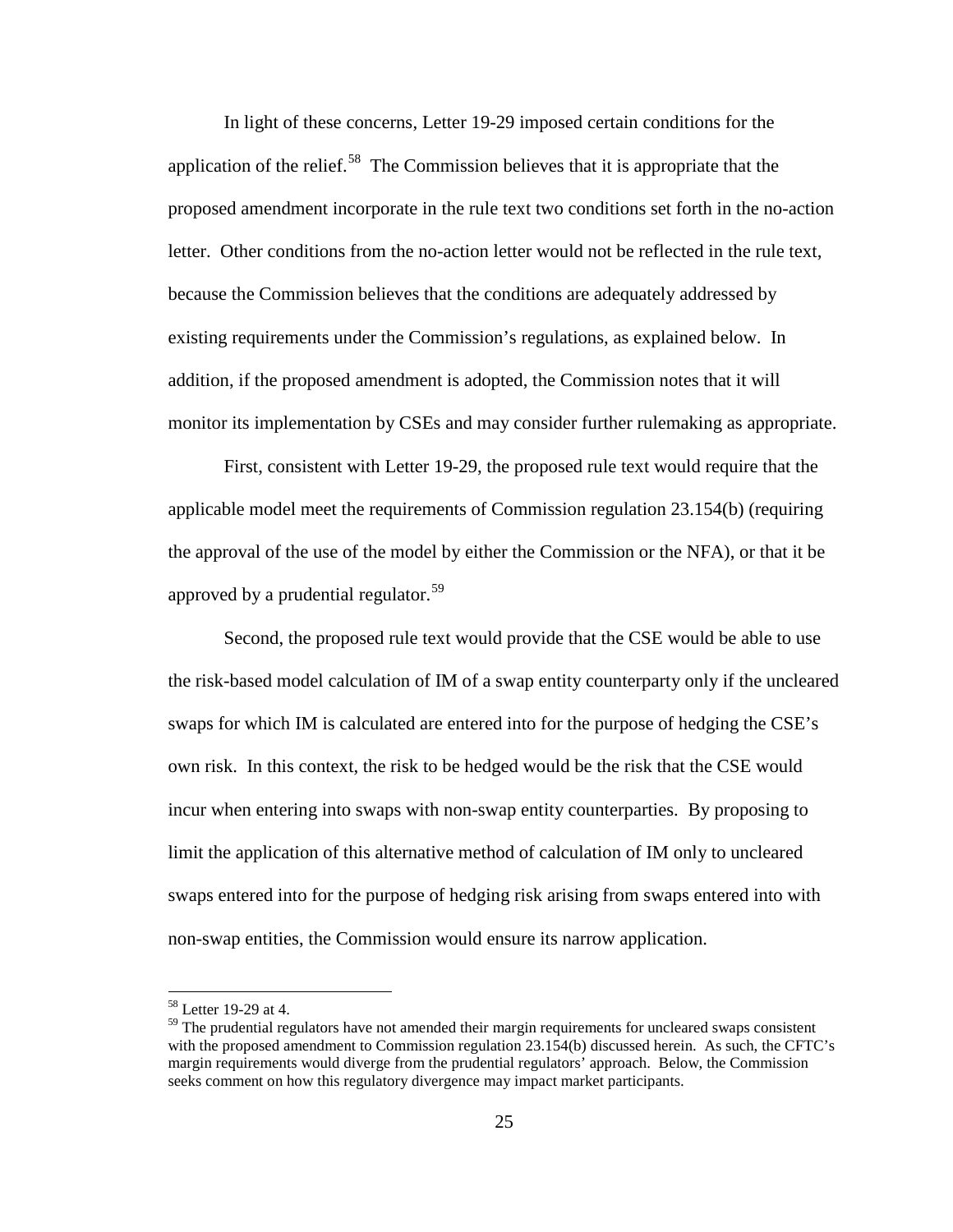The Commission contrasts the risk of customer-facing swaps with the risk that CSEs incur when entering into a swap in a dealing capacity "to accommodate the demand" of a swap entity counterparty. $60$  The Commission believes that it would be inappropriate to allow a CSE to use the IM calculation of the swap entity counterparty in this latter case. The Commission notes that the latter case (*i.e.*, where the CSE is acting in a dealing capacity for a counterparty that is itself calculating IM) would occur in the inter-dealer market for swaps. The Commission believes that a CSE participating in the inter-dealer market in a dealing capacity should have the capacity to develop, implement, and use an approved risk-based model.

The Commission expects that the alternative method of calculation would be used primarily by CSEs that are not obtaining approval to use a risk-based model for the calculation of IM but rather elect to use the table-based calculation described in Commission regulation 23.154(c) for swaps with non-swap entity counterparties. The Commission anticipates that such CSEs would enter into uncleared swaps mostly with end-user, non-swap entity counterparties, and would then hedge the risk of those swaps with uncleared swaps entered into with a few swap entity counterparties. The CSEs and their swap entity counterparties would be required to exchange IM for the uncleared swaps entered into for the purpose of hedging. Because maintaining a model would impose a disproportionate burden on the CSEs relative to the discrete and limited nature of their uncleared swap activities, the CSEs may not have a risk-based model for the

<span id="page-25-0"></span><sup>&</sup>lt;sup>60</sup> See Further Definition of "Swap Dealer," "Security-Based Swap Dealer," "Major Swap Participant," "Major Security-Based Swap Participant" and "Eligible Contract Participant," 77 FR 30596, 30608 (May 23, 2012) (noting that a distinguishing characteristic of swap dealers is being known in the industry as being available to accommodate demand for swaps.).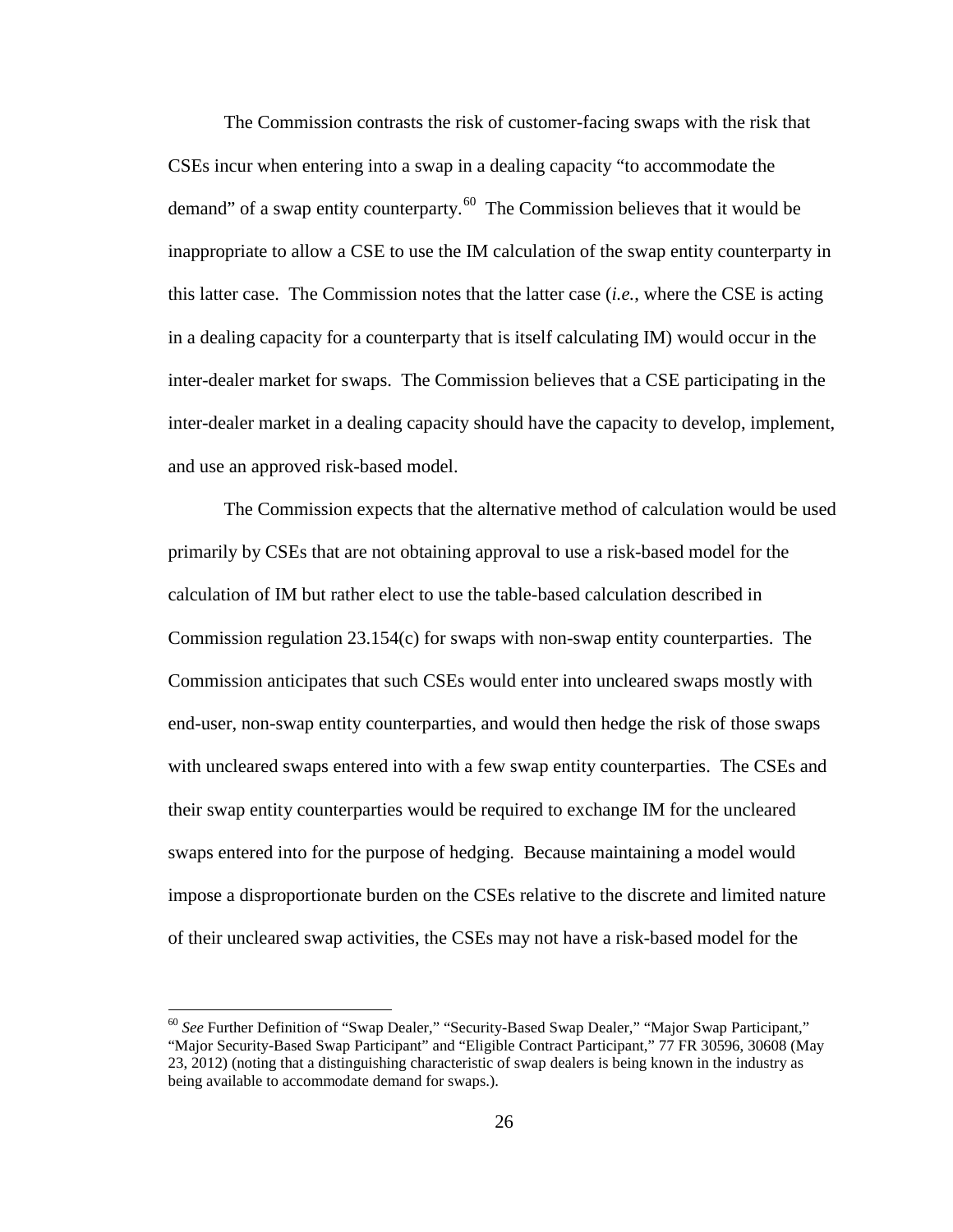calculation of IM and may opt to use instead the risk-based model calculation of their swap entity counterparties.

To obtain relief under Letter 19-29, Cargill, prior to using the risk-based model calculation of IM of a swap entity counterparty, must agree with the counterparty in writing that the IM calculation will be provided to Cargill in a manner and time frame that would allow Cargill to comply with the CFTC Margin Rule and other applicable Commission regulations, and that the calculation will be used to determine the amount of IM to be collected from the counterparty and to determine whether the IM threshold amount has been exceeded, which would require documentation addressing the posting, collection, and custody of IM. The Commission preliminarily believes that the documentation requirements in Commission regulations 23.158 and 23.504 address this no-action letter condition.

Commission regulation 23.158(a) requires CSEs to comply with the documentation requirements set forth in Commission regulation 23.504.<sup>61</sup> In turn, Commission regulation 23.504(b)(4)(i) requires CSEs to have written documentation reflecting the agreement with a counterparty concerning methods, procedures, rules, and inputs, for determining the value of each swap at any time from execution to the termination, maturity, or expiration of such swap for the purposes of complying with the margin requirements under section  $4s(e)$  of the Act and regulations under this part.<sup>[62](#page-26-1)</sup>

<span id="page-26-1"></span><span id="page-26-0"></span><sup>&</sup>lt;sup>61</sup> 17 CFR 23.158(a).<br><sup>62</sup> 17 CFR 23.504(b)(4)(i).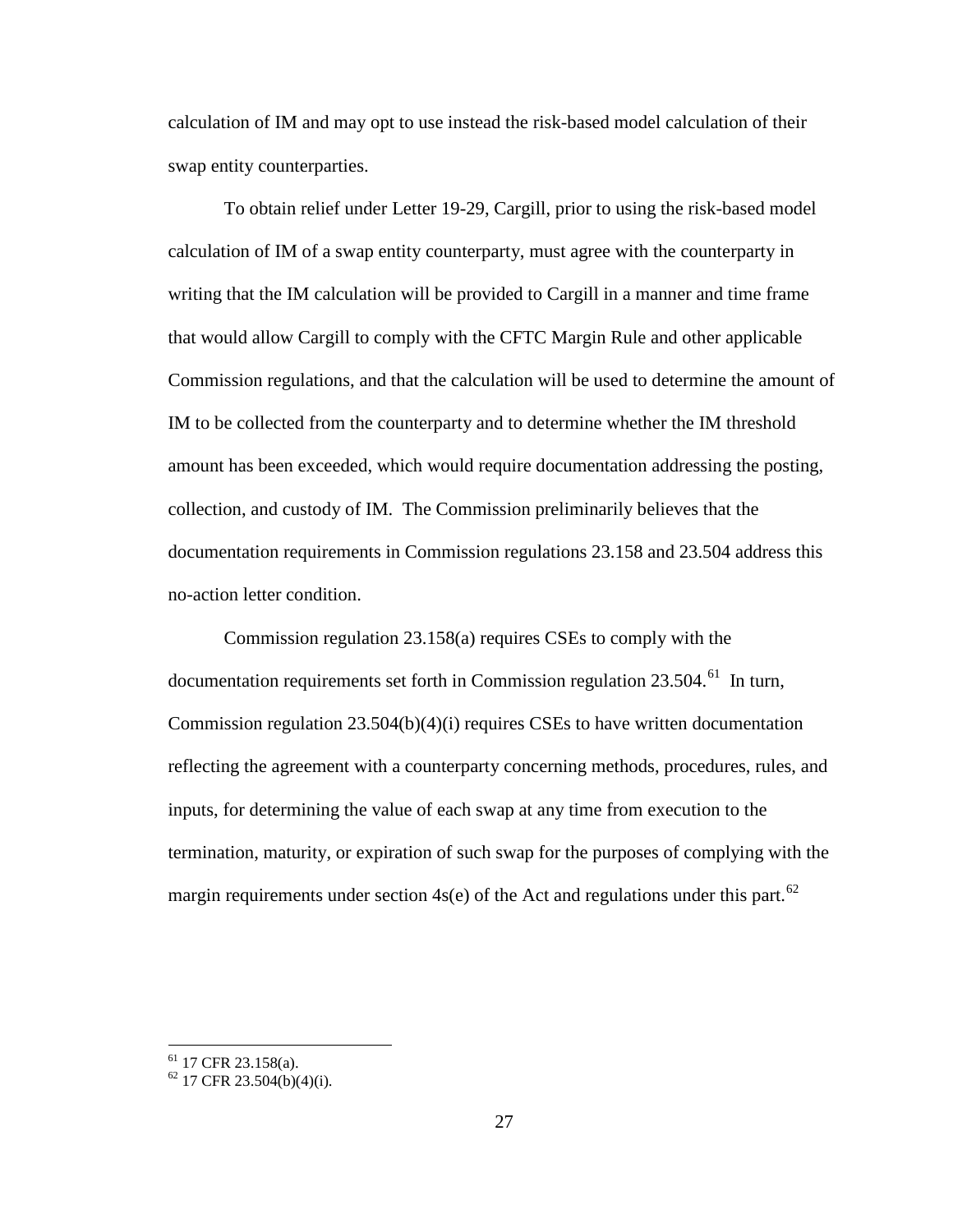Regulation  $23.504(b)(3)(i)$  also provides that the documentation shall include credit support arrangements, including initial and variation margin requirements, if any. <sup>[63](#page-27-0)</sup>

The last two conditions of Letter  $19-29<sup>64</sup>$  $19-29<sup>64</sup>$  $19-29<sup>64</sup>$  were designed to ensure that Cargill would undertake adequate risk management of its uncleared swaps, notwithstanding the lack of a proprietary risk-based model and hence the inability to calculate IM, which is representative of potential future exposure of uncleared swaps.<sup>65</sup> The Commission believes that these conditions are addressed by CSEs' risk management obligations under the CEA and the Commission's regulations. Section  $4s(i)(2)$  of the CEA requires SDs and MSPs, including CSEs, to establish robust and professional risk management systems

<span id="page-27-0"></span> $^{63}$  Commission regulation 23.504(b)(1) further provides that the documentation shall include all terms governing the trading relationship between the swap dealer or major swap participant and its counterparty, including without limitation terms addressing payment obligations calculation of obligations upon<br>termination valuation, and dispute resolution. 17 CFR 23.504(b)(1).

<span id="page-27-1"></span> $64$  Letter 19-29 at 4. The last two conditions in Letter 19-29 (which refers to Cargill's swap dealer as "CRM SD") read as follows:

<sup>4.</sup> To the extent CRM SD uses an SD counterparty's IM calculation generated pursuant to an Approved IM Calculation Method, CRM SD must monitor the Approved IM Calculation Method's output, in particular, to ensure the sufficiency of the calculated IM amounts. CRM SD must keep track of exceedances, that is, price movements above the amounts of IM generated pursuant to an Approved IM Calculation Method. If the exceedances indicate that the Approved IM Calculation Method being used fails to meet the relevant regulators' standards, CRM SD must take appropriate steps to ensure compliance with its risk management obligations and address the exceedances with its SD counterparty. If any adjustments or enhancements are applied to the amount of IM calculated pursuant to the Approved IM Calculation Method to ensure CRM SD's collection of adequate amounts of IM, CRM SD must provide written notice by email to NFA and Commission staff at SwapsMarginModel@NFA.Futures.Org and dsioletters@cftc.gov, respectively. CRM SD must also have an independent risk management unit, as prescribed in Commission regulation 23.600, perform an annual review of the Approved IM Calculation Method's output. CRM SD should be prepared to produce, upon request, records relating to the monitoring of the Approved IM Calculation Method output and any other records demonstrating CRM SD's ongoing monitoring.

<sup>5.</sup> As part of its risk management program pursuant to Commission regulation 23.600, CRM SD must independently monitor on an ongoing basis credit risk, including potential future exposure associated with uncleared swaps subject to the CFTC Margin Rule, to determine, among other things, whether CRM SD is approaching the \$50 million IM Threshold with respect to a counterparty. <sup>65</sup> *See* 17 CFR 23.154(b)(2) (explaining that IM is equal to the potential future exposure of the uncleared

<span id="page-27-2"></span>swap or netting portfolio of uncleared swaps covered by an eligible master netting agreement.).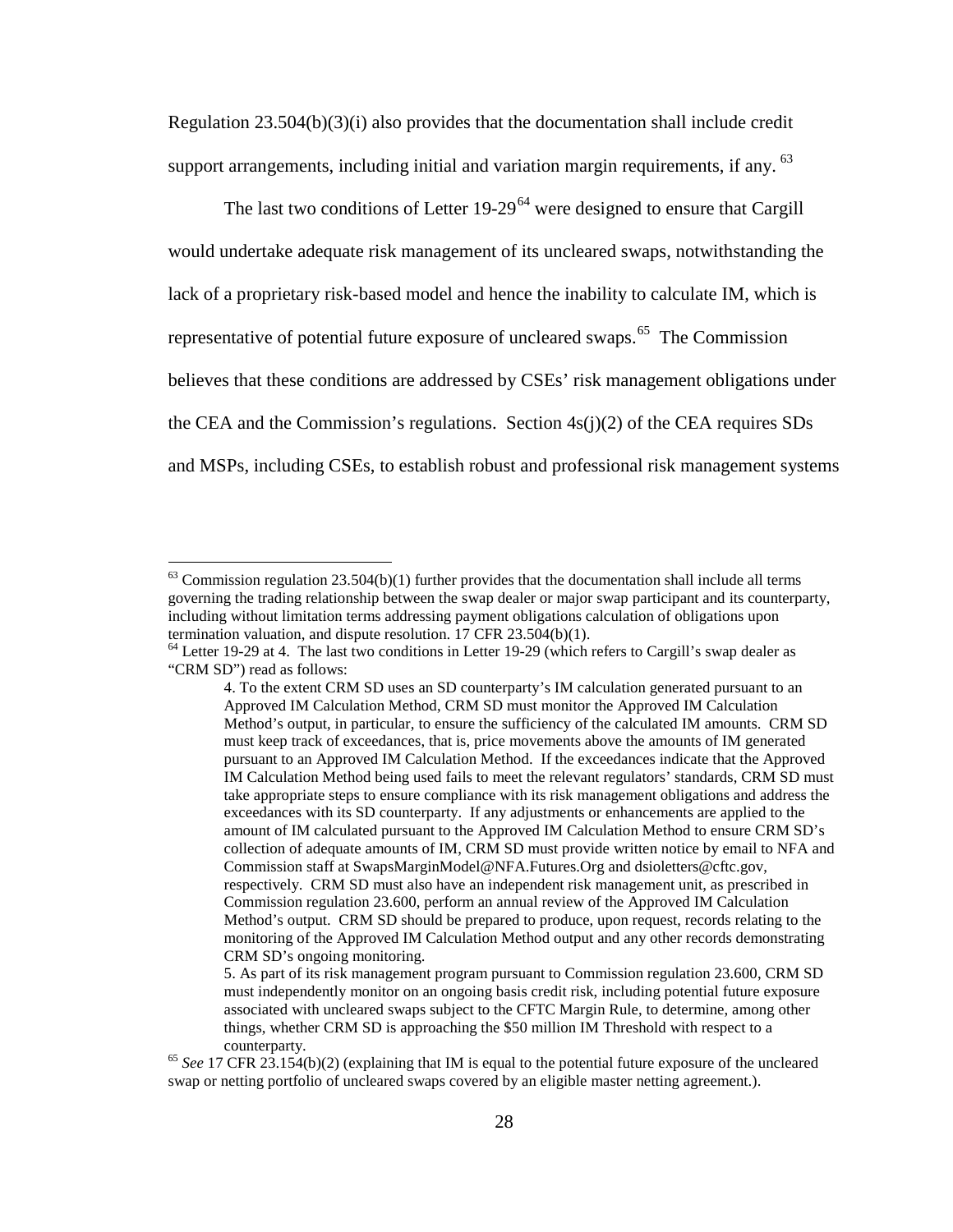adequate for the management of their day-to-day swap business.<sup>66</sup> In addition, Commission regulation 23.600 requires SDs and MSPs to establish and maintain a risk management program to monitor and manage risk associated with their swap activities.<sup>[67](#page-28-1)</sup>

To obtain relief under Letter 19-29, Cargill also must "keep track of exceedances" and "[if] the exceedances indicate that the Approved IM Calculation Method fails to meet the relevant regulators' standards, [Cargill] must take appropriate steps to ensure compliance with its risk management obligations and address exceedances with its SD counterparty."<sup>[68](#page-28-2)</sup> The purpose of this requirement is to ensure that Cargill monitors, identifies, and addresses potential shortfalls in the amount of IM generated by the counterparty. Cargill must also report to the CFTC "any adjustments and enhancements . . . applied to the amount of IM calculated pursuant to the Approved IM Calculation Method to ensure [Cargill's] collection of adequate amounts of IM."

The Commission preliminarily believes that Commission regulation 23.600 addresses these concerns by requiring SDs and MSPs to account for credit risk in conducting their risk oversight and to ensure compliance with the CFTC margin requirements. In the case of a CSE relying on the provisions of proposed paragraph (a)(5), adequate risk oversight would include steps by the CSE to monitor, identify, and address potential shortfalls in the amounts of IM generated by the counterparty on whose IM model the CSE is relying. While the Commission does not propose to prescribe the CSE's oversight process, it believes that a risk management program that is unable to

<span id="page-28-1"></span><span id="page-28-0"></span><sup>66</sup> 7 U.S.C. 6s(j)(2). <sup>67</sup> *See* 17 CFR 23.600. <sup>68</sup> Letter 19-29 at 4.

<span id="page-28-2"></span>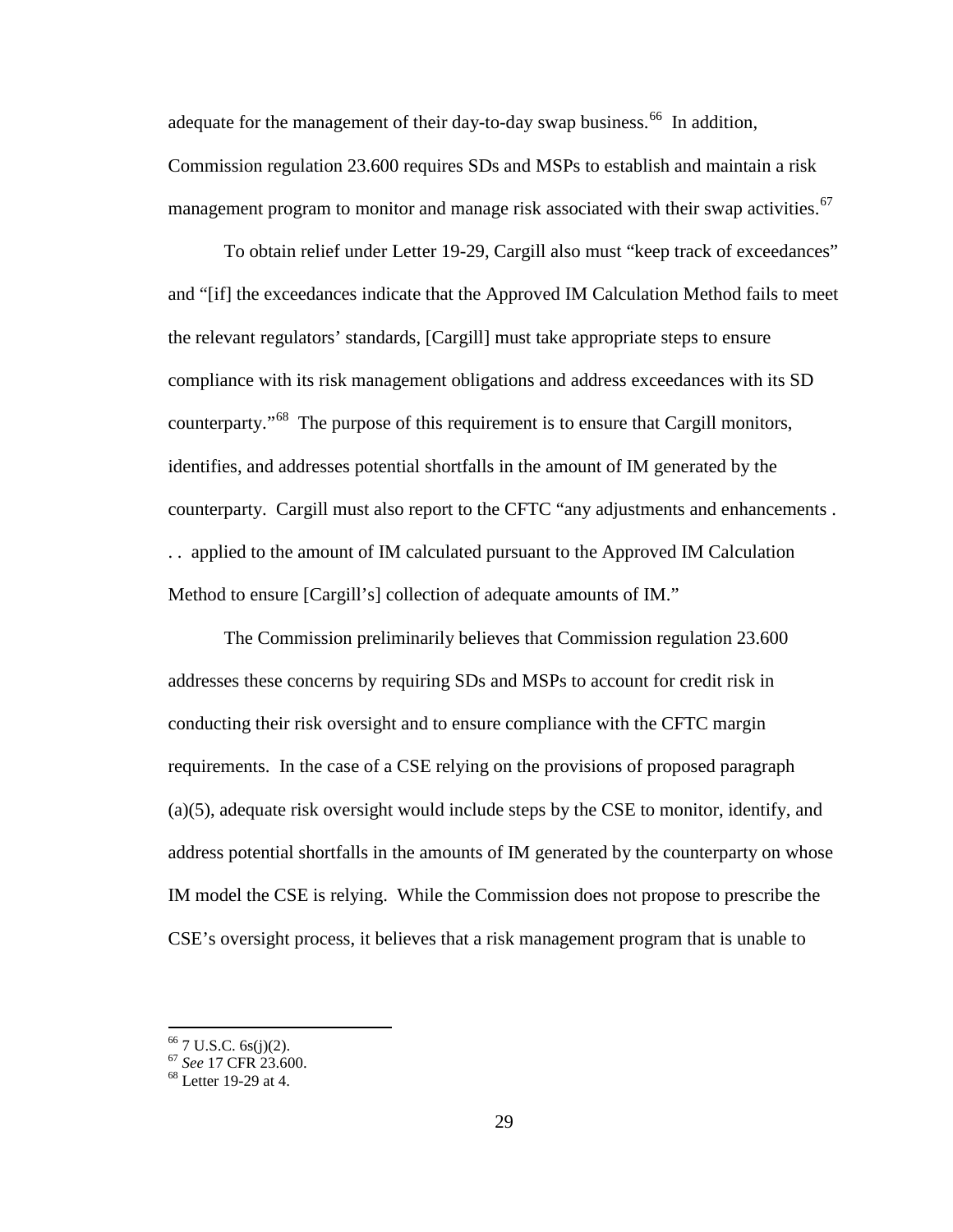identify or to address shortfalls in IM would be insufficient to comply with Regulation 23.600.

Moreover, Commission regulation 23.600 requires SDs and MSPs to furnish to the Commission risk exposure reports setting forth credit risk exposures and any other applicable risk exposures relating to their swap activities. Here again, the Commission believes that an adequate risk exposure report pursuant to Regulation 23.600 would require a CSE to identify any adjustments and enhancements to the amount of IM calculated pursuant to the risk-based model of its swap entity counterparty to ensure the CSE's collection of adequate amounts of IM.

The Commission requests comment regarding the proposed amendment to Commission regulation 23.154(a). The Commission also specifically requests comment on the following questions:

- The proposed amendment to Regulation 23.154(a) would allow a CSE to use the risk-based model calculation of IM of a swap entity counterparty to comply with Regulation 23.154(a)(1), which requires CSEs to calculate IM to be collected from counterparties. The alternative method of IM calculation would be available only with respect to uncleared swaps entered into for the purpose of hedging. Should this restriction be eliminated, narrowed, or expanded? If the restriction should be narrowed or expanded, please describe any appropriate modifications to the restriction. If it should be eliminated, please explain why.
- The proposed amendment to Regulation 23.154(a) intends to provide an alternative method for the calculation of IM for CSEs with highly specialized and discrete swap business models that primarily enter into swaps with non-SDs or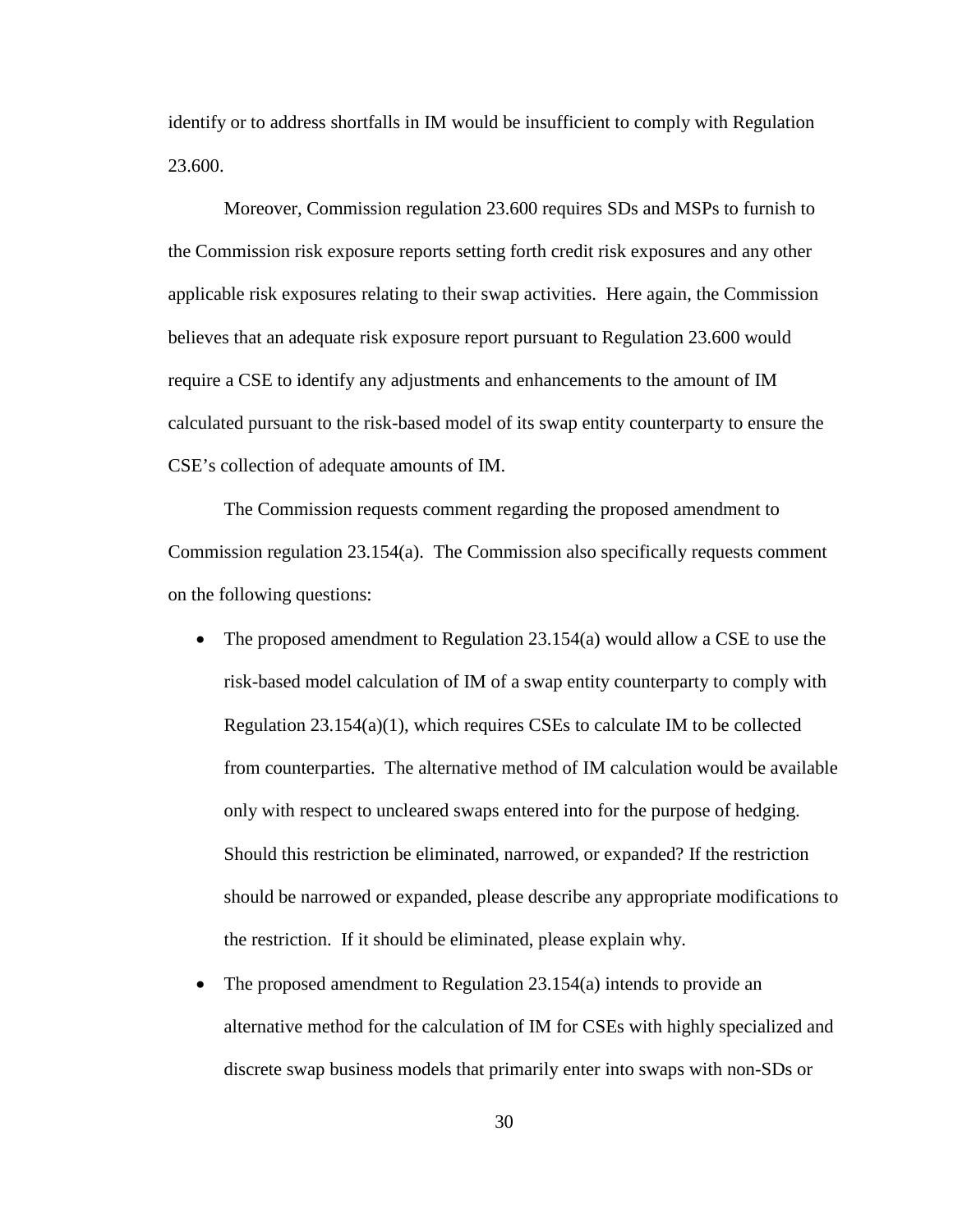MSPs but, enter into offsetting swaps with SDs and MSPs to hedge the risk of such customer-facing swaps, and opt to use the standardized IM table set forth in Commission regulation 23.154(c) rather than adopt and maintain a risk-based model for the calculation of IM. As such, the use of the alternative method of calculation is not expected to be widespread. Is this a reasonable expectation, or would this alternative method of IM calculation be likely to be used by all CSEs or a larger subset of CSEs than anticipated under the proposed rule? If a larger subset, please describe the characteristics of this wider group. Should the availability of this alternative method of IM calculation include all classes of swaps, or only a subset (*e.g.*, commodity swaps)?

- How many CSEs would likely take advantage of this amendment? How many of these CSEs do not trade uncleared swaps currently? How many use the standardized IM table? How many use a model developed by a third-party vendor? How many of the Phase 5 entities are likely to take advantage of this amendment? What might they do for IM calculation absent the amendment? To the extent possible, please provide a basis for these estimates.
- The Commission believes that the requirement to furnish risk exposure reports under Commission regulation 23.600, while not matching exactly all the terms of the CFTC notification required by Letter 19-29, addresses the overall purpose of the requirement. Should the Commission include a more tailored reporting requirement in the proposed amendment?
- Does the proposed amendment to effectively codify Letter 19-29 include sufficient risk management tools in place to guard against any potential conflict of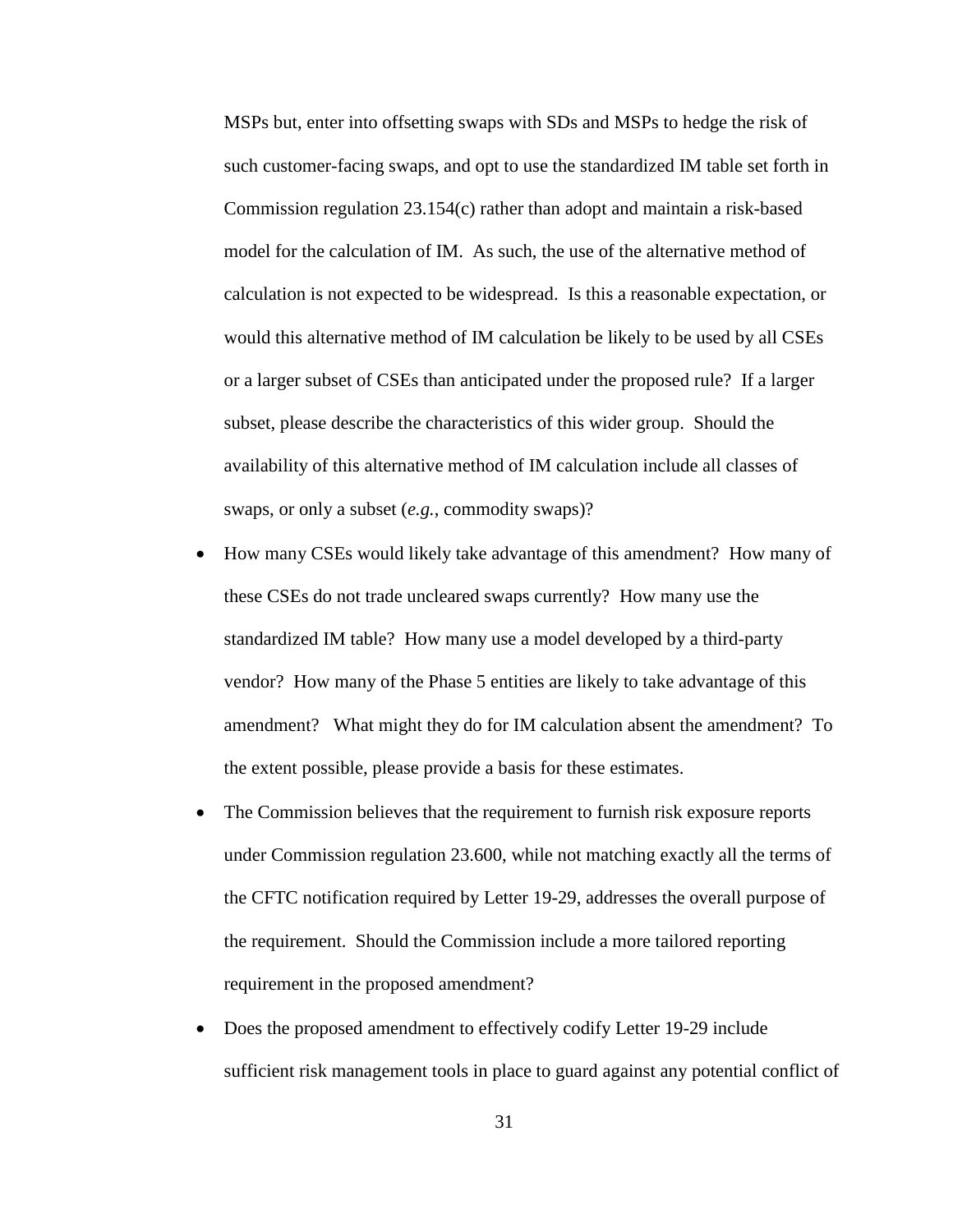interest arising from the fact that a CSE will rely on its swap entity counterparty's IM calculation to determine the amount of IM to be collected from such counterparty?

• Should the Commission proceed to adopt the proposed amendment to effectively codify Letter 19-29 if the U.S. prudential regulators do not adopt similar regulatory changes? Would this divergence between the CFTC and the prudential regulators' margin requirements for uncleared swaps impact market participants? Is there a potential for industry confusion if that were to be the case?

## **III. Administrative Compliance**

The Regulatory Flexibility Act ("RFA") requires Federal agencies to consider whether the rules they propose will have a significant economic impact on a substantial number of small entities and, if so, provide a regulatory flexibility analysis respecting the impact.<sup>[69](#page-31-0)</sup> Whenever an agency publishes a general notice of proposed rulemaking for any rule, pursuant to the notice-and-comment provisions of the Administrative Procedure Act,  $70$  a regulatory flexibility analysis or certification typically is required. <sup>[71](#page-31-2)</sup> The Commission previously has established certain definitions of "small entities" to be used in evaluating the impact of its regulations on small entities in accordance with the RFA.<sup>[72](#page-31-3)</sup> The proposed amendments only affect certain SDs and MSPs and their counterparties,

<span id="page-31-3"></span><span id="page-31-2"></span>

<span id="page-31-1"></span><span id="page-31-0"></span><sup>&</sup>lt;sup>69</sup> 5 U.S.C. 601 *et seq.*<br><sup>70</sup> 5 U.S.C. 553. The Administrative Procedure Act is found at 5 U.S.C. 500 *et seq.*<br><sup>71</sup> *See* 5 U.S.C. 601(2), 603, 604, and 605.<br><sup>72</sup> *See* Registration of Swap Dealers and Major Swap Part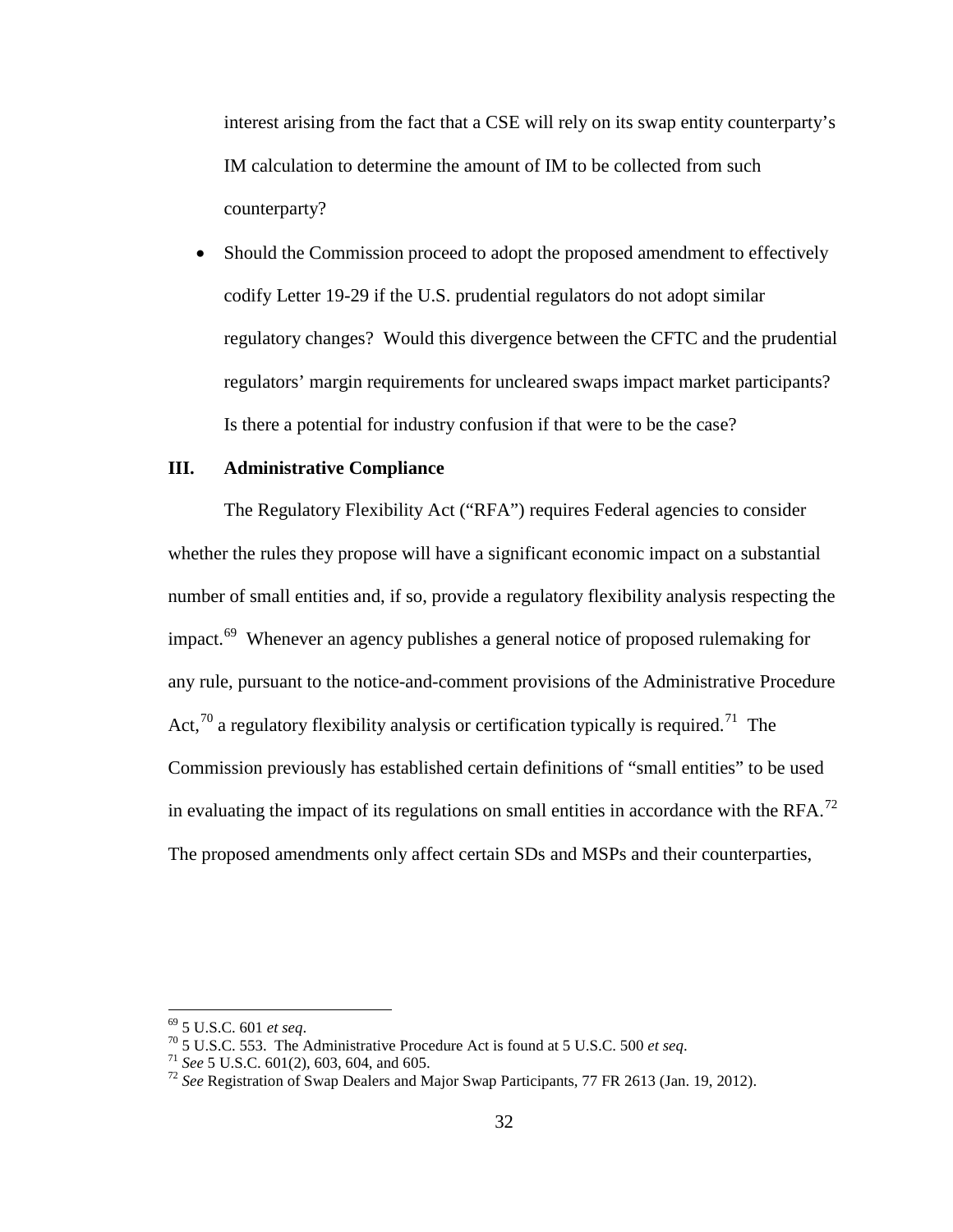which must be eligible contract participants ("ECPs").<sup>73</sup> The Commission has previously established that SDs, MSPs and ECPs are not small entities for purposes of the RFA.<sup>[74](#page-32-1)</sup>

Accordingly, the Chairman, on behalf of the Commission, hereby certifies pursuant to 5 U.S.C. 605(b) that the proposed amendments will not have a significant economic impact on a substantial number of small entities.

#### *A. Paperwork Reduction Act*

The Paperwork Reduction Act of 1995 ("PRA")<sup>[75](#page-32-2)</sup> imposes certain requirements on Federal agencies, including the Commission, in connection with their conducting or sponsoring any collection of information, as defined by the PRA. The Commission may not conduct or sponsor, and a person is not required to respond to, a collection of information unless it displays a currently valid Office of Management and Budget control number. The proposed amendments contain no requirements subject to the PRA.

## *B. Cost-Benefit Considerations*

Section 15(a) of the CEA requires the Commission to consider the costs and benefits of its actions before promulgating a regulation under the CEA.<sup>[76](#page-32-3)</sup> Section 15(a) further specifies that the costs and benefits shall be evaluated in light of the following five broad areas of market and public concern: (1) protection of market participants and the public; (2) efficiency, competitiveness and financial integrity of futures markets; (3) price discovery; (4) sound risk management practices; and (5) other public interest

<span id="page-32-0"></span><sup>&</sup>lt;sup>73</sup> Pursuant to section 2(e) of the CEA, 7 U.S.C. 2(e), each counterparty to an uncleared swap must be an ECP, as defined in section 1a(18) of the CEA, 7 U.S.C. 1a(18).

<span id="page-32-1"></span><sup>74</sup> *See* Further Definition of "Swap Dealer," "Security-Based Swap Dealer," "'Major Swap Participant," "Major Security-Based Swap Participant" and "Eligible Contract Participant," 77 FR 30596, 30701 (May 23, 2012).

<span id="page-32-3"></span><span id="page-32-2"></span><sup>75</sup> 44 U.S.C. 3501 *et seq*. <sup>76</sup> 7 U.S.C. 19(a).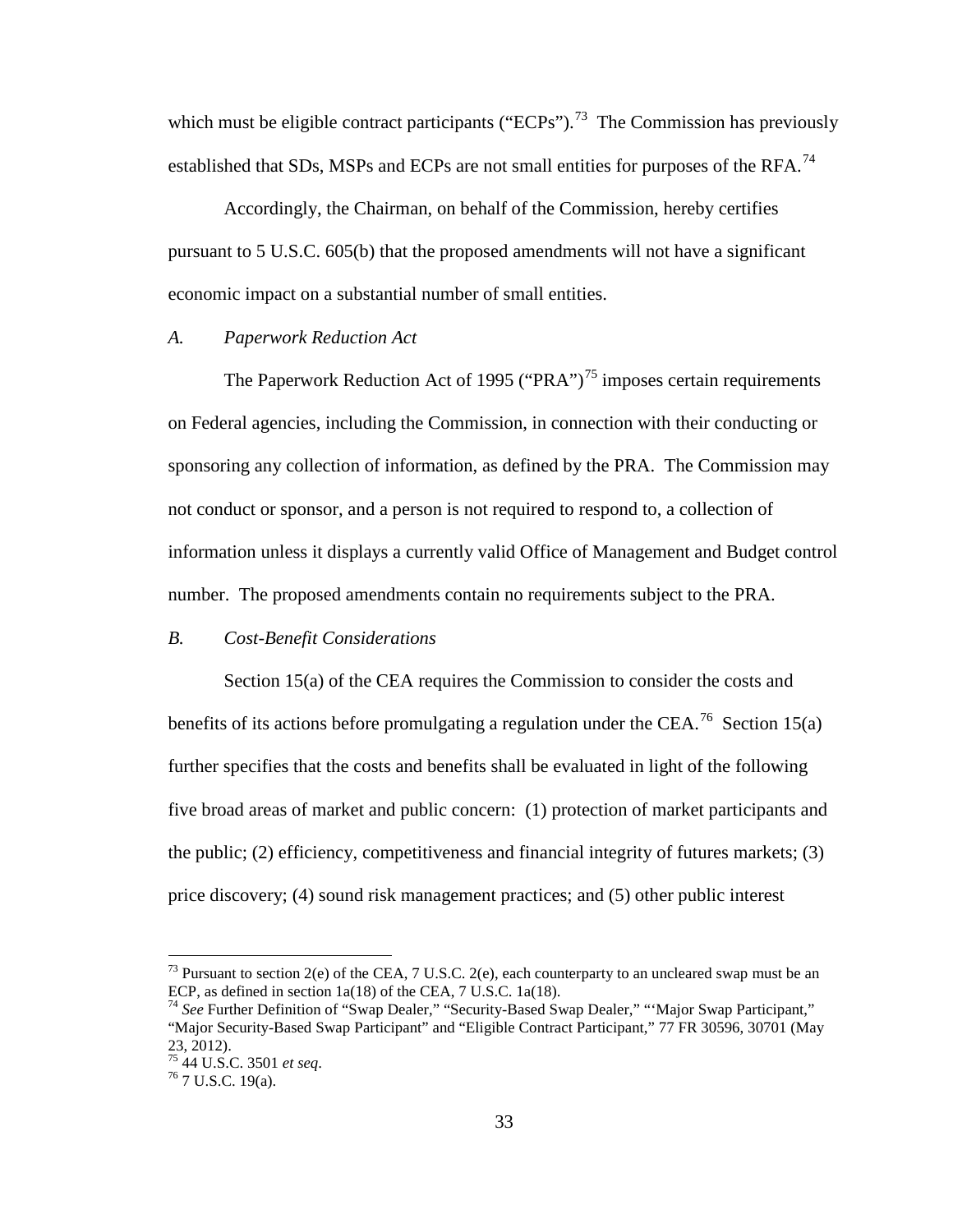considerations. The Commission considers the costs and benefits resulting from its discretionary determinations with respect to the section 15(a) considerations, and seeks comments from interested persons regarding the nature and extent of such costs and benefits.

The Commission is proposing to amend the CFTC Margin Rule to revise the method for calculating AANA for determining whether an FEU has MSE and the timing for determining whether an FEU has MSE after the end of the phased compliance schedule ("timing of post-phase-in compliance"). These amendments would align the CFTC Margin Rule with the BCBS/IOSCO Framework with respect to these matters.

The Commission is also proposing to amend Commission regulation 23.154(a) along the lines of Letter 19-29, and thus allow CSEs to use the risk-based model calculation of IM of a counterparty that is a swap entity.<sup>[77](#page-33-0)</sup> The proposed rule would make this accommodation available only with respect to uncleared swaps entered into for the purpose of hedging swap risk.

The baseline against which the benefits and costs associated with the proposed amendments are compared is the uncleared swaps markets as they exist today and the currently applicable timing for compliance with the IM requirements after the expiration of the phased compliance schedule. Concerning the amendment of Commission regulation 23.154(a), the Commission believes that to the extent market participants may have relied on Letter 19-29, the actual costs and benefits of the proposed amendment, as realized by the market, may not be as significant at a practical level. With respect to the proposed amendment to align aspects of the CFTC Margin Rule with the BCBS/IOSCO

<span id="page-33-0"></span> <sup>77</sup> For the definition of the term "swap entity," *see supra* note 34.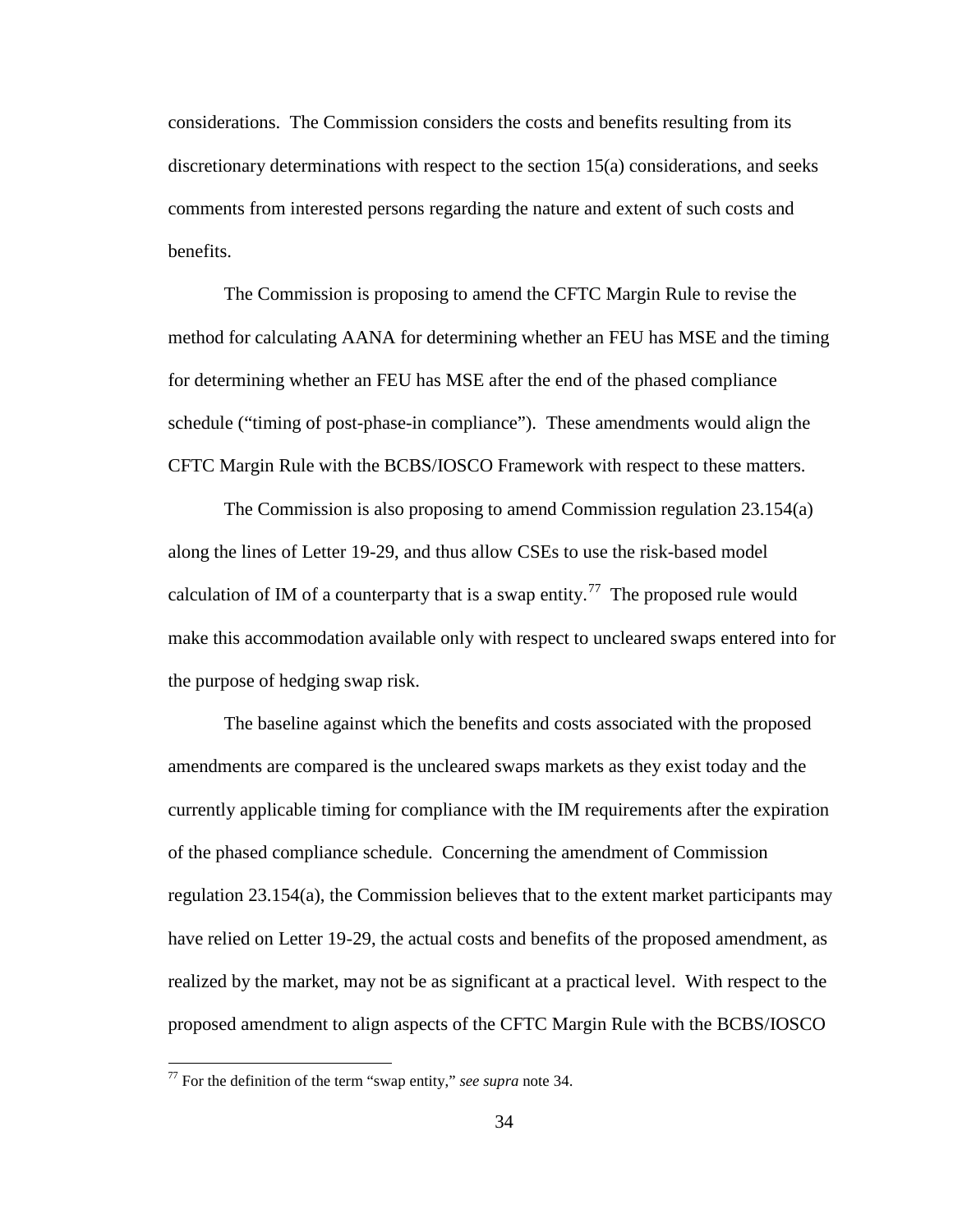Framework, the Commission acknowledges that the Dodd-Frank Act calls on the CFTC to "consult and coordinate on the establishment of consistent international standards" with respect to the regulation of swaps.<sup>[78](#page-34-0)</sup> The proposed rule therefore would advance the Congressional mandate to harmonize the CFTC's requirements with international standards, thereby removing a regulatory impediment that might hinder the competitiveness of the U.S. swaps industry.<sup>[79](#page-34-1)</sup>

The Commission notes that the consideration of costs and benefits below is based on the understanding that the markets function internationally, with many transactions involving U.S. firms taking place across international boundaries; with some Commission registrants being organized outside of the United States; with leading industry members typically conducting operations both within and outside the United States; and with industry members commonly following substantially similar business practices wherever located. Where the Commission does not specifically refer to matters of location, the below discussion of costs and benefits refers to the effects of these proposed amendments on all activity subject to the proposed amended regulations, whether by virtue of the activity's physical location in the United States or by virtue of the activity's connection with activities in, or effect on, U.S. commerce under section  $2(i)$  of the CEA.<sup>[80](#page-34-2)</sup>

*1. Benefits*

<span id="page-34-1"></span><span id="page-34-0"></span><sup>&</sup>lt;sup>78</sup> *See supra* note 42.<br><sup>79</sup> A starting point in determining the potential benefit of alignment with the BCBS/IOSCO Framework is various statutory provisions where the U.S. Congress has called on the CFTC and other financial regulators to align U.S. regulatory requirements with international standards. For example, the Commodity Futures Modernization Act of 2000 ("CFMA") focused on the potential threat to competitiveness for U.S. industry where there is divergence with international standards. In particular, section 126 of the CFMA provides that regulatory impediments to the operation of global business interests can compromise the competitiveness of United States businesses. *See* CFMA section 126(a), Appendix E of Pub. L. No. 106- 554, 114 Stat. 2763 (2000).

<span id="page-34-2"></span><sup>80</sup> 7 U.S.C. 2(i).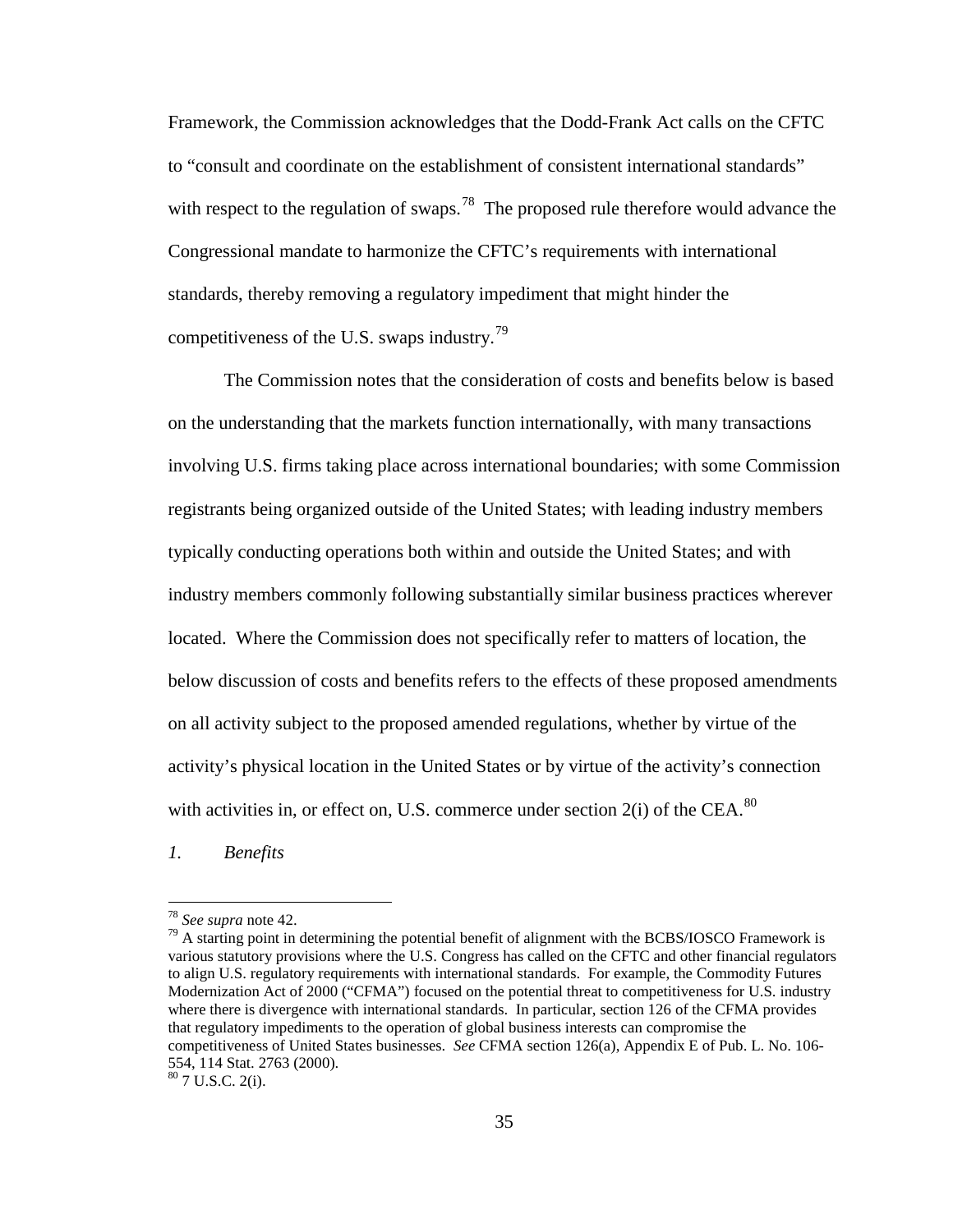By harmonizing the method for calculating AANA for determining MSE and the timing of post-phase-in compliance with the BCBS/IOSCO Framework, the proposed amendment would create a benefit because it would reduce complexity – for example, the proposed AANA month-end calculation would require consideration of only three observation dates rather than daily AANAs over the three-month calculation period – and the potential for confusion in the application of the margin requirements. Firms would no longer need to undertake separate AANA calculations using different calculation periods, nor would they need to conform to two separate compliance timings, varying according to the location of their swap counterparties and jurisdictional requirements applicable to the counterparties.

The proposed amendment would impact FEUs with average AANA between \$8 billion and \$50 billion (Phase 6 entities) that come into the scope of compliance with the IM requirements under the CFTC Margin Rule in the last compliance phase beginning on September 1, 2021, as well as those entities that come into scope after the end of the last compliance phase. The Commission believes that the proposed amendment would benefit these entities, which, given their level of swap activity, pose a lower risk to the uncleared swaps market and the U.S financial system in general than entities who came into scope in earlier phases. The OCE has estimated that there are approximately 514 of such entities representing 4% of total AANA across all phases. $81$  This means that the proposed amendment addresses entities that tend to engage in less uncleared swap trading

<span id="page-35-0"></span> $81$  Using March-May of 2020 as the calculation period. The methodology for calculating AANA is described in Richard Haynes, Madison Lau, & Bruce Tuckman, *Initial Margin Phase 5*, at 4 (Oct. 24, 2018),

*https://www.cftc.gov/sites/default/files/About/Economic%20Analysis/Initial%20Margin%20Phase%205%2 0v5\_ada.pdf*.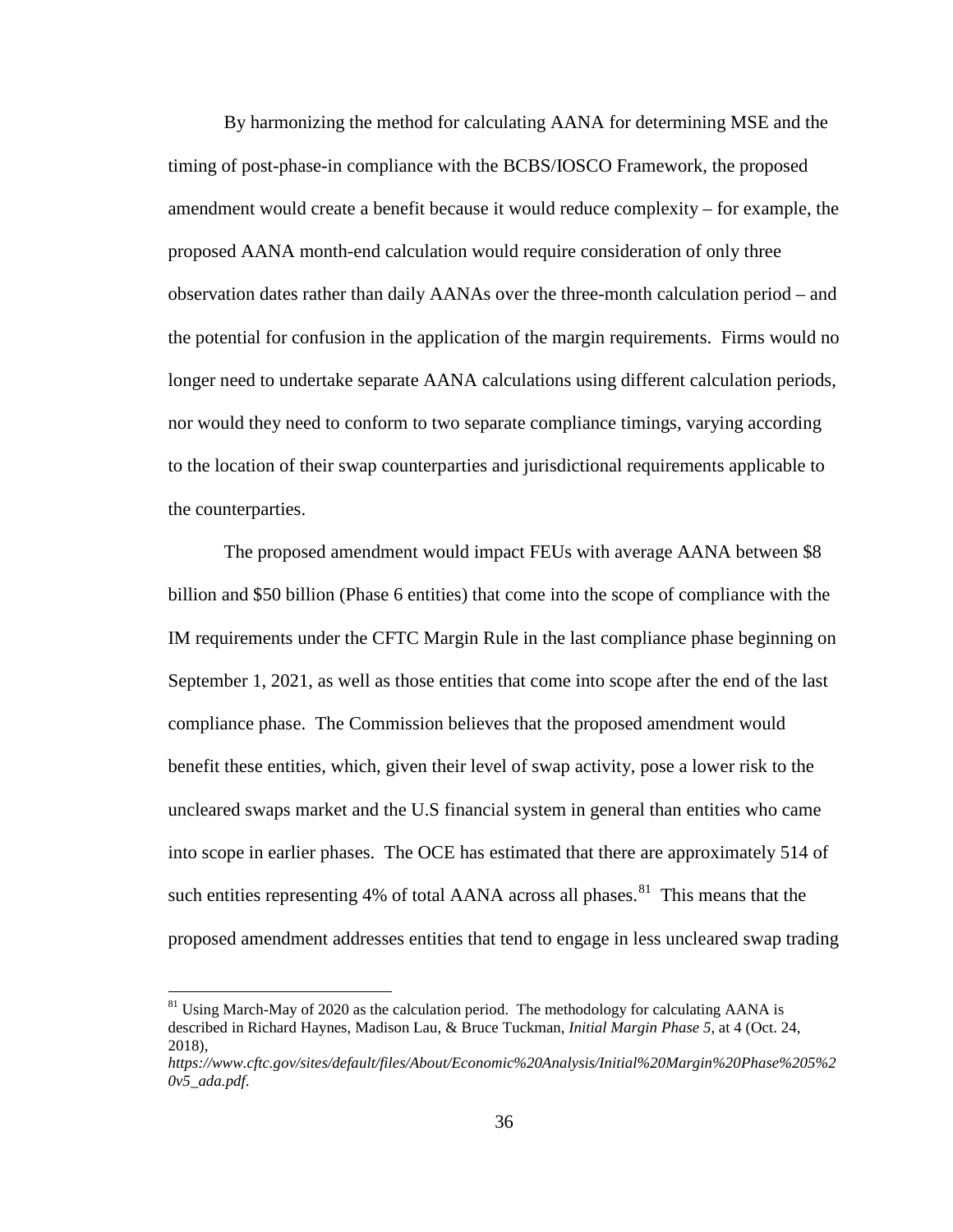activity and, and in the aggregate, pose less systemic risk than entities in previous phases. Because these entities are smaller, they presumably have fewer resources to devote to IM compliance and hence would benefit from the alignment of the method of calculation of AANA across jurisdictions without contributing substantially to systemic risk.

For Phase 6 entities with average AANA between \$8 billion and \$50 billion that will begin collecting initial margin on September 1, 2021, moving the calculation period from June, July, and August 2020 to March, April, and May 2021 would better align with current practices. While the Commission cannot anticipate exactly how the second quarter of 2021 will differ from the third quarter of 2020, based on comparable past experience, the OCE estimates that approximately 75-100 entities would come into scope, and a similar number would fall below the threshold by virtue of moving the calculation period. The adjusted calculation period would reduce the regulatory burden for firms that have reduced their MSE below the \$8 billion threshold while requiring the collection of margin for those firms that have increased their swaps business above the threshold. While aggregate AANA for firms that fall into or out of scope is small relative to the overall market (less than one percent of total aggregate AANA), moving the calculation period close to the compliance date may have a significant impact on the entities that have reduced their MSE.

The Commission also notes that the benefits of alignment with the BCBS/IOSCO Framework will continue to accrue in future years, as the determination of MSE for an FEU under the CFTC Margin Rule is an annual undertaking, triggered by the entry into an uncleared swap between the FEU and a CSE counterparty and the need to determine whether the FEU has MSE, which triggers the application of the IM requirements and the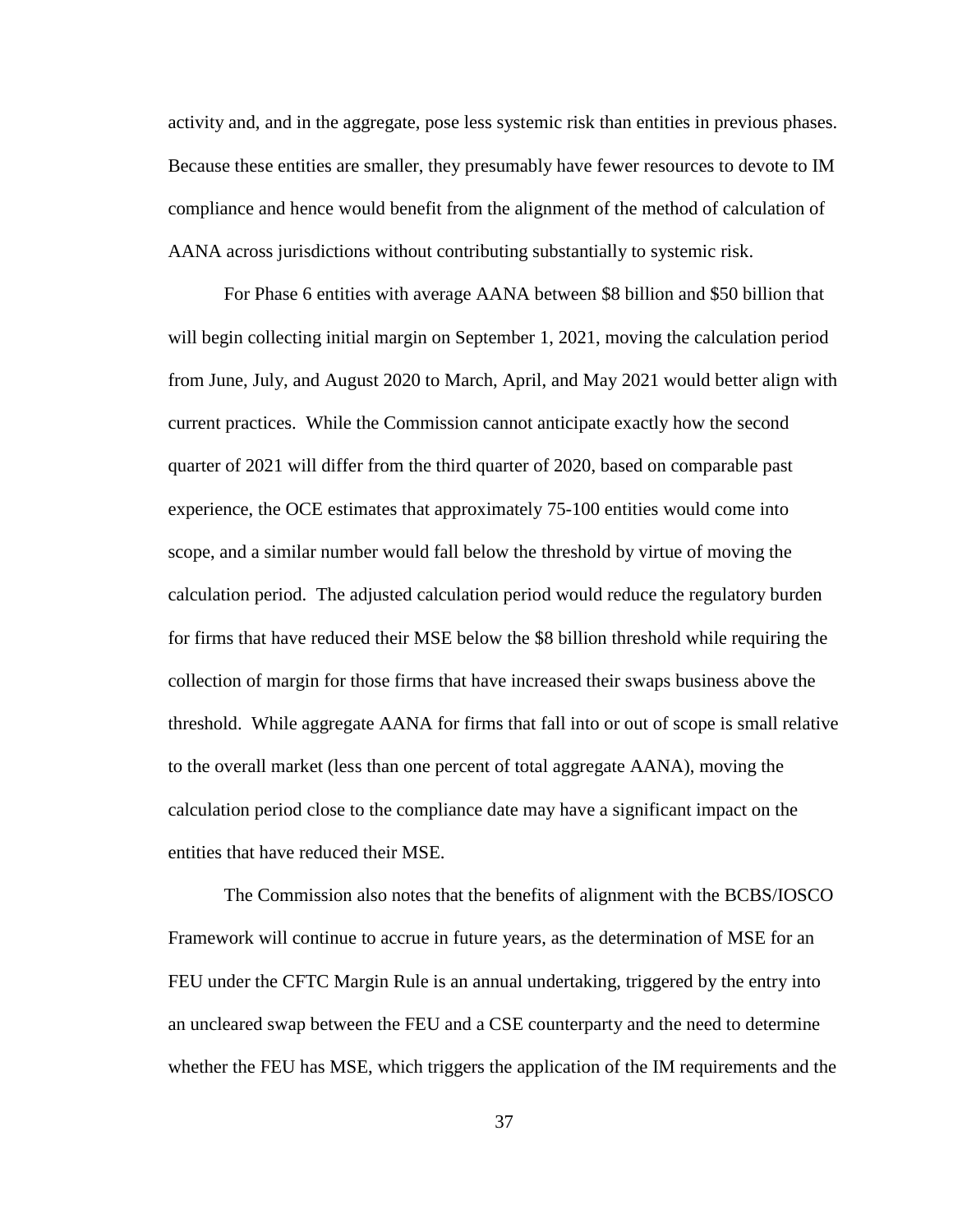exchange of regulatory IM between a CSE and a FEU for their uncleared swap transactions.

With respect to the amendment of Commission regulation 23.154(a), the Commission believes that the uncleared swap markets would benefit from the extension of the targeted relief provided to Cargill, the requester in Letter 19-29, to a wider group of CSEs with similar unique swap business models. In taking a no-action position, DSIO took account of Cargill's representation that its swap trading activity primarily involved physical agricultural commodities and certain other asset classes and that it "may maintain positions that require collection of IM from SDs." Cargill further stated that given the highly specialized and discrete nature of its swap business, risk-based modeling would impose a disproportionate burden.

The more widespread availability of the alternative method of calculation of IM provided by regulation 23.154(a), as proposed to be amended, may incentivize some market participants to expand their swap business. In particular, given that certain market participants would have the option to forgo the cost of risk-based modeling, this potential reduction in compliance costs may encourage certain entities to increase their swaps trading. This may be especially true after September 1, 2021, as a large number of entities will be newly-subject to mandatory margin.<sup>[82](#page-37-0)</sup> By increasing the pool of potential swap counterparties, the proposed amendment could enhance competition, increase overall liquidity, and facilitate price discovery in the uncleared swaps markets.

*2. Costs*

<span id="page-37-0"></span><sup>&</sup>lt;sup>82</sup> Margin Requirements for Uncleared Swaps for Swap Dealers and Major Swap Participants, 85 FR 41346 (July 10, 2020).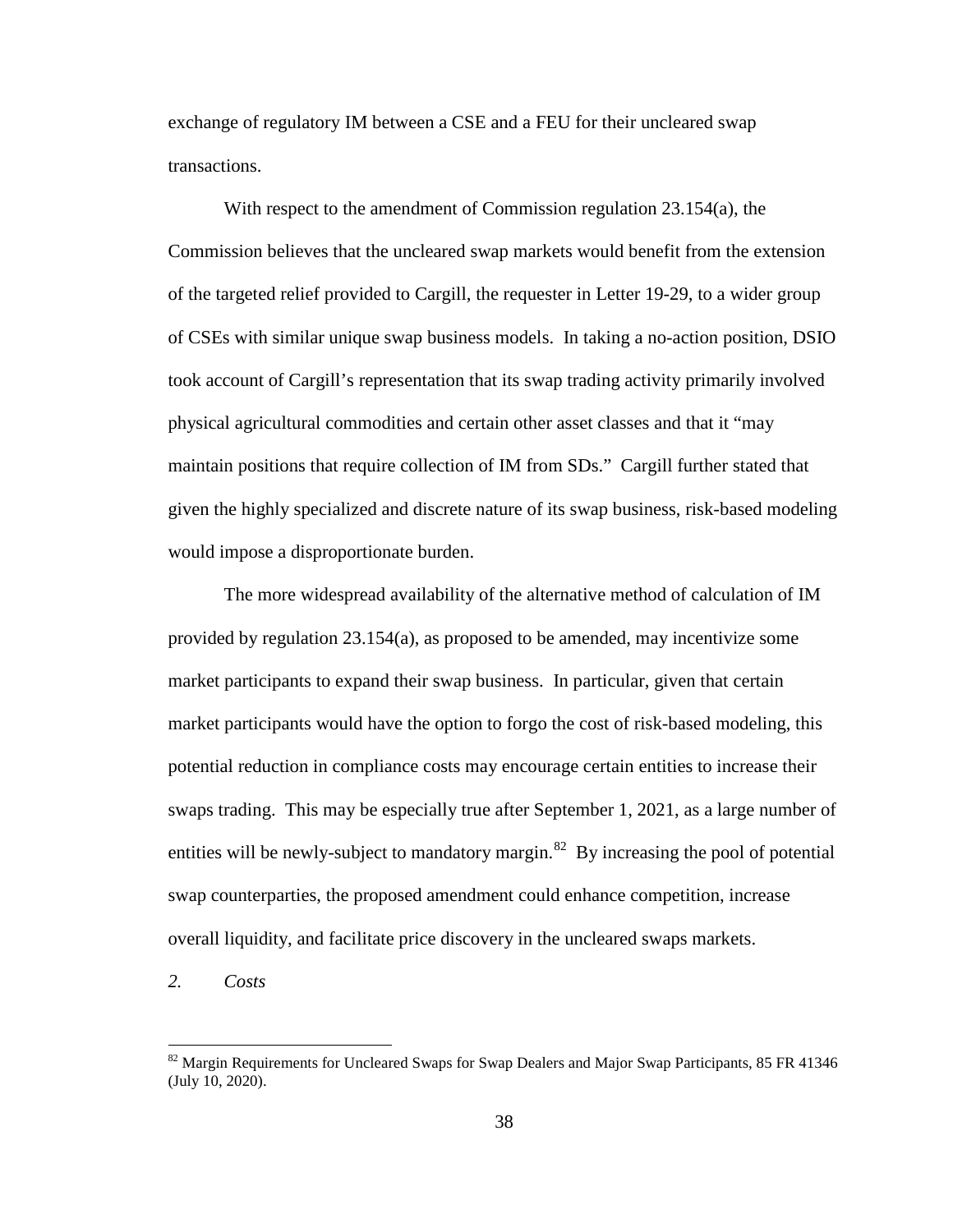While the proposed changes to the CFTC Margin Rule would have the effect of creating efficiencies for market participants, the Commission acknowledges that the changes would also result in some costs. Among other things, the proposed revision of the AANA calculation period for determining MSE to align it with the BCBS/IOSCO AANA calculation period would reduce the time frame for determining whether an FEU is subject to the IM requirements and for preparing for compliance with the requirements during the final phase-in period of 2021.

Under the current margin requirements, in the period leading to the final phase-in date of September 1, 2021, FEUs would have a full year to prepare, as MSE for an FEU would be determined by using the AANA for June, July and August of the prior year. However, the proposed amendment to the period of calculation of AANA for determining MSE would result in entities only having a three-month advance notice in 2021, as AANA would be calculated using the March, April and May period of that year. Entities would have a shorter time frame to engage in preparations to comply with IM requirements, including, among other things, procuring rule-compliant documentation, establishing processes for the exchange of regulatory IM, and setting up IM custodial arrangements. Because the proposed amendment would align the AANA calculation for determining MSE with BCBS/IOSCO's AANA calculation and the compliance date would remain unchanged, the Commission believes that the cost would be mitigated. In particular, the Commission notes market participants' statements indicating that the differences in the U.S. regulations could create complexity and confusion and lead to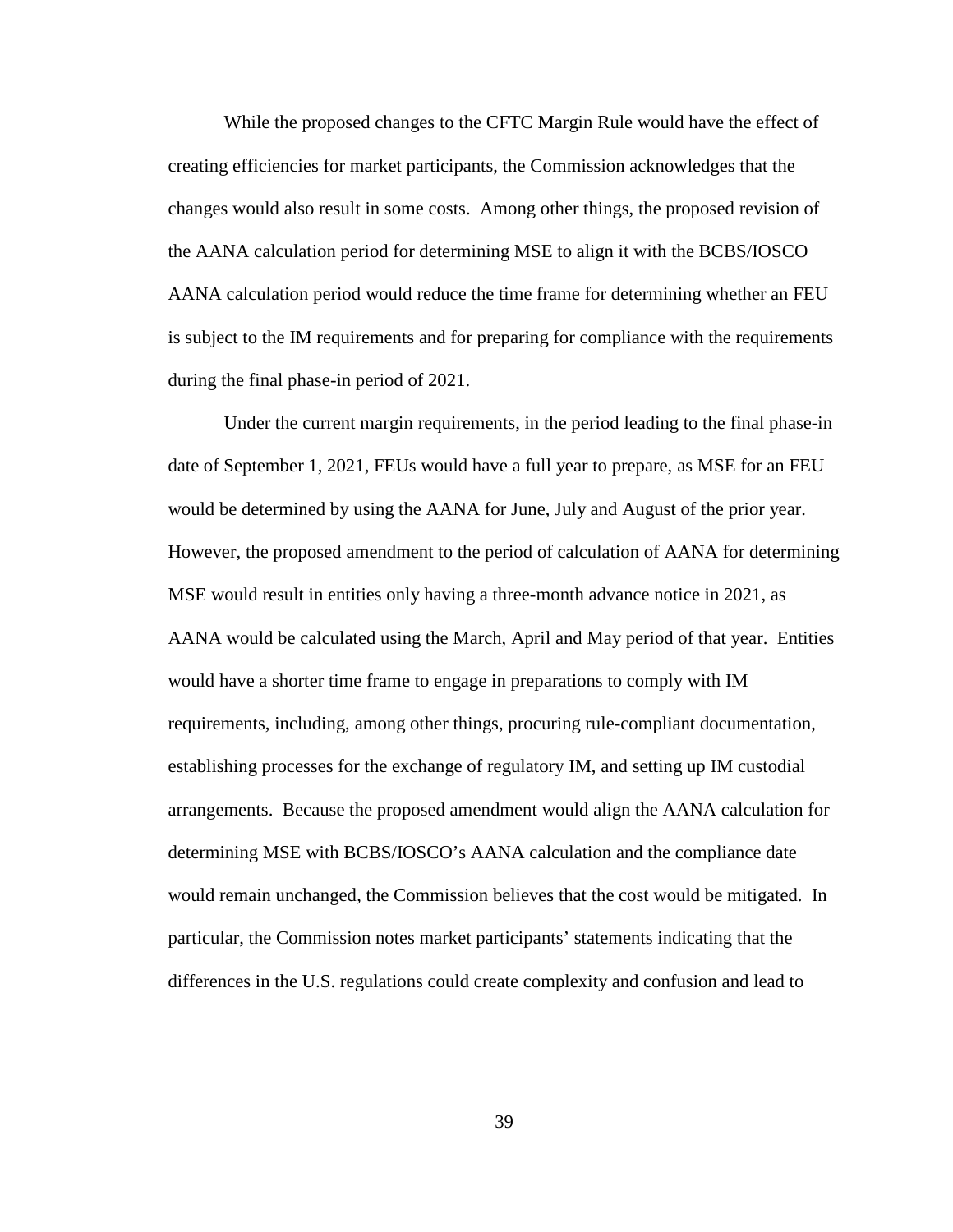additional effort, cost and compliance challenges for smaller market participants that are generally subject to margin requirements in multiple global jurisdictions.<sup>[83](#page-39-0)</sup>

The Commission further notes that the proposed amendment to the timing of postphase-in compliance would defer compliance with the IM requirements with respect to uncleared swaps entered into by a CSE with an FEU that comes into the scope of IM compliance after the end of the last compliance phase. Under the current rule, FEUs with MSE as measured in June, July, and August 2021 would come into the scope of compliance post-phase-in beginning on January 1, 2022. On the other hand, under the proposed amendment, FEUs with MSE as measured in March, April, and May 2022 would be subject to compliance beginning on September 1, 2022. As a result, for FEUs with MSE in both periods, less collateral for uncleared swaps may be collected between January 1, 2022, and September 1, 2022, rendering uncleared swap positions entered into during the nine-month period riskier, which could increase the risk of contagion and the potential for systemic risk. Conversely, under the proposed amendment, a CSE would be required to exchange IM with a previously in-scope FEU that fell below the MSE level by January 1, 2022, for nine months longer than the otherwise required.

With respect to changing the daily AANA calculation method to a month-end calculation method for determining MSE, the Commission acknowledges that there are potential costs. The utilization of a month-end calculation method could result in an AANA calculation that is not representative of a market participant's participation in the swaps markets. As previously discussed, the proposed AANA month-end calculation may result in the exclusion or undercounting of certain financial contracts that are

<span id="page-39-0"></span><sup>83</sup> Margin Subcommittee Report at 49.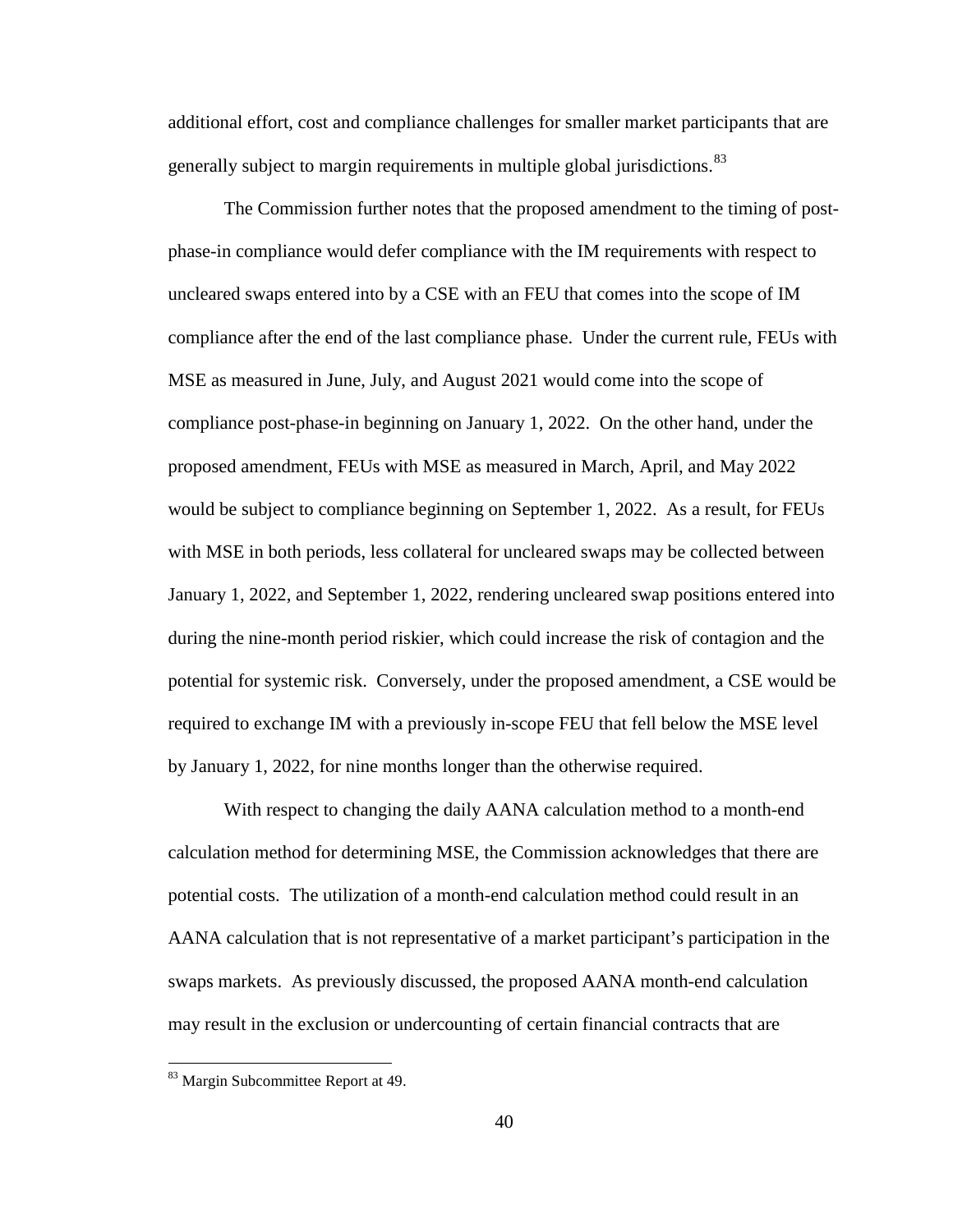required to be included in the calculation (*e.g.*, uncleared swaps, uncleared security-based swaps, foreign exchange forwards, or foreign exchange swaps) because of certain combinations of tenure and time of execution, such as those often present in some intra-month natural gas and electricity swaps.<sup>[84](#page-40-0)</sup> The Commission also notes the potential that market participants might "window dress" their exposures to avoid MSE status and compliance with the CFTC's margin requirements. At the same time, it is possible that the month-end methodology, which uses only three data points, could result in some entities having an AANA calculation on the three end-of-month dates that is uncharacteristically high relative to their typical positions.

If products are excluded from the AANA calculation, or if exposures are "window dressed," the month-end calculation may have the effect of deferring the time by which market participants meet the MSE classification resulting in additional swaps between market participants and CSEs being deemed legacy swaps that are not subject to the IM requirements.<sup>[85](#page-40-1)</sup> This may increase the level of counterparty credit risk to the financial system. While potentially meaningful, this risk would be mitigated because the legacy swap portfolios would be entered into with FEUs that engage in lower levels of notional trading.

Finally, given the possibility that the U.S. prudential regulators may not adopt the changes to the method of calculation of AANA proposed in this rulemaking, there is the

<span id="page-40-1"></span><span id="page-40-0"></span><sup>&</sup>lt;sup>84</sup> *See supra* note [49.](#page-18-4)<br><sup>85</sup> Pursuant to Commission regulation 23.161, the compliance dates for the IM and VM requirements under the CFTC Margin Rule are staggered across a phased schedule that extends from September 1, 2016, to September 1, 2021. The compliance period for the VM requirements ended on March 1, 2017 (though the CFTC and other regulators provided guidance permitting a six-month grace period to implement the requirements following the implementation date), while the IM requirements continue to phase in through September 1, 2021. An uncleared swap entered into prior to an entity's IM compliance date is a "legacy swap" that is not subject to IM requirements. *See* CFTC Margin Rule, 81 FR at 651 and Commission regulation 23.161. 17 CFR 23.161.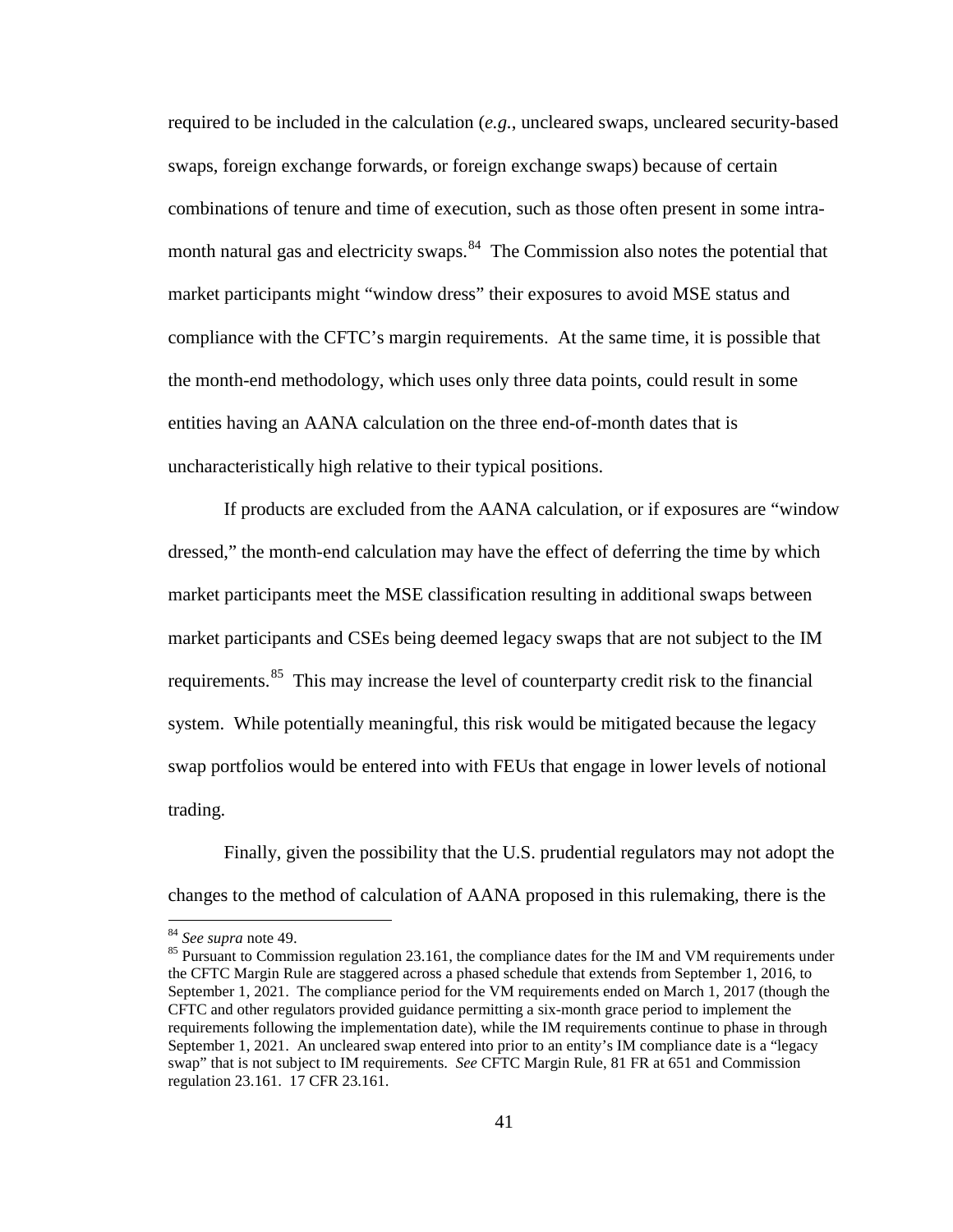potential that firms that engage in swaps transactions with both CSEs and swaps dealers subject to the margin requirements of the U.S. prudential regulators may incur additional costs by continuing to have to undertake their AANA calculations under two different methods of calculation.

However, the Commission preliminarily is of the view that the benefits of aligning with the BCBS/IOSCO Framework outweigh these potential costs. In this regard, in the aforementioned OCE exercise utilizing a sample of days, the OCE estimated that calculations based on end-of-month AANA would yield fairly similar results as the calculations based on the current daily AANA approach (setting aside the window dressing issue). Based on 2020 swap data, the OCE estimated that approximately 492 entities of 514 entities that would come into scope during Phase 6 based on the current methodology would also come into scope based on the proposed methodology. Put differently, all but 22 of the entities that are above MSE under the current methodology would also be above MSE under the proposed methodology. In addition, there are 20 entities that would be in scope under the proposed methodology, but would not be under the current methodology, so that the aggregate number of Phase 6 entities differs only by two. In aggregate, the two methodologies would capture quite similar sets of entities. In addition, the entities that fall out of scope when one changes methodology tend to be among the smallest of the Phase 6 entities. That is, entities that are in-scope under the current methodology but not the proposed methodology average \$6.95 billion in AANA, compared to \$20 billion for all Phase 6 entities.<sup>[86](#page-41-0)</sup>

<span id="page-41-0"></span> <sup>86</sup> *See supra* note [50.](#page-19-1)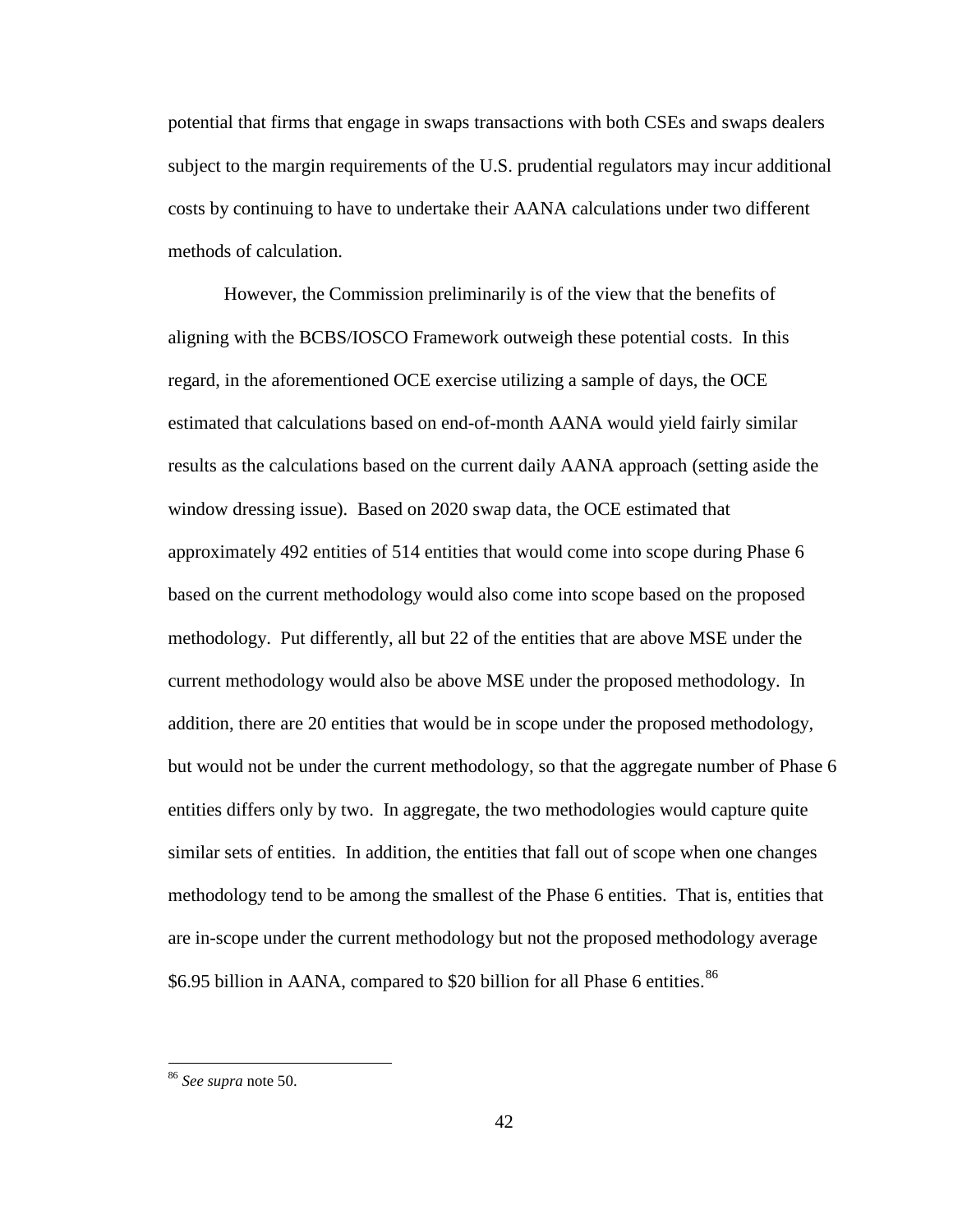Taking account of the small number of FEUs that would therefore have MSE and thus be subject to the Commission's IM requirements, the Commission believes that the potential exclusion of certain financial products in determining MSE would have a limited impact on the effectiveness of the CFTC Margin Rule. In addition, with respect to the potential that a market participant might "window dress" its exposure, the Commission has sufficient regulatory authority, including anti-fraud powers under section 4b of the CEA, $^{87}$  $^{87}$  $^{87}$  to take appropriate enforcement actions against any market participant that may engage in deceptive conduct with respect to the AANA calculation, and CSEs must also have written policies and procedures in place to prevent evasion or the facilitation of an evasion by an FEU counterparty.<sup>88</sup>

Roughly 514 entities, as estimated by the OCE, would come into the scope of the IM requirements beginning on September 1, 2021, and would be affected by the foregoing proposed amendments. In advance of the September 1, 2021 compliance date, many of these entities may engage in planning and preparations relating to the exchange of regulatory IM. With the revision of the AANA method of calculation, these entities may need to adjust their systems to reflect changes in the calculation and update related financial infrastructure arrangements. While requesting comments on this issue, the Commission believes that the cost of shifting the MSE calculation period to the new time frame would be negligible, and the adoption of the month-end AANA calculation method would likely be cost-reducing for impacted firms.

<span id="page-42-1"></span><span id="page-42-0"></span><sup>87</sup> 7 U.S.C. 6b. <sup>88</sup> *See* 17 CFR 23.402(a)(ii).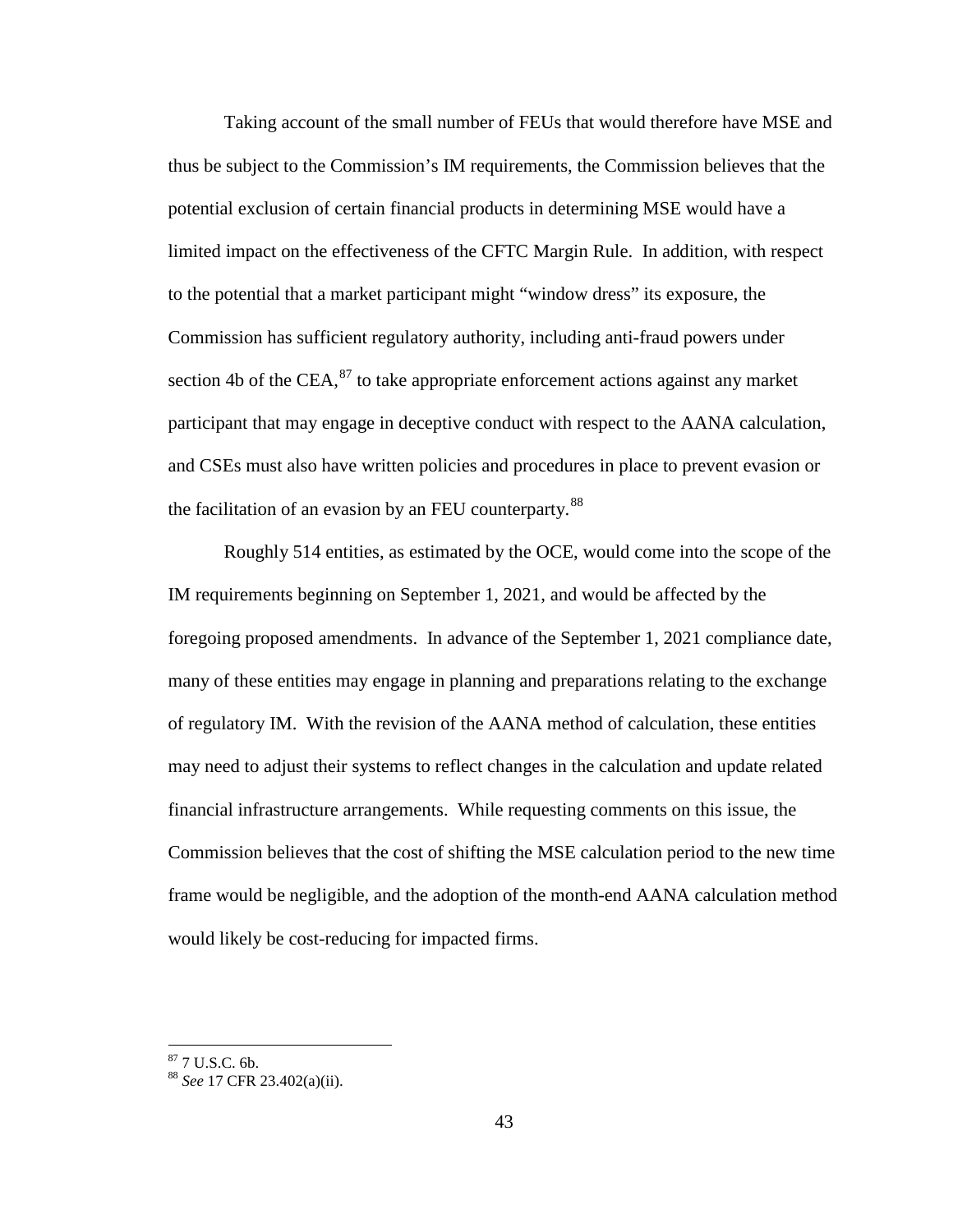Regarding the amendment of Commission regulation 23.154(a), there may be associated costs, as CSEs would be allowed to rely on the risk-based model calculation of IM computed by a swap entity counterparty. Specifically, the safeguard of requiring both the CSE and its SD counterparty to maintain a margin model for any swap transaction that does not utilize the table-based method would be eliminated*.* A CSE that relies on a counterparty's risk-based model calculations would thus avoid rigorous Commission requirements relating to risk-based modeling,<sup>[89](#page-43-0)</sup> which may undercut the effectiveness of the CSE's risk oversight. $90$ 

In addition, the safeguard of private market discipline that is inherent in having each counterparty develop its own IM model, and therefore the ability for the parties to scrutinize each other's IM model and output, will not be present given that under the proposed rule, a CSE would be permitted to rely on the risk-based model calculation of a swap entity counterparty. As a result, there is the potential that insufficient amounts of IM would be generated by the swap entity counterparty, which may be attributable to a deficiency in the model or the fact that the swap entity may be inherently conflicted and interested in generating lower amounts of IM collectable by the CSE.<sup>91</sup> Given that the CSE without a model may lack adequate means to verify the amount of IM produced by the swap entity counterparty, the CSE may not be capable to contest it. As a result, insufficient amounts of IM may be collected by the CSE to protect itself against the risk

<span id="page-43-0"></span> <sup>89</sup> *See generally* 17 CFR 23.154(b).

<span id="page-43-1"></span><sup>&</sup>lt;sup>90</sup> *But cf.* 17 CFR 23.600 (requiring SDs and MSP to establish a robust risk management program for the monitoring and management of their swaps activities).

<span id="page-43-2"></span><sup>&</sup>lt;sup>91</sup> *But cf.* 17 CFR 23.600 (requiring swap entities to have a risk management program for the management and monitoring of risk associated with their swaps, which may reduce the risk that such entities may act in a conflicted manner).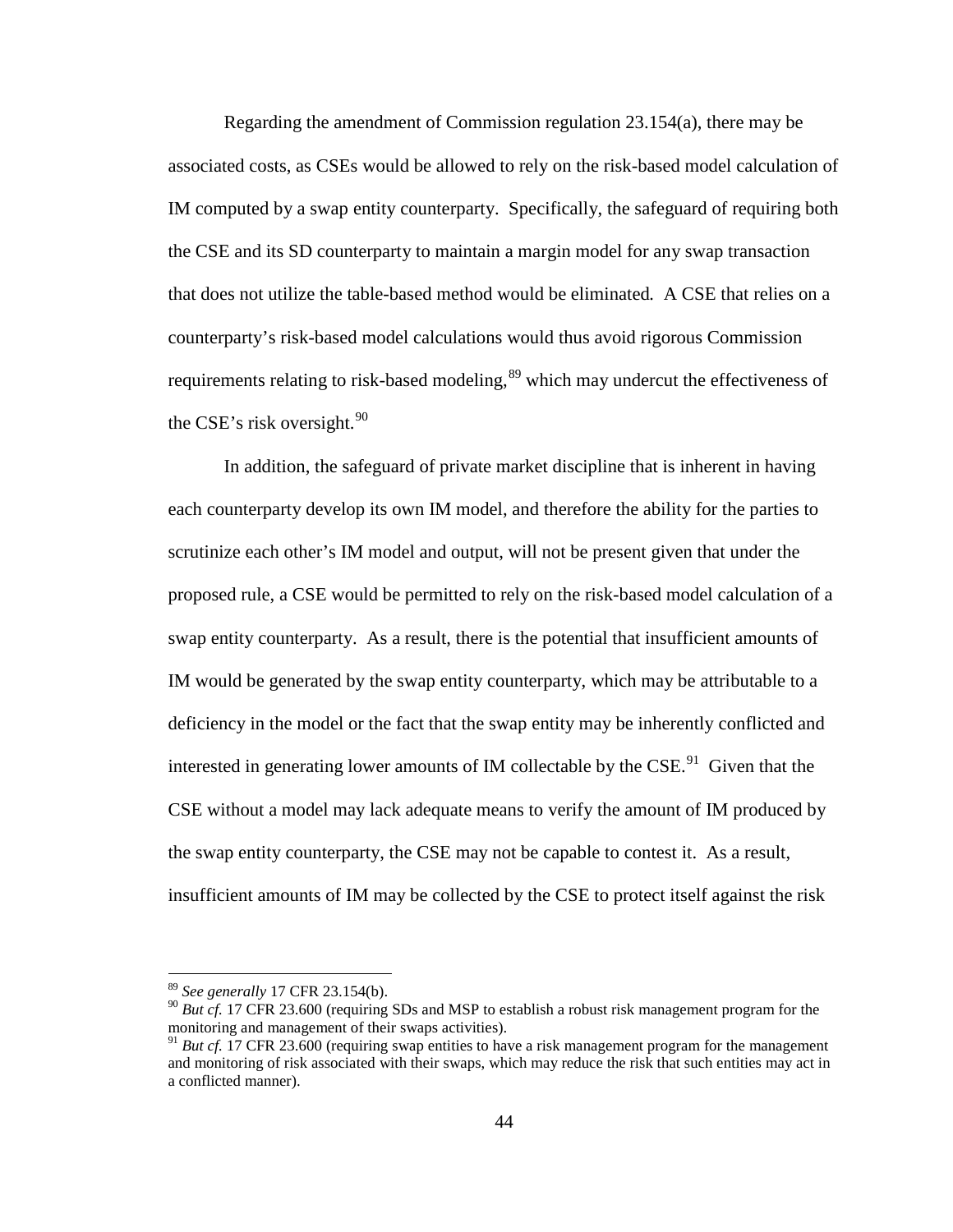of default by the swap entity counterparty, increasing the risk of contagion and the potential for systemic risk.

The Commission, however, believes that these costs are mitigated by the proposed rule, which would be narrowly tailored to make available the alternative method of IM calculation set forth in Letter 19-29 only with respect to uncleared swaps entered into for the purpose of hedging. In addition, the Commission notes that there are other requirements in the Commission's regulations that address the monitoring of exposures and swap risk.

## *3. Section 15(a) Considerations*

In light of the foregoing, the CFTC has evaluated the costs and benefits of the proposal pursuant to the five considerations identified in section 15(a) of the CEA as follows:

(a) Protection of Market Participants and the Public

The proposed rule would align the CFTC Margin Rule's method for calculating AANA for determining MSE and the timing of post-phase-in compliance with the BCBS/IOSCO Framework. By aligning these requirements with the international standard, the proposed rule would reduce the potential for complexity and confusion that can result from using different AANA calculation methods and different compliance schedules for market participants that may be subject to margin requirements in multiple jurisdictions. At the same time, the Commission recognizes that some firms may have already begun preparations to undertake AANA calculations under the existing requirements. The proposed rule may require them to adjust their calculations to reflect the new proposed method for calculating AANA for determining MSE and to update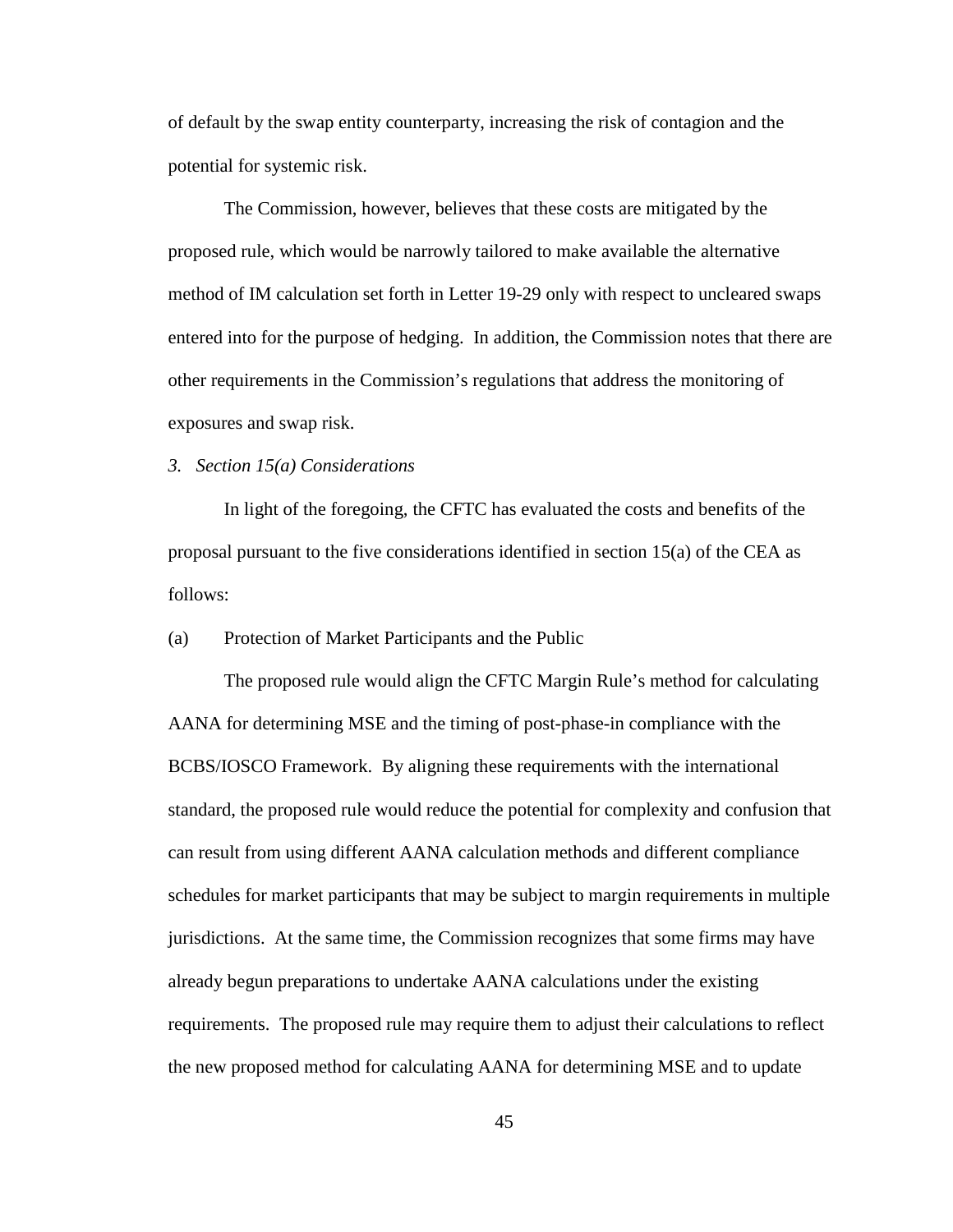infrastructure arrangements, increasing the overall cost of compliance with the margin requirements.

Under the existing CFTC Margin Rule, firms that are FEUs, beginning in Phase 6, which starts on September 1, 2021, would look back to the 2020 June-August period to determine whether they have MSE. As such, the firms would have no less than twelve months to engage in preparations for the exchange of regulatory IM, by, among other things, procuring rule-compliant documentation, establishing processes and systems for the calculation, collection and posting of IM collateral, and setting up custodial arrangements. If the Commission determines to adopt the proposed amendment changing the AANA calculation period for determining MSE to March-May of the current year, such firms would have only a three-month window to engage in preparations to exchange IM. Nevertheless, the Commission notes that, under the existing requirements, after the end of the phased compliance schedule, firms would only have four months in subsequent years since the calculation period for determining MSE status would be June through August of the prior year, with compliance starting January 1 of the following year. In addition, because the proposed amendment would require only averaging three monthend dates rather than averaging all business days during the three-month calculation period, the potential burdens of a shorter preparatory period for Phase 6 entities may be offset by the adoption of the BCBS/IOSCO Framework's less onerous calculation method.

Moreover, the proposed amendment would shift the timing of post-phase-in compliance to September 1 of each year. As such, entities that otherwise would be required to exchange IM beginning January 1, 2022, would be able to defer compliance

46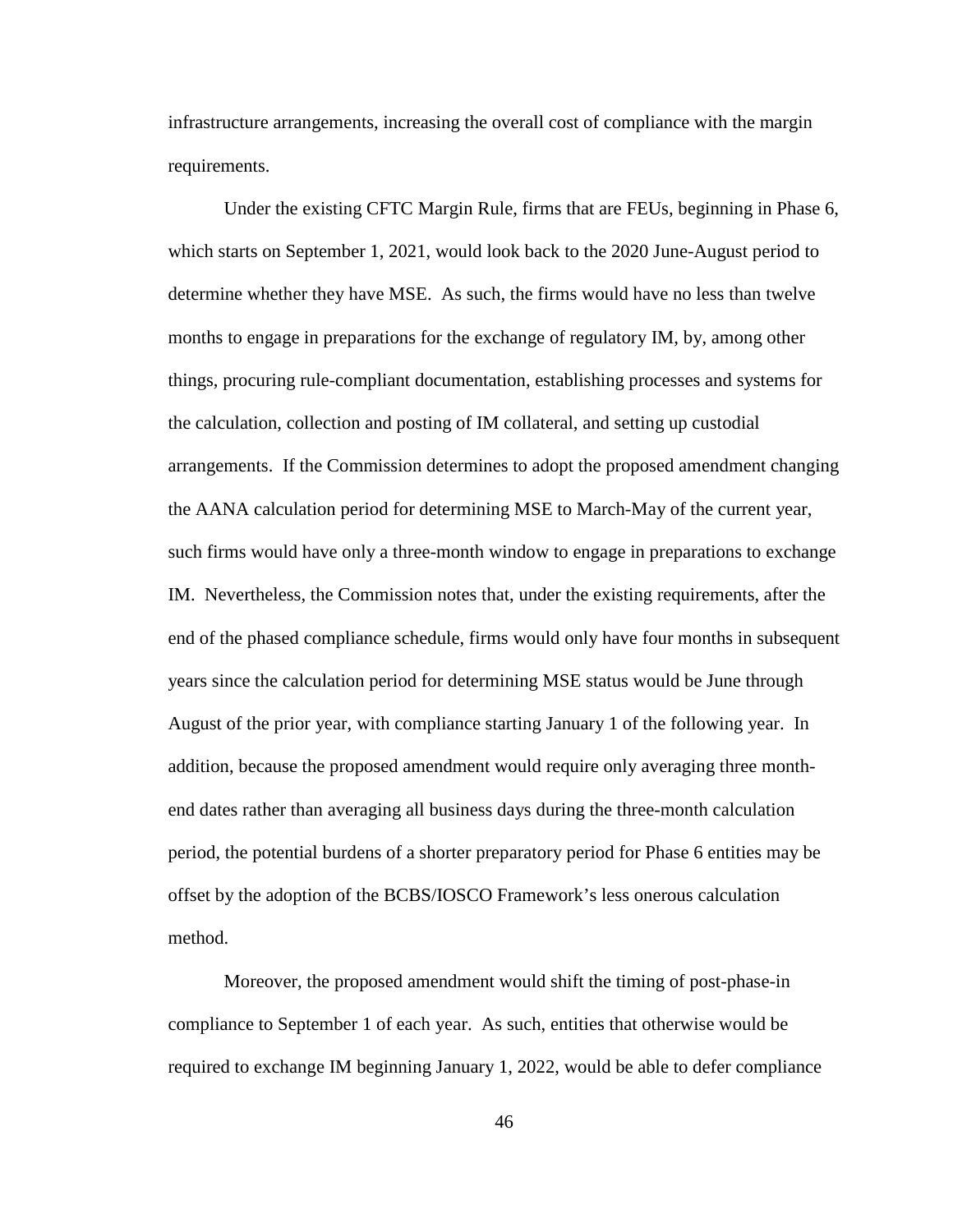to September 1, 2022.<sup>[92](#page-46-0)</sup> As a result, less collateral for uncleared swaps may be collected between January 1, 2022, and September 1, 2022, rendering the parties' positions riskier during that nine-month period, which could raise the risk of contagion and increase the potential for systemic risk. Firms that would have fallen out of scope by January 1, 2022 would also be subject to compliance for an additional nine months.

Notwithstanding these potential costs, the Commission believes that the proposed changes advance the Commission's goal, pursuant to statutory direction, of coordination and harmonization with international regulators. The costs that may arise as a result of the proposed changes, as discussed above, would be mitigated by the overall cost savings, as the need to undertake separate calculations of MSE to address different requirements in different jurisdictions would be obviated with respect to most jurisdictions.

The amendment of Commission regulation 23.154(a) would allow a CSE to use the risk-based model calculation of IM of a counterparty that is a swap entity. Without an alternative model, the CSE may not be able to challenge the amounts generated by the swap entity counterparty, which may be insufficient because of model error or malfunction or because the swap entity may be inherently conflicted and may be interested in generating low amounts of IM collectable by the CSE. In turn, insufficient amounts of IM may be collected by the CSE to offset the risk of counterparty default, increasing the risk of contagion and the potential for systemic risk.

<span id="page-46-0"></span> $92$  This would apply to entities that meet the MSE level based on their AANA during the June, July, and August 2021 period, and continue to have MSE in the March, April, and May 2022 period. Of course, changing the calculation period to the March, April, and May 2022 period may lead to the inclusion of entities whose AANA is below MSE in the June, July, and August 2021 period, but rises to the MSE level or above by the March, April, and May 2022 period. The OCE estimated that approximately 75-100 entities typically move from one side of the MSE threshold to the other between measurement periods.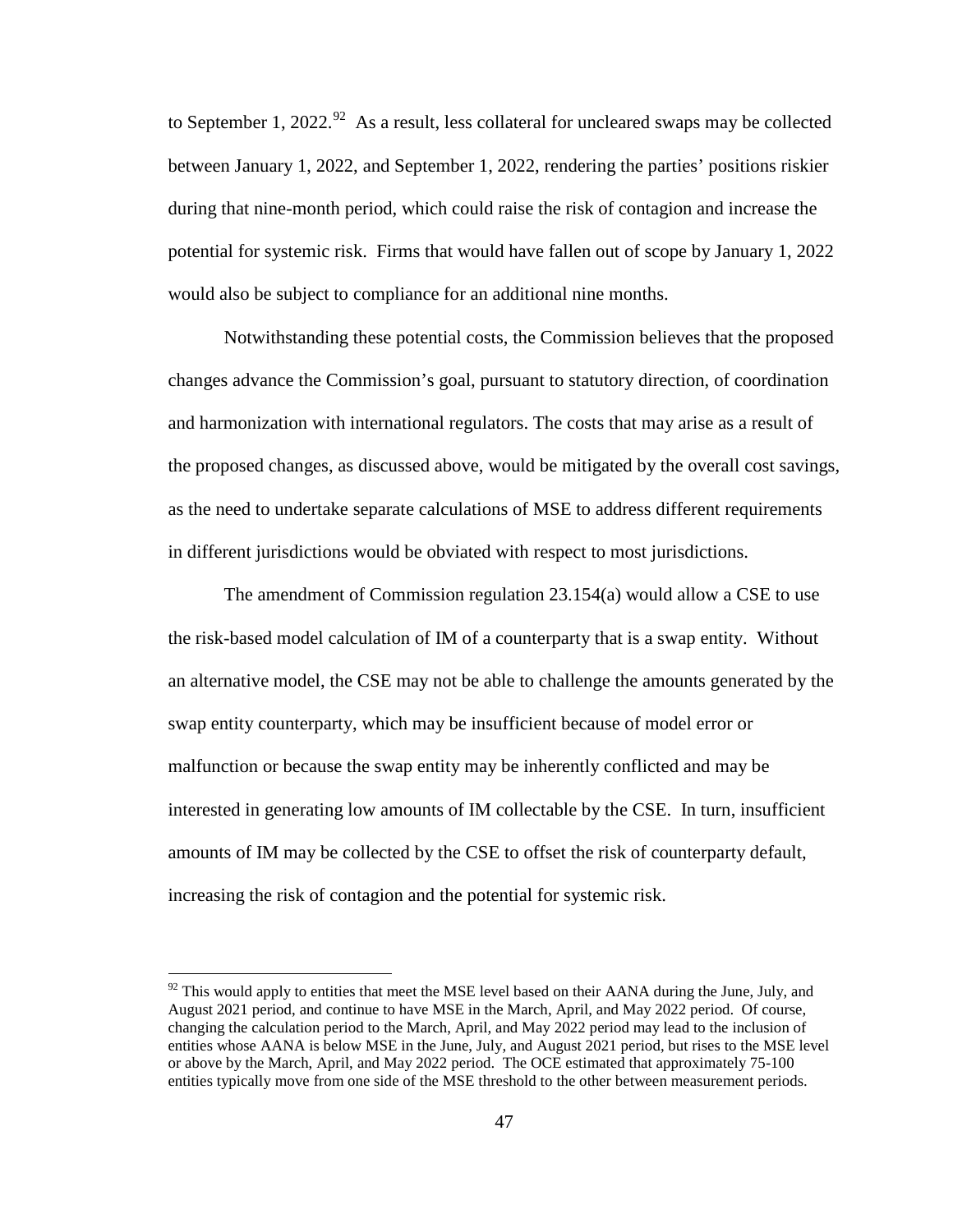The Commission believes that these risks would be mitigated by the proposed rule, which would be narrowly tailored to permit reliance on a swap entity counterparty's risk-based model calculation only with respect to uncleared swaps entered into for the purpose of hedging. In addition, there are other requirements in the Commission's regulations that address the monitoring of exposures and swap risk (*i.e.*, Commission regulation 23.600, which requires SDs and MSPs to adopt a robust risk management program for the monitoring and management of risk related to their swap activities).

(b) Efficiency, Competitiveness, and Financial Integrity of Markets

The proposed rule would align the CFTC Margin Rule's AANA calculation method for determining MSE and the timing of post-phase-in compliance with the BCBS/IOSCO Framework. As such, the proposed rule would reduce the need, at least for entities not also undertaking swaps with U.S. prudentially regulated SDs, to undertake separate AANA calculations accounting for different calculation methods and to conform to separate compliance timings, varying according to the location of swap counterparties and jurisdictional requirements applicable to the counterparties. As such, the proposed changes would promote market efficiency and would even the playing field for market players, fostering competitiveness and reducing the incentive to engage in regulatory arbitrage by identifying more accommodating margin frameworks.

The amendment of Commission regulation 23.154(a) would allow CSEs to rely on a swap entity counterparty's IM risk-based model calculations. Without a model, the CSE would lack effective means to verify its counterparty's IM calculations. As a result, if there are shortfalls in the output, the CSE may collect less IM collateral to offset the risk of default by the counterparty, which could increase the risk of contagion,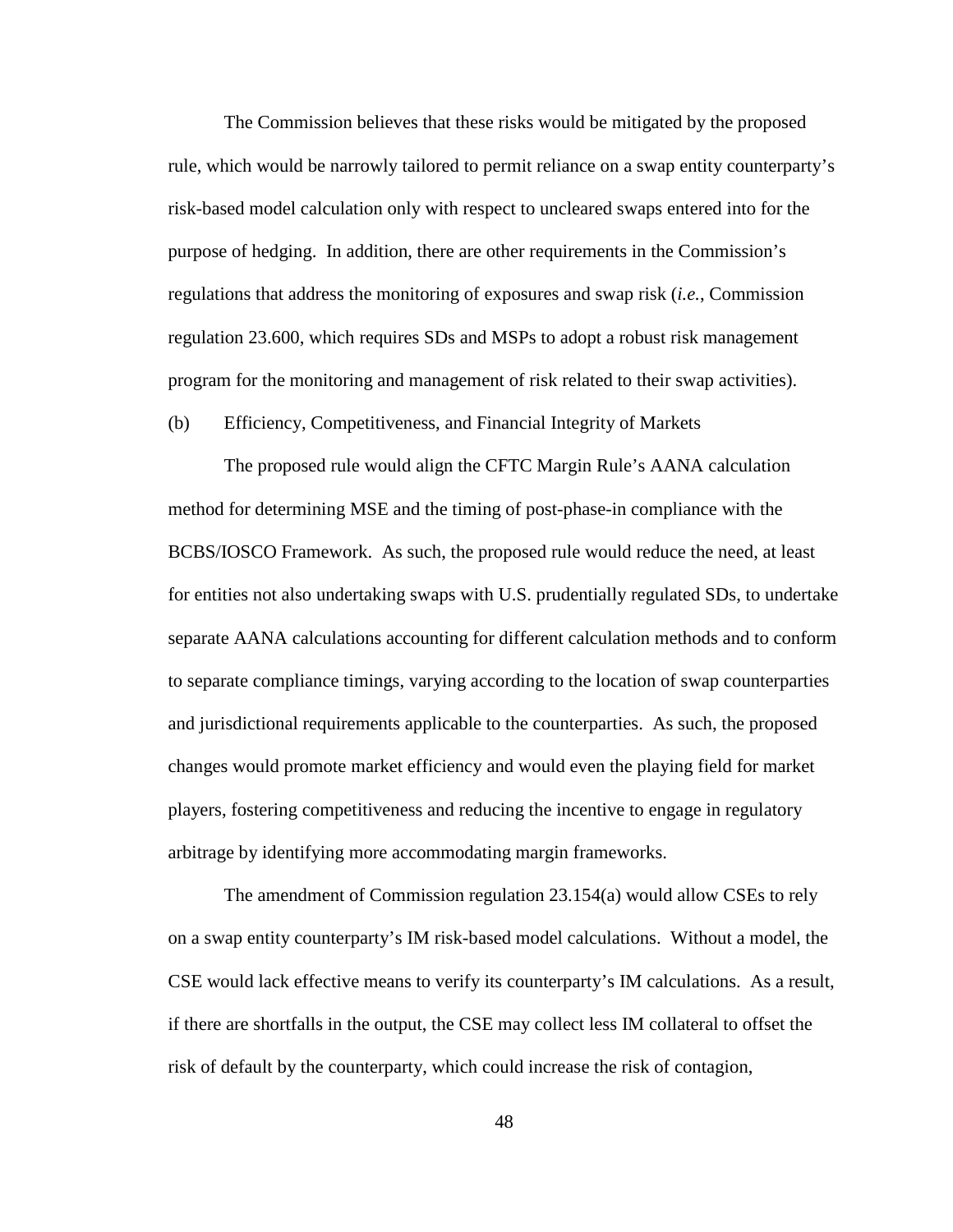threatening the integrity of the U.S. financial markets. The Commission, however, believes that the proposed rule is sufficiently targeted to mitigate these risks. The proposed amendment would apply only when uncleared swaps are entered into for hedging, thus limiting widespread use and the potential for uncollateralized uncleared swap risk.

In addition, by providing an alternative to risk-based modeling and the associated costs, the proposed rule could encourage some market participants to expand their swap business. The proposed amendment would thus promote efficiency in the uncleared swaps market by increasing the pool of swap counterparties and fostering competition. On the other hand, the availability of an alternative less costly method of IM calculation may encourage entities to shift their trading to uncleared swaps from swaps that can be cleared, potentially reducing liquidity in the cleared swap markets.

## (c) Price Discovery

By aligning the CFTC Margin Rule and the BCBS/IOSCO Framework with respect to the AANA calculation method for determining MSE and post-phase-in compliance timing, the proposed rule would reduce the burden and confusion inherent in implementing separate measures and processes to address compliance in different jurisdictions. The proposed rule could thus incentivize more firms to enter into uncleared swap transactions, which would increase liquidity and lead to more robust pricing that reflects market fundamentals.

By amending Commission regulation 23.154(a), the Commission would relieve certain CSEs from having to adopt a risk-based margin model to calculate IM or use the standardized IM table. Being able to rely on a counterparty's risk-based model

49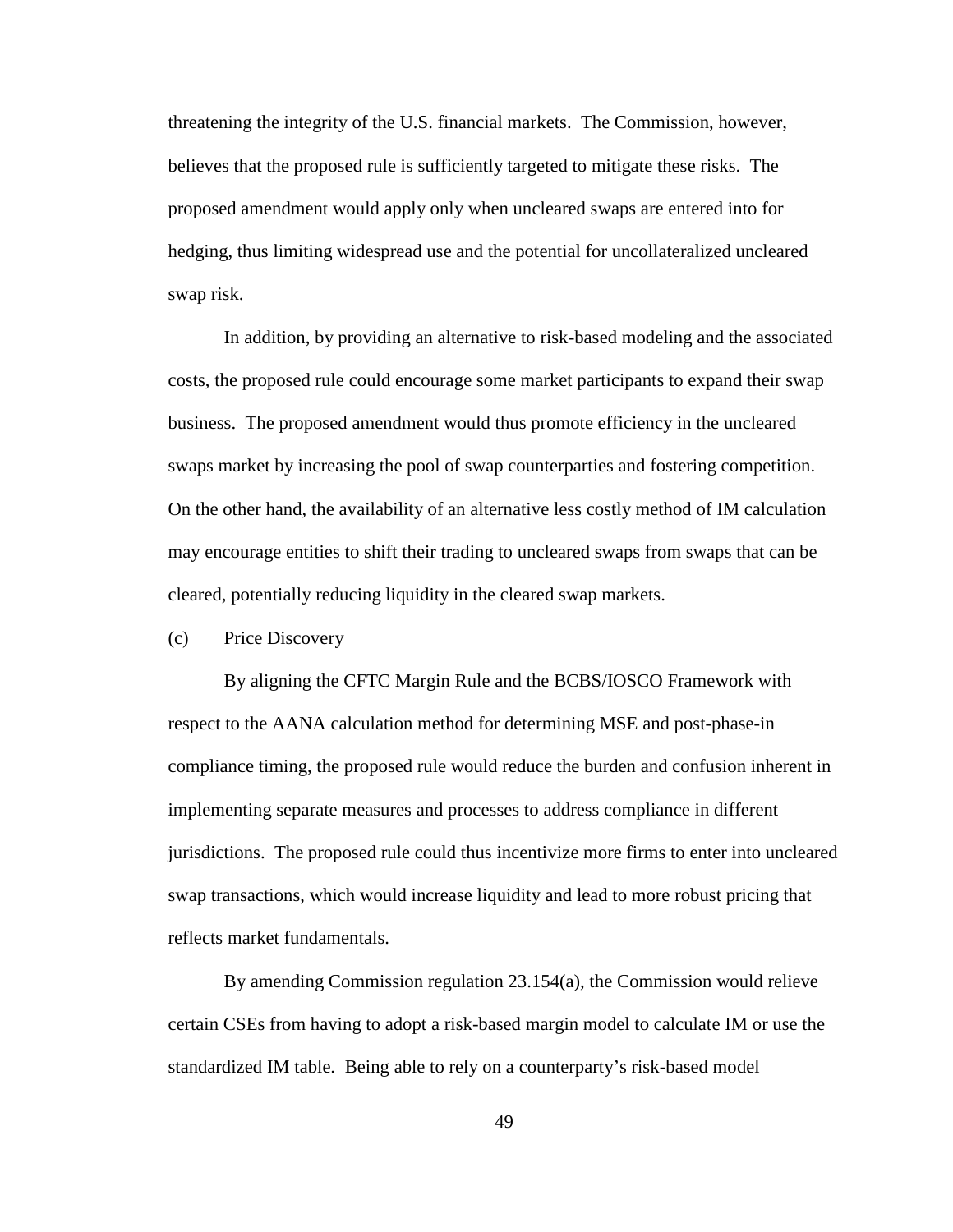calculation of IM may encourage entities to increase trading in uncleared swaps. As a result, firms may take a more active role in the uncleared swap markets, which would lead to increase liquidity and enhance price discovery. On the other hand, the proposed amendment may encourage entities to shift their trading from swaps that can be cleared, potentially reducing liquidity and price discovery in those markets.

### (d) Sound Risk Management

The proposed rule would reduce the need for firms to undertake separate AANA calculations using different methods and to conform to separate compliance timing, allowing firms to engage in sound risk management by focusing on more substantive requirements.

Under the current rule, after the last phase of compliance, FEUs would be subject to IM compliance beginning on January 1, 2022. The proposed rule would defer such compliance until September 1, 2022. Uncleared swaps entered between January 1, 2022, and September 1, 2022, may be uncollateralized. As such, less collateral may be collected, and positions created during that nine-month period may be riskier, increasing the risk of contagion and systemic risk. The Commission notes, however, that keeping the January 1, 2022 compliance date could likewise result in the collection of less collateral. Some FEUs, after coming into scope during the last phase of compliance, may exit MSE status on January 1, 2022, as their AANA during the relevant calculation period may decline below the MSE threshold, and CSEs entering into uncleared swaps with these FEUs would no longer be required to exchange IM with the FEUs.

Also, it is possible that under the proposed month-end method for calculating AANA to determine MSE, FEUs trading certain financial products may avoid MSE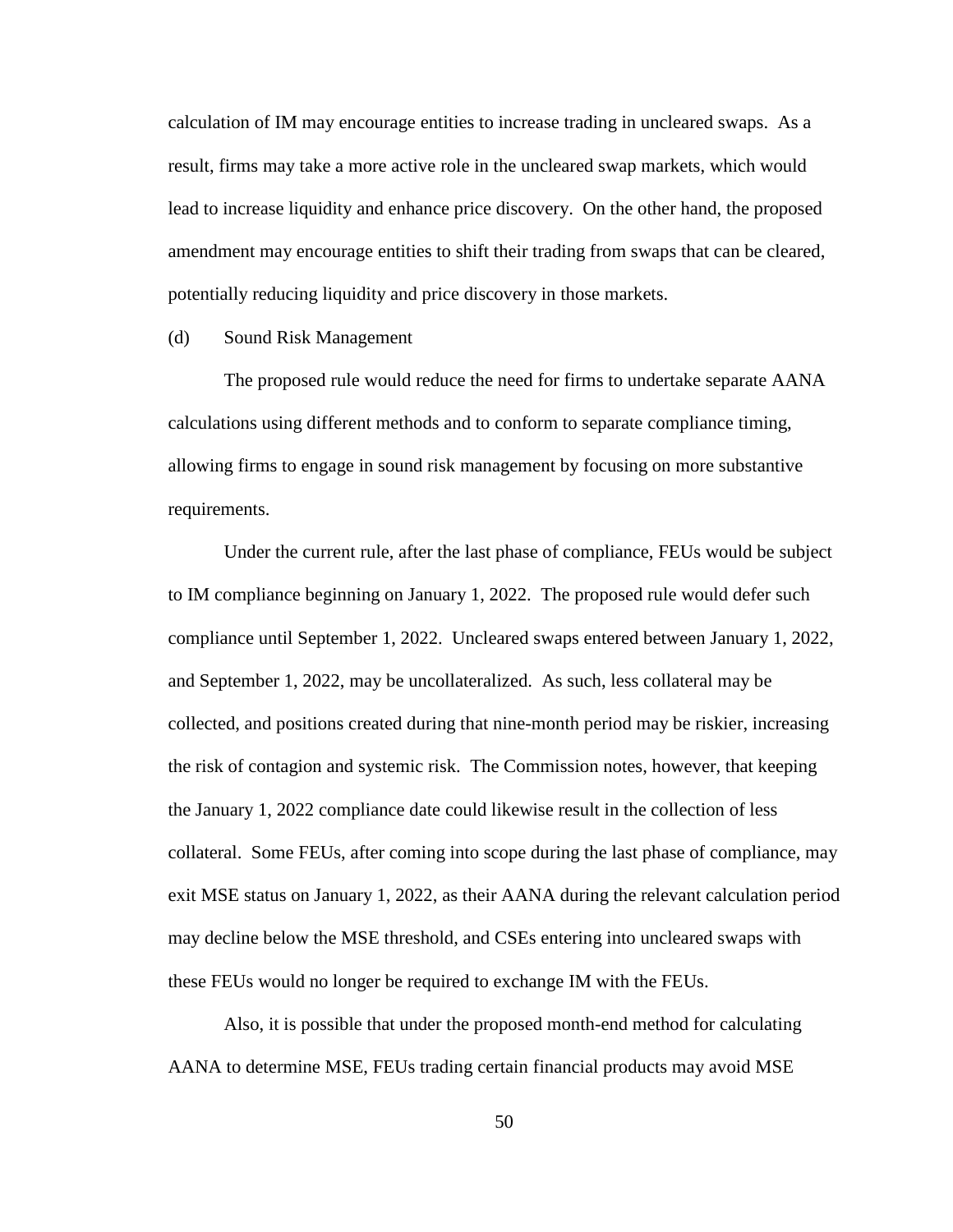status, as month-end calculations may not capture certain financial products that are required to be included in the calculation. As result, CSEs transactions with such FEUs would not be subject to the IM requirements and may be insufficiently collateralized, increasing the risk of contagion and systemic risk. Conversely, because more than 96% of FEUs are unlikely to have MSE, as estimated by the OCE, and come within the scope of the IM requirements, the exclusion of such products would have a limited impact on the effectiveness of the Commission's IM requirements.

Moreover, month-end AANA calculations compared to daily AANA calculations may be more susceptible to "window dressing" and less conducive to sound risk management. FEUs may manage their exposures as they approach the month-end date during the three month calculation period to avoid MSE status. The Commission, however, notes that it has sufficient regulatory authority, including anti-fraud powers under section 4b of the CEA, to take appropriate enforcement actions against any market participant that may engage in deceptive conduct with respect to the AANA calculation, and CSEs must also have written policies and procedures in place to prevent evasion or the facilitation of an evasion by an FEU counterparty.

By allowing CSEs to use the risk-based model calculation of a swap entity counterparty consistent with Letter 19-29, CSEs may no longer be incentivized to adopt their own risk-based models. If a CSE uses a counterparty's IM model calculation without developing its own model, the CSE may lack reasonable means to verify the IM provided by its counterparty, recognize shortfalls in the IM calculation, and identify potential flaws in the swap entity counterparty's risk-based model. As a result, insufficient amounts of IM may be collected by the CSE to protect itself against the risk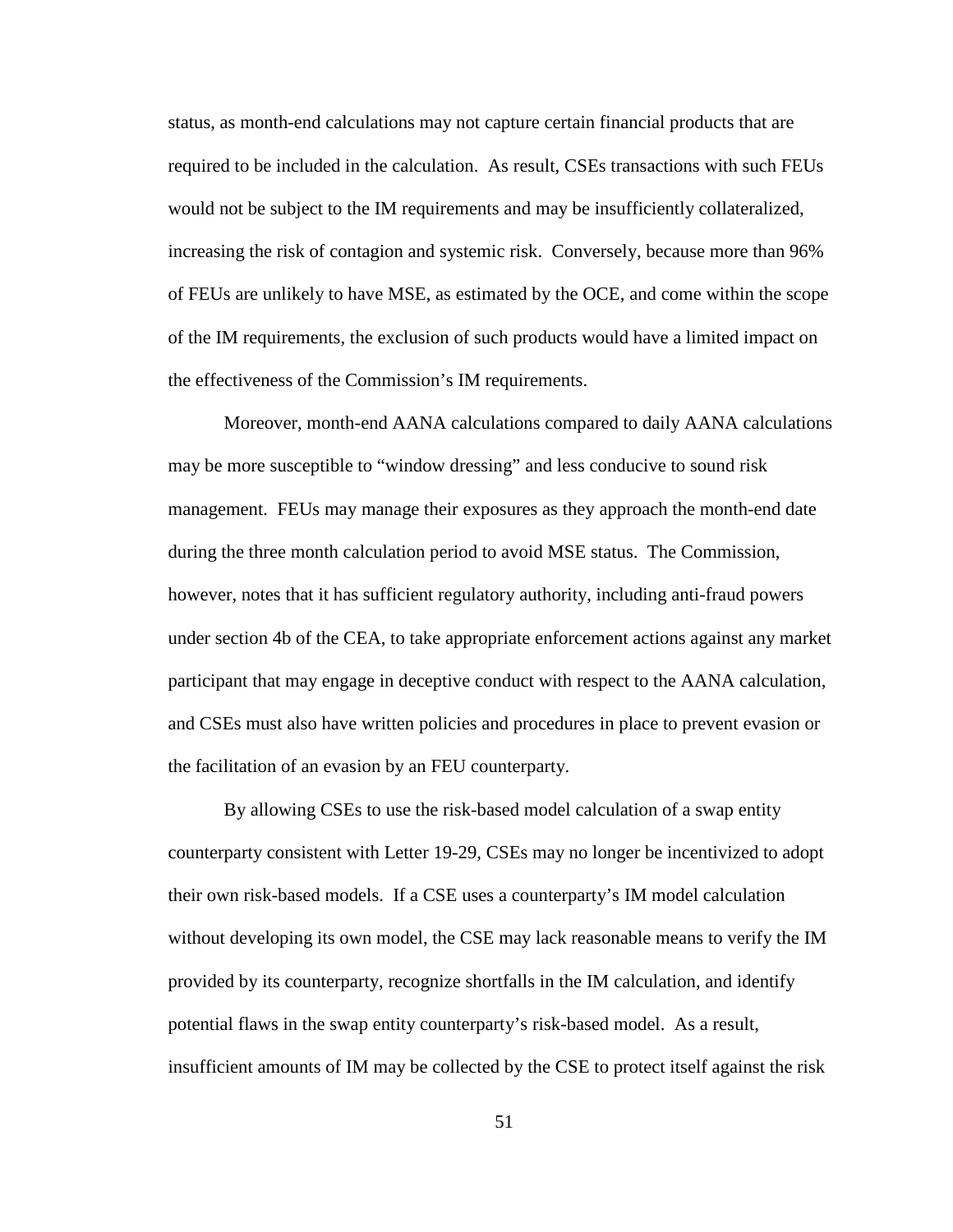of default by the swap entity counterparty, increasing the risk of contagion and the potential for systemic risk. The Commission, however, believes that these risks are mitigated because, under the proposed amendment, CSEs would be able to use a counterparty's risk-based model IM calculation only with respect to uncleared swaps entered into for the purpose of hedging. In addition, the Commission notes that there are other requirements in the Commission's regulations that address the monitoring of exposures and swap risk.

## (e) Other Public Interest Considerations

The Commission believes that the proposed amendments to align the CFTC Margin Rule with the BCBS/IOSCO Framework would promote harmonization with international regulatory requirements and would reduce the potential for regulatory arbitrage. However, given that the U.S. prudential regulators may not amend their margin requirements in line with the proposed amendments, the possibility exists that the CFTC and U.S. prudential regulators' differing rules may induce certain firms to undertake swaps with particular SDs based on which U.S. regulatory agency is responsible for setting margin requirements for such SDs.

*Request for Comments on Cost-Benefit Considerations.* The Commission invites public comment on its cost-benefit considerations, including the section 15(a) factors described above. Commenters are also invited to submit any data or other information they may have quantifying or qualifying the costs and benefits of the proposed amendments.

*C. Antitrust Laws*

52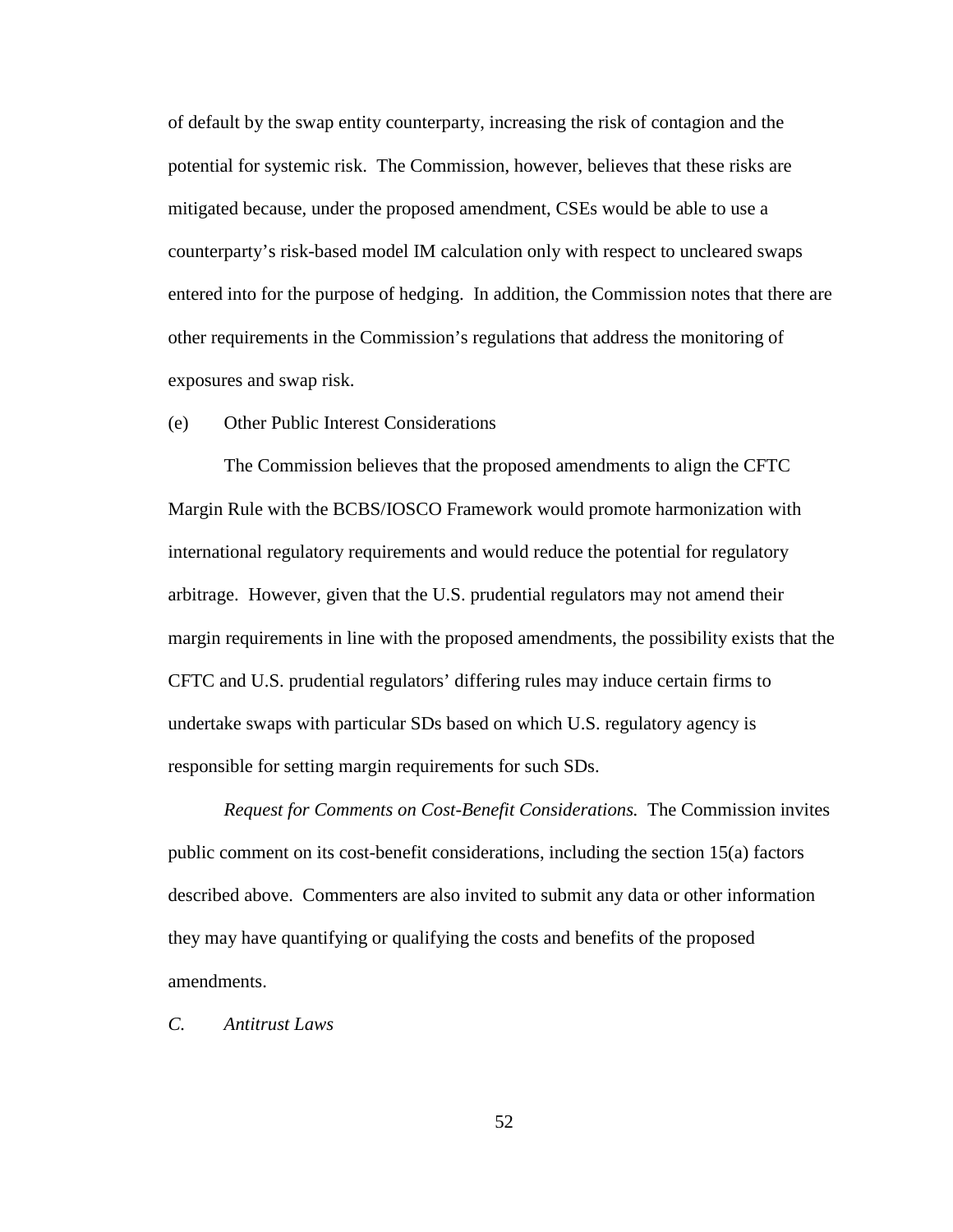Section 15(b) of the CEA requires the Commission to take into consideration the public interest to be protected by the antitrust laws and endeavor to take the least anticompetitive means of achieving the purposes of this Act, in issuing any order or adopting any Commission rule or regulation (including any exemption under section 4(c) or 4c(b)), or in requiring or approving any bylaw, rule or regulation of a contract market or registered futures association established pursuant to section 17 of this Act.<sup>[93](#page-52-0)</sup>

The Commission believes that the public interest to be protected by the antitrust laws is generally to protect competition. The Commission requests comment on whether the proposed amendments implicate any other specific public interest to be protected by the antitrust laws.

The Commission has considered the proposed amendments to determine whether they are anticompetitive, and has preliminarily identified no anticompetitive effects. The Commission requests comment on whether these rule proposals are anticompetitive and, if they are, what the anticompetitive effects are.

Because the Commission has preliminarily determined that the proposed amendments are not anticompetitive and have no anticompetitive effects, the Commission has not identified any less competitive means of achieving the purposes of the Act. The Commission requests comment on whether there are less anticompetitive means of achieving the relevant purposes of the Act that would otherwise be served by adopting the proposed amendments.

#### **List of Subjects in 17 CFR Part 23**

Swaps, Swap dealers, Major swap participants, Capital and margin requirements.

<span id="page-52-0"></span> $93$  7 U.S.C. 19(b).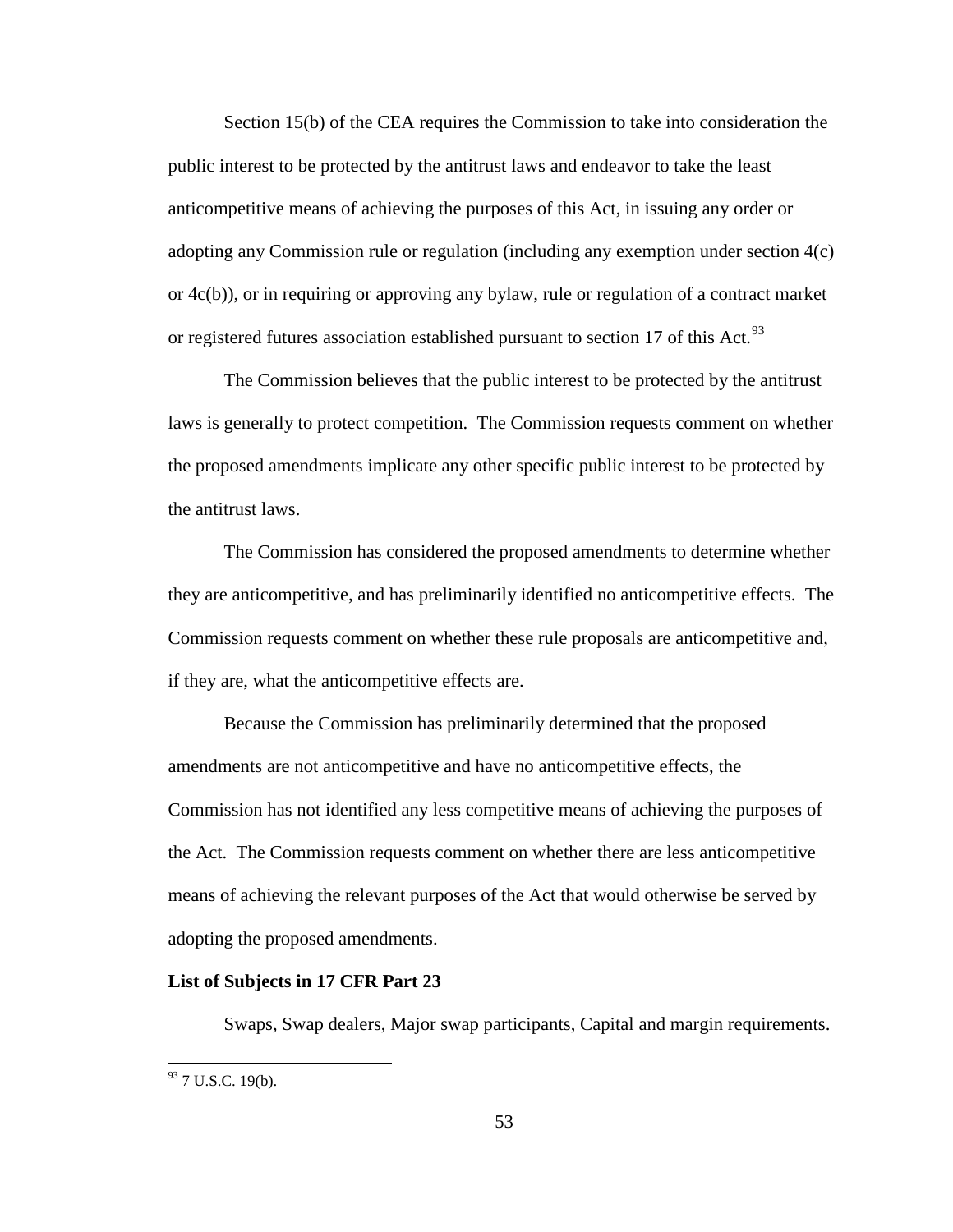For the reasons stated in the preamble, the Commodity Futures Trading

Commission proposes to amend 17 CFR Part 23 as set forth below:

## **PART 23—SWAP DEALERS AND MAJOR SWAP PARTICIPANTS**

1. The authority citation for Part 23 continues to read as follows:

**Authority:** 7 U.S.C. 1a, 2, 6, 6a, 6b, 6b-1, 6c, 6p, 6r, 6s, 6t, 9, 9a, 12, 12a, 13b, 13c, 16a, 18, 19, 21.

Section 23.160 also issued under 7 U.S.C. 2(i); Sec. 721(b), Pub. L. 111-203, 124 Stat. 1641 (2010).

2. In § 23.151, revise the definition of "Material Swaps Exposure" to read as follows:

§ 23.151 Definitions applicable to margin requirements.

\* \* \* \* \*

*Material Swaps Exposure* for an entity means that, as of September 1 of any year, the entity and its margin affiliates have an average month-end aggregate notional amount of uncleared swaps, uncleared security-based swaps, foreign exchange forwards, and foreign exchange swaps with all counterparties for March, April, and May of that year that exceeds \$8 billion, where such amount is calculated only for the last business day of the month. An entity shall count the average month-end aggregate notional amount of an uncleared swap, an uncleared security-based swap, a foreign exchange forward, or a foreign exchange swap between the entity and a margin affiliate only one time. For purposes of this calculation, an entity shall not count a swap that is exempt pursuant to § 23.150(b) or a security-based swap that qualifies for an exemption under section  $3C(g)(10)$  of the Securities Exchange Act of 1934 (15 U.S.C. 78c-3(g)(4)) and implementing regulations or that satisfies the criteria in section  $3C(g)(1)$  of the Securities Exchange Act of 1934 (15 U.S.C.  $78-c3(g)(4)$ ) and implementing regulations.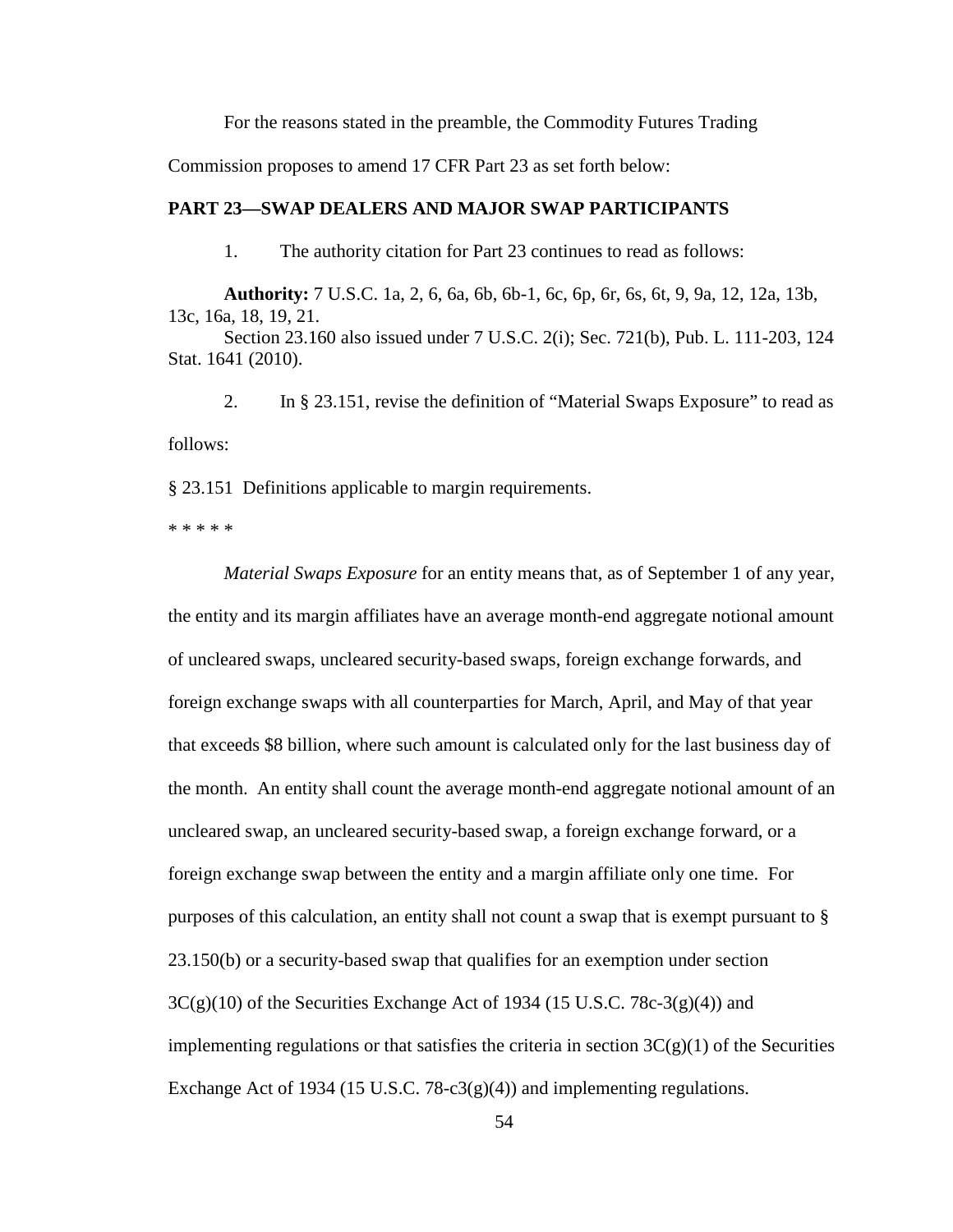\* \* \* \* \*

3. In § 23.154, add paragraph (a)(5):

§ 23.154 Calculation of initial margin.

 $(a) * * * *$ 

(5) A covered swap entity would be deemed to calculate initial margin as required by paragraph (a)(1) of this section if it uses the amount of initial margin calculated by a counterparty that is a swap entity and the initial margin amount is calculated using the swap entity's risk-based model that meets the requirements of paragraph (b) of this section or is approved by a prudential regulator, provided that initial margin calculated in such manner is used only with respect to uncleared swaps entered into by the covered swap entity and the swap entity for the purpose of hedging the covered swap entity's swaps with non-swap entity counterparties.

\* \* \* \* \*

Issued in Washington, DC, on August 17, 2020, by the Commission.

#### Robert Sidman,

#### *Deputy Secretary of the Commission.*

**Note:** The following appendices will not appear in the Code of Federal Regulations. **Appendices to Margin Requirements for Uncleared Swaps for Swap Dealers and Major Swap Participants—Commission Voting Summary and Commissioners' Statements**

**Appendix 1—Commission Voting Summary**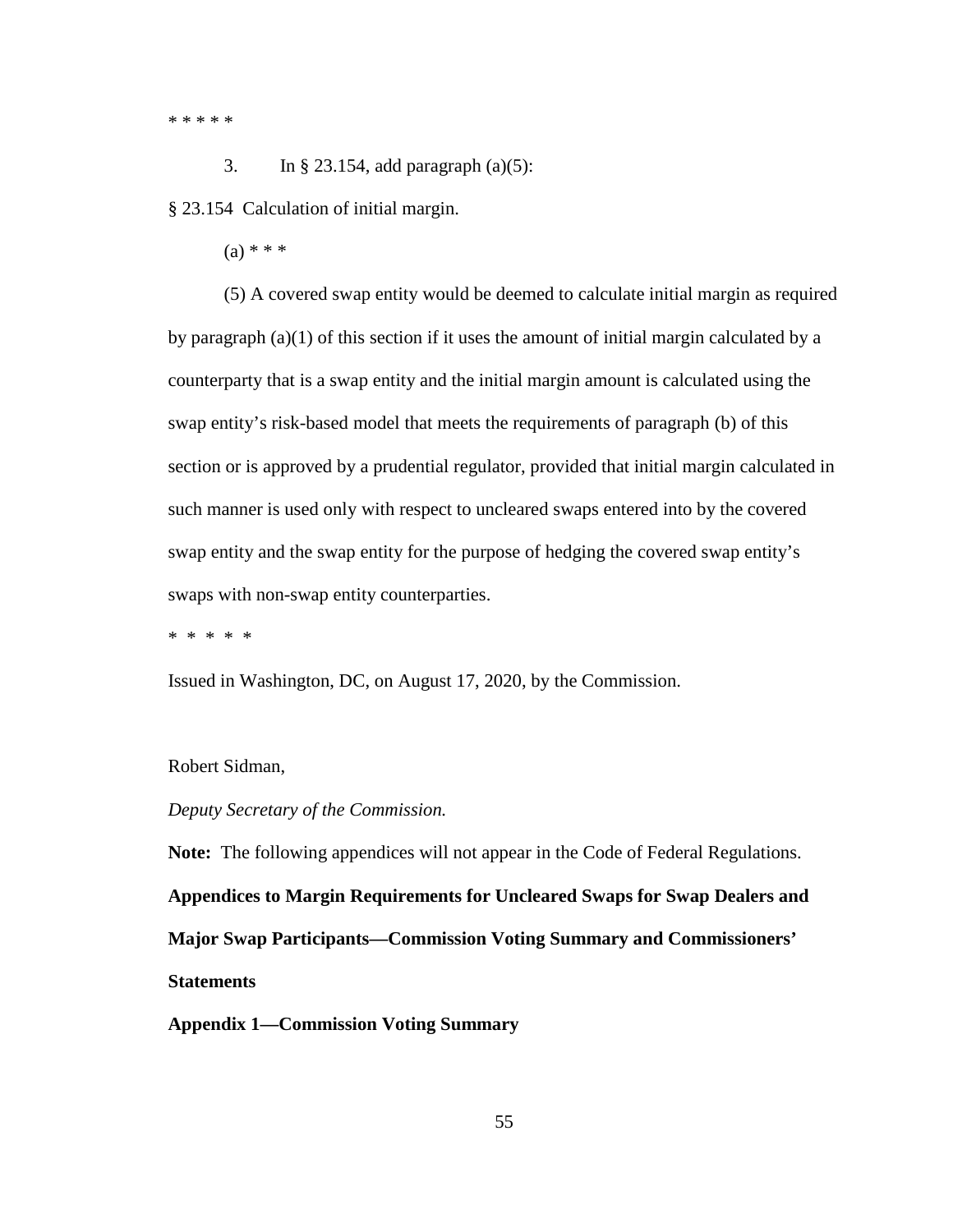On this matter, Chairman Tarbert and Commissioners Quintenz, Behnam, Stump, and Berkovitz voted in the affirmative. No Commissioner voted in the negative.

# **Appendix 2—Supporting Statement of Commissioner Dawn D. Stump Overview**

I am pleased to support the proposed rulemaking that the Commission is issuing with respect to the definition of "material swap exposure" and an alternative margin calculation method in connection with the Commission's margin requirements for uncleared swaps.

This proposed rulemaking addresses recommendations that the Commission has received from its Global Markets Advisory Committee ("GMAC"), which I am proud to sponsor, and is based on a comprehensive report prepared by GMAC's Subcommittee on Margin Requirements for Non-Cleared Swaps ("GMAC Margin Subcommittee").<sup>[1](#page-55-0)</sup> It demonstrates the value added to the Commission's policymaking by its Advisory Committees, in which market participants and other interested parties come together to provide us with their perspectives and potential solutions to practical problems.

The proposed rulemaking contains two proposals, which have much to commend them. These proposals further objectives that I have commented on before:

•the imperative of harmonizing our margin requirements with those of our international colleagues around the world in order to facilitate compliance and coordinated regulatory oversight; and

<span id="page-55-0"></span><sup>&</sup>lt;sup>1</sup> Recommendations to Improve Scoping and Implementation of Initial Margin Requirements for Non-*Cleared Swaps,* Report to the CFTC's Global Markets Advisory Committee by the Subcommittee on Margin Requirements for Non-Cleared Swaps (April 2020), available at *https://www.cftc.gov/media/3886/GMAC\_051920MarginSubcommitteeReport/download.*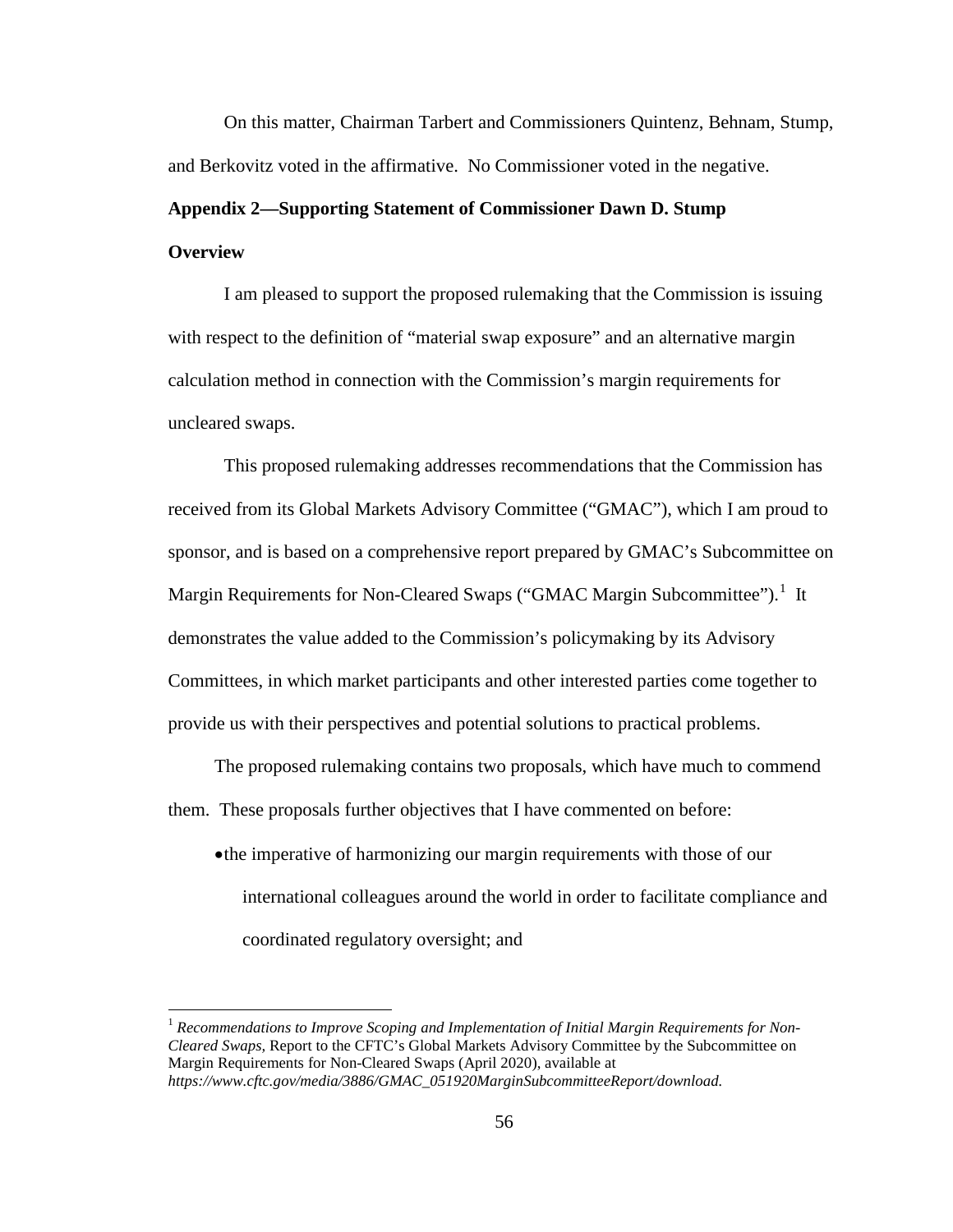•the benefits of codifying relief that has been issued by our Staff and re-visiting our rules, where appropriate.

I am very appreciative of the many people whose efforts have contributed to bringing this proposed rulemaking to fruition. First, the members of the GMAC, and especially the GMAC Margin Subcommittee, who devoted a tremendous amount of time to quickly provide us with a high-quality report on complex margin issues at the same time they were performing their "day jobs" during a global pandemic. Second, Chairman Tarbert, for his willingness to include this proposed rulemaking on the busy agenda that he has laid out for the Commission for the rest of this year. Third, my fellow Commissioners, for working with me on these important issues. And finally, the Staff of the Division of Swap Dealer and Intermediary Oversight ("DSIO"), whose tireless efforts have enabled us to advance these initiatives to assure that our uncleared margin rules are workable for all and are in line with international standards, thereby enhancing compliance consistent with our responsibilities under the Commodity Exchange Act ("CEA").

## **Background: A Different Universe is coming into Scope of the Uncleared Margin Rules**

The Commission's uncleared margin rules for swap dealers, like the Framework of the Basel Committee on Banking Supervision and the Board of the International Organization of Securities Commissions ("BCBS/IOSCO")<sup>[2](#page-56-0)</sup> on which they are based, were designed primarily to ensure the exchange of margin between the largest financial

<span id="page-56-0"></span><sup>&</sup>lt;sup>2</sup> See generally BCBS/IOSCO, Margin requirements for non-centrally cleared derivatives (July 2019), available at *https://www.bis.org/bcbs/publ/d475.pdf*.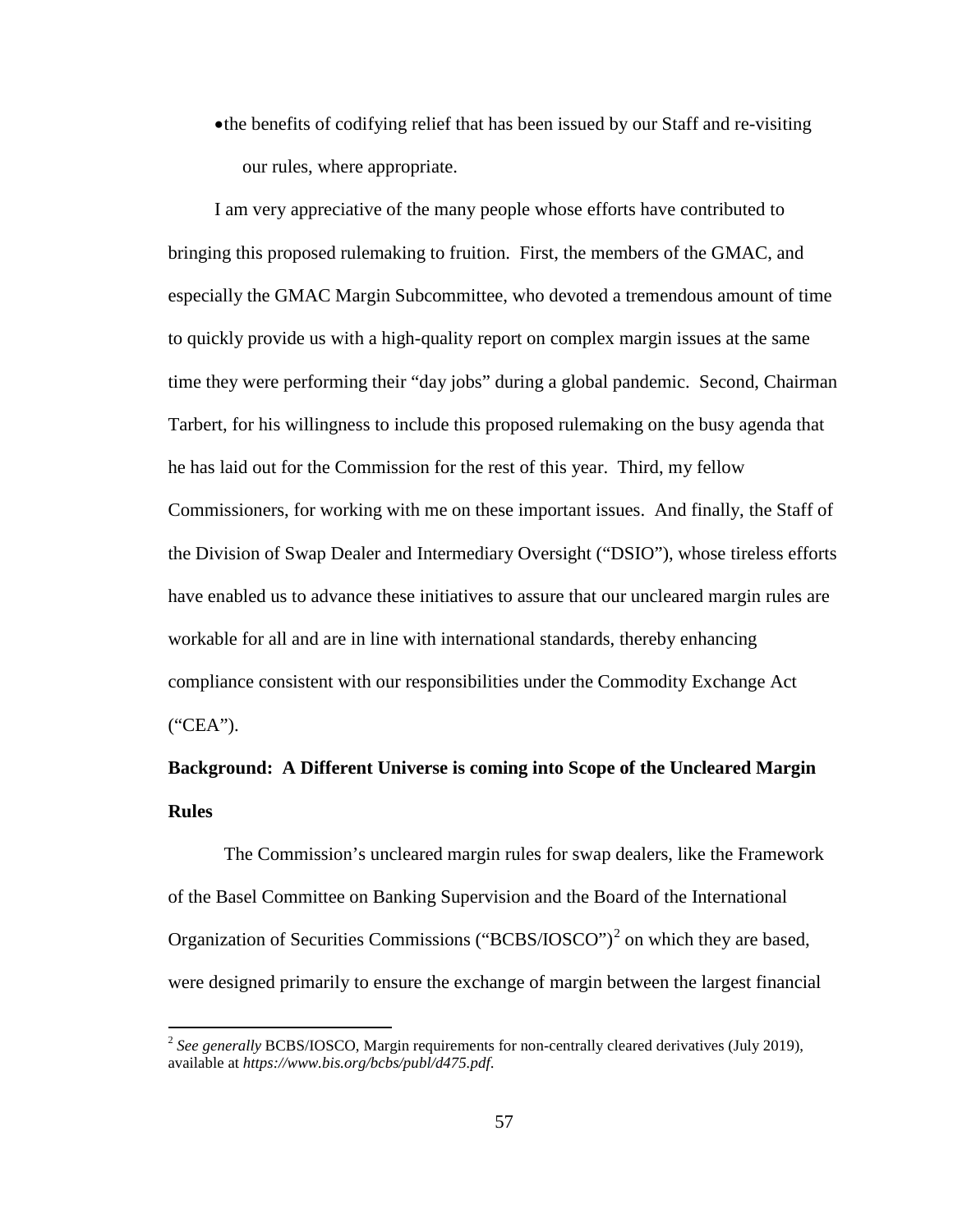institutions for their uncleared swap transactions with one another. These institutions and transactions are already subject to uncleared margin requirements.

Pursuant to the phased implementation schedule of the Commission's rules and the BCBS/IOSCO Framework, though, a different universe of market participants – presenting unique considerations – is coming into scope of the margin rules. It is only now, as we enter into the final phases of the implementation schedule, that the Commission's uncleared margin rules will apply to a significant number of financial endusers, and we have a responsibility to make sure they are fit for that purpose. Accordingly, now is the time we must explore whether the regulatory parameters that we have applied to the largest financial institutions in the earlier phases of margin implementation need to be tailored to account for the practical operational challenges posed by the exchange of margin when one of the counterparties is a pension plan, endowment, insurance provider, mortgage service provider, or other financial end-user.

#### **International Harmonization to Enhance Compliance and Coordinated Regulation**

The first proposal in this proposed rulemaking would revise the calculation method for determining whether financial end-users come within the scope of the initial margin ("IM") requirements, and the timing for compliance with the IM requirements after the end of the phased compliance schedule. These changes would align certain timing and calculation issues under the Commission's margin rules with both the BCBS/IOSCO Framework and the manner in which these issues are handled by our regulatory colleagues in all other major market jurisdictions.

Swap dealers must exchange IM with respect to uncleared swaps that they enter into with a financial end-user counterparty that has "material swap exposure" ("MSE").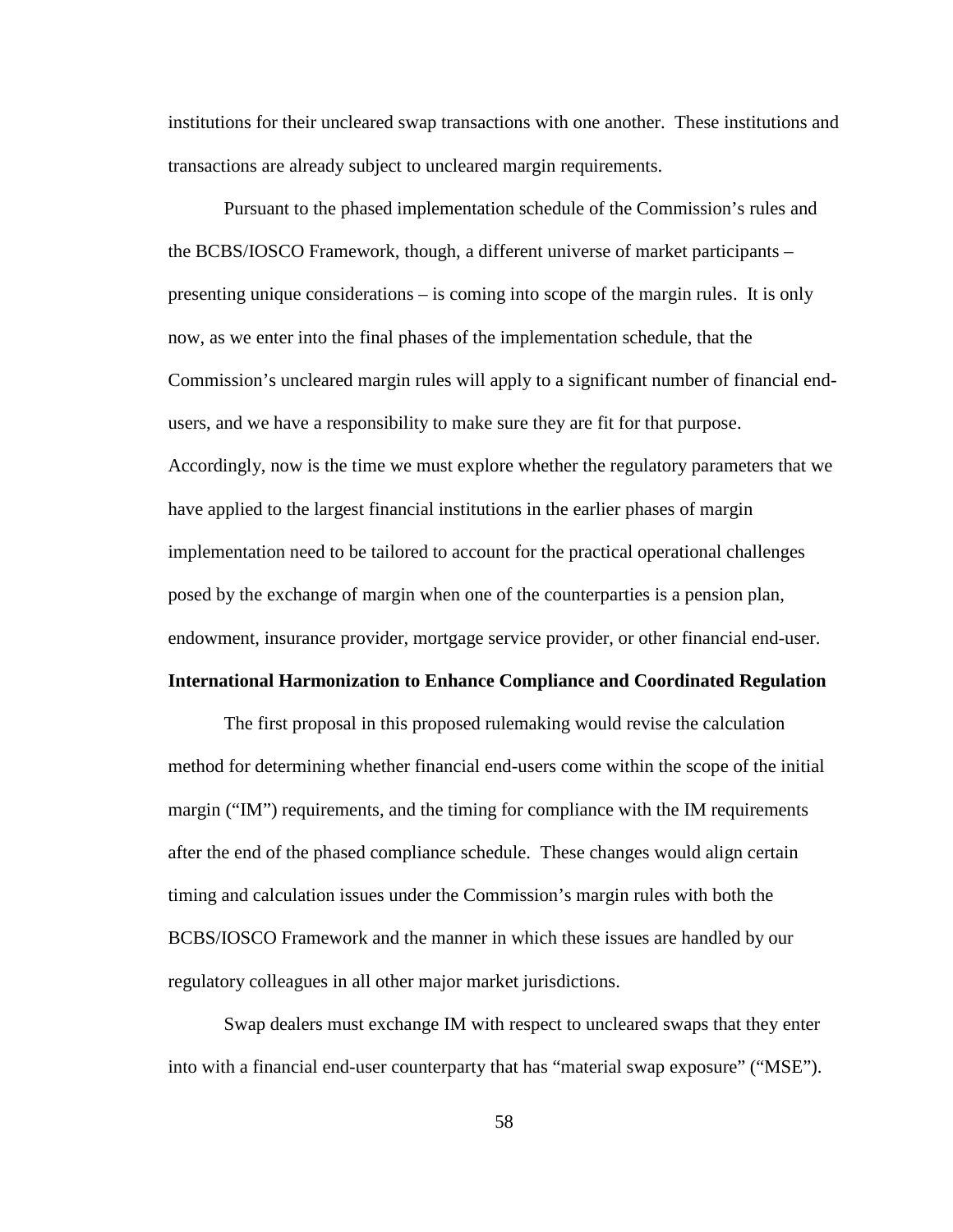The Commission's margin rules provide that after the last phase of compliance, MSE is to be determined on *January 1*, and that an entity has MSE if it has more than \$8 billion in average aggregate notional amount ("AANA") during *June, July, and August* of *the prior year*. By contrast, under the BCBS/IOSCO Framework and in virtually every other country in the world, an entity is determined to come into scope of the IM requirement on *September 1*, and an entity has MSE if it has the equivalent of \$8 billion in  $AANA<sup>3</sup>$  $AANA<sup>3</sup>$  $AANA<sup>3</sup>$ during *March, April, and May* of *that year*.

The reason the United States is out-of-step with the rest of the world on these timing and calculation issues is not because of any considered policy determination. Rather, it is simply the result of a quirk that the margin rules were adopted based on the BCBS/IOSCO Framework that was in effect at the time – but the BCBS/IOSCO Framework was revised two years later.

In a further disconnect, the Commission's margin rules look to the *daily average* AANA during the three-month calculation period for determining MSE, whereas the BCBS/IOSCO Framework and other major market jurisdictions base the AANA calculation on an *average of month-end dates* during that period. Yet, the proposing release notes that the Commission's Office of the Chief Economist has estimated that calculations based on end-of-month AANA generally would yield similar results as calculations based on the Commission's current daily AANA approach.

The Commission is proposing to amend these timing and calculation provisions of its uncleared margin rules to harmonize them with the BCBS/IOSCO Framework and the

<span id="page-58-0"></span><sup>&</sup>lt;sup>3</sup> The MSE threshold under the BCBS/IOSCO Framework is stated in euros rather than dollars.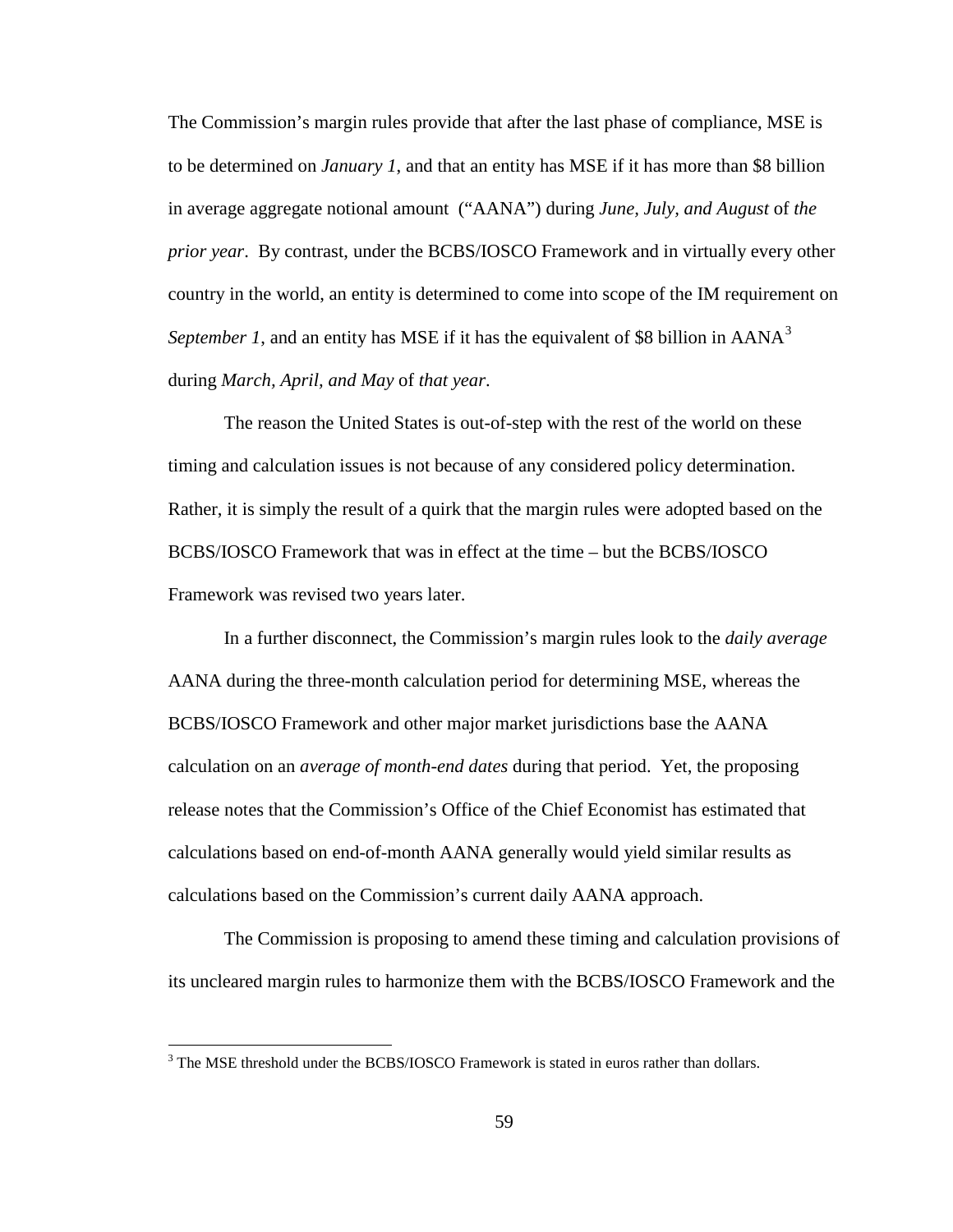approach followed by our international colleagues around the world. Given the global nature of the derivatives markets, we should always seek international harmonization of our regulations unless a compelling reason exists not to do so – which is not the case here.

Indeed, in the Dodd-Frank Act, Congress specifically directed the Commission, "[i]n order to promote effective and consistent global regulation of swaps," to "consult and coordinate with foreign regulatory authorities on the establishment of consistent international standards with respect to the regulation . . . of swaps [and] swap entities . .  $\cdot$ <sup>[4](#page-59-0)</sup>. And when the G-20 leaders met in Pittsburgh in the midst of the financial crisis in 2009, they, too, recognized that a workable solution for global derivatives markets demands coordinated policies and cooperation.<sup>[5](#page-59-1)</sup>

The MSE proposal being issued today is true to the direction of Congress in the Dodd-Frank Act, and honors the commitment of the G-20 leaders at the Pittsburgh summit. Differences between countries in the detailed timing and calculation requirements with respect to uncleared margin compel participants in these global markets to run multiple compliance calculations – for no particular regulatory reason. This not only forces market participants to bear unnecessary costs, but actually hinders compliance with margin requirements because of the entirely foreseeable prospect of calculation errors in applying the different rules.

<span id="page-59-0"></span> <sup>4</sup> *See s*ection 752(a) of the Dodd-Frank Wall Street Reform and Consumer Protection Act, Public Law 111– 203, 124 Stat. 1376 (2010) ("Dodd-Frank Act"). <sup>5</sup> *See* Leaders' Statement from the 2009 G-20 Summit in Pittsburgh, Pa. at 7 (September 24-25, 2009) ("We

<span id="page-59-1"></span>are committed to take action at the national and international level to raise standards together so that our national authorities implement global standards consistently in a way that ensures a level playing field and avoids fragmentation of markets, protectionism, and regulatory arbitrage"), available at *https://www.treasury.gov/resource-center/international/g7-*

*g20/Documents/pittsburgh\_summit\_leaders\_statement\_250909.pdf*.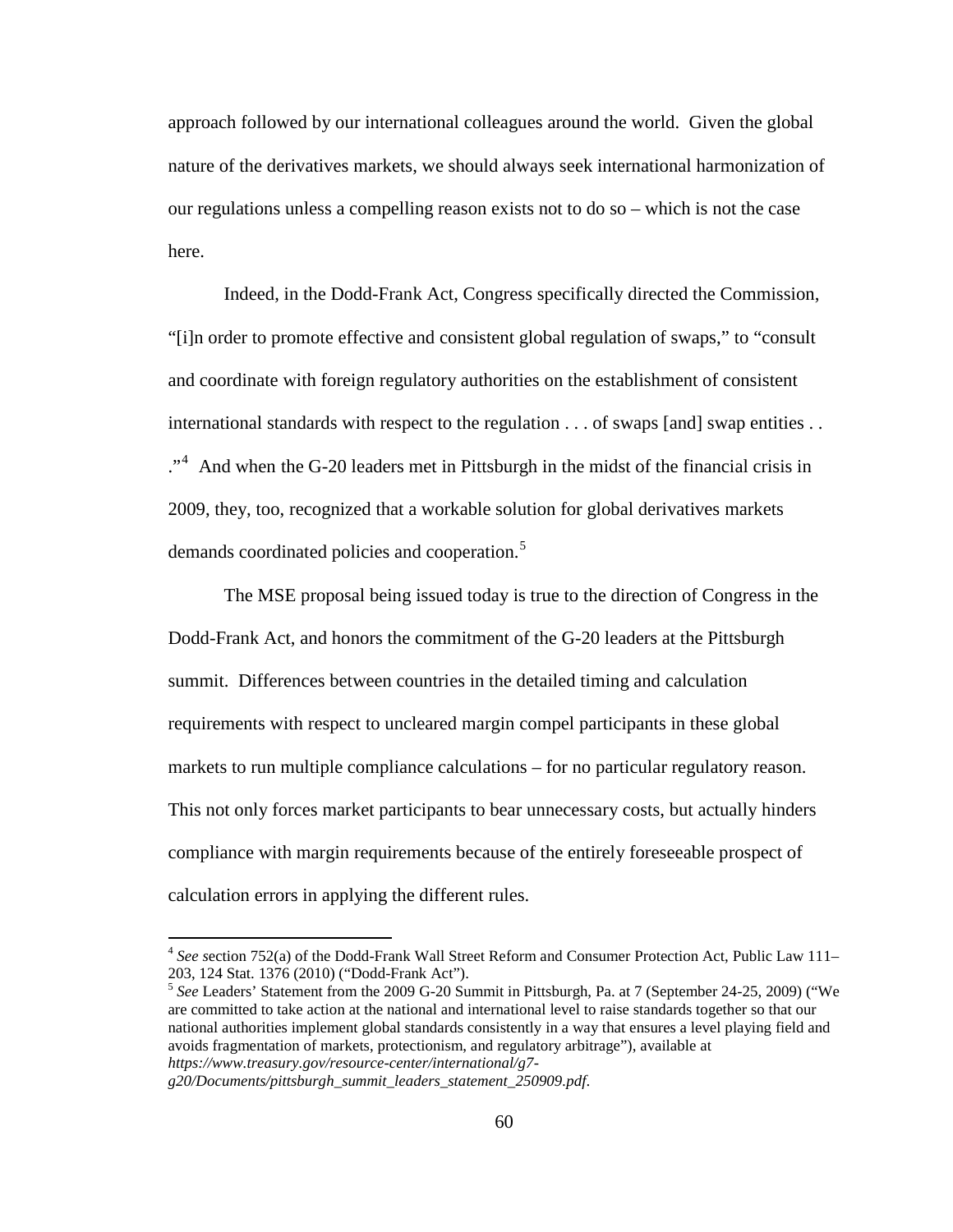As noted above, now is the time to address this disjunction in MSE timing and calculation requirements because the financial end-users to which the MSE definition applies are coming into scope of the margin rules. Both Congress and the G-20 leaders recognized that because modern swap markets are not bound by jurisdictional borders, they cannot function absent consistent international standards. Harmonization fosters both improved compliance and effectively regulated markets through coordinated oversight – which must always be our goals.

During the unfortunate events of the financial crisis, we learned that coordination among global regulators, working towards a common objective, is essential. That lesson remains true today, and we are reminded that disregarding this reality has the potential to weaken, rather than strengthen, the effectiveness of our oversight and the resilience of global derivatives markets.

## **The Benefits of Codifying Staff Relief and Re-Visiting our Rules**

The second proposal in the proposed rulemaking would codify existing DSIO noaction relief in recognition of market realities. Our Staff often has occasion to issue relief or take other action in the form of no-action letters, interpretative letters, or advisories on various issues and in various circumstances. This affords the Commission a chance to observe how the Staff action operates in real-time, and to evaluate lessons learned. With the benefit of this time and experience, the Commission should then consider whether codifying such staff action into rules is appropriate.<sup>[6](#page-60-0)</sup> As I have said before, "[i]t is

<span id="page-60-0"></span> <sup>6</sup> *See* comments of Commissioner Dawn D. Stump during Open Commission Meeting on January 30, 2020, at 183 (noting that after several years of no-action relief regarding trading on swap execution facilities ("SEFs"), "we have the benefit of time and experience and it is time to think about codifying some of that relief. . . . [T]he SEFs, the market participants, and the Commission have benefited from this time and we have an obligation to provide more legal certainty through codifying these provisions into rules."),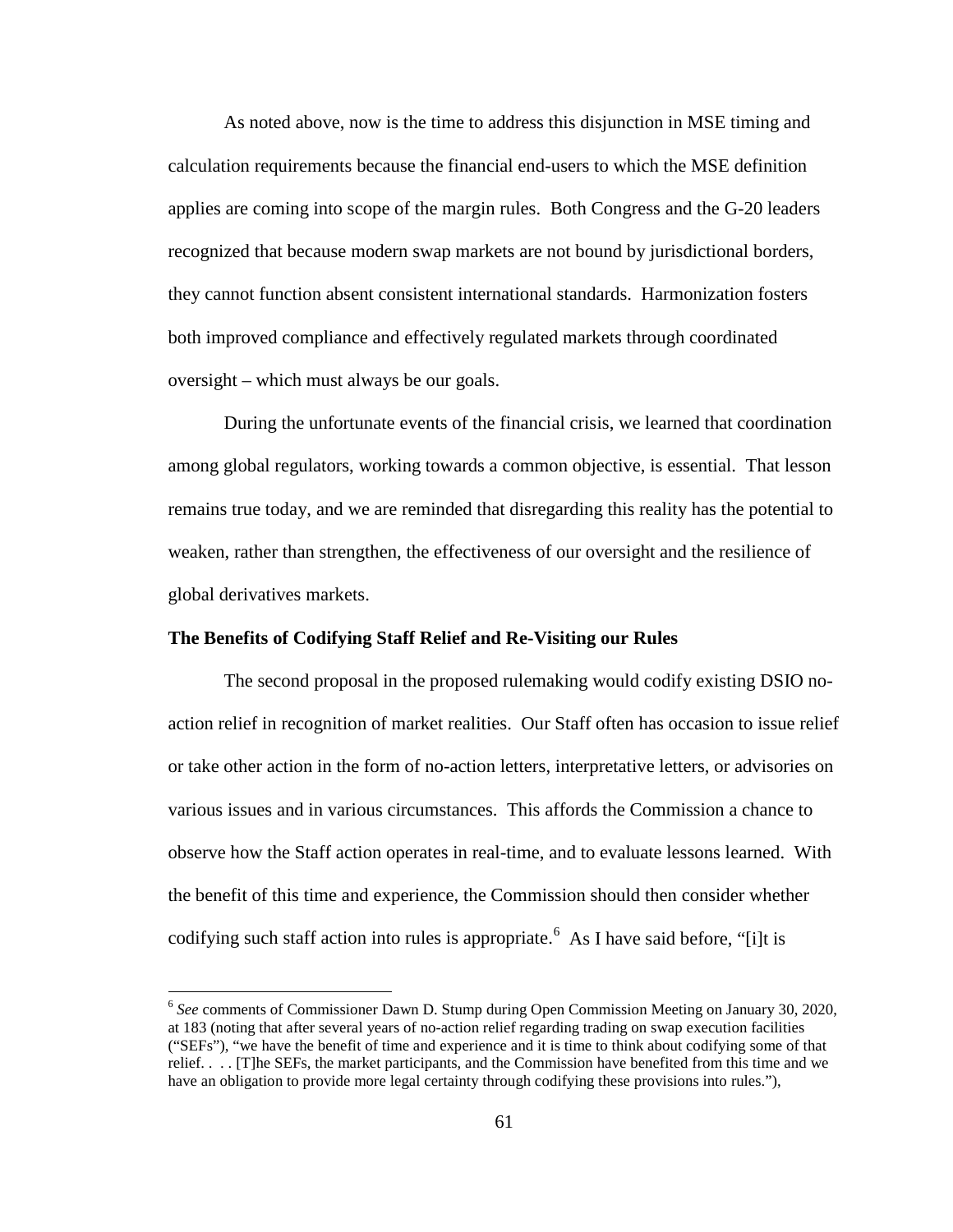simply good government to re-visit our rules and assess whether certain rules need to be updated, evaluate whether rules are achieving their objectives, and identify rules that are falling short and should be withdrawn or improved."<sup>[7](#page-61-0)</sup>

The proposal we are issuing today would codify the alternative IM calculation method set out in DSIO no-action Letter No.  $19-29$ .<sup>[8](#page-61-1)</sup> It would provide that a swap dealer may use the risk-based model calculation of IM of a counterparty that is a CFTCregistered swap dealer as the amount of IM that the former must collect from the latter. The proposing release states the Commission's expectation that the proposal generally would be used by swap dealers with a discrete and limited swap business consisting primarily of entering into uncleared swaps with end-user counterparties and then hedging the risk of those swaps with uncleared swaps entered into with a few swap dealers.

This proposal is subject to conditions that: 1) the applicable risk-based model be approved by either the Commission, the National Futures Association, or a prudential regulator; and 2) the uncleared swaps for which a swap dealer uses the risk-based model calculation of IM of its swap dealer counterparty are entered into for the purpose of hedging the former's own risk from entering into swaps with non-swap dealer counterparties.

 $\overline{a}$ 

available at<br>https://www.cftc.gov/sites/default/files/2020/08/1597339661/openmeeting\_013020\_Transcript.pdf.

<span id="page-61-0"></span><sup>7</sup> Statement of Commissioner Dawn D. Stump for CFTC Open Meeting on: 1) Final Rule on Position Limits and Position Accountability for Security Futures Products; and 2) Proposed Rule on Public Rulemaking Procedures (Part 13 Amendments) (September 16, 2019), available at

<span id="page-61-1"></span>*https://www.cftc.gov/PressRoom/SpeechesTestimony/stumpstatement091619*. 8 CFTC Letter No. 19-29, Request for No-Action Relief Concerning Calculation of Initial Margin (December 19, 2019), available at

*https://www.cftc.gov/LawRegulation/CFTCStaffLetters/letters.htm?title=&field\_csl\_letter\_types\_target\_id %5B%5D=636&field\_csl\_divisions\_target\_id%5B%5D=596&field\_csl\_letter\_year\_value=2019&=Apply.*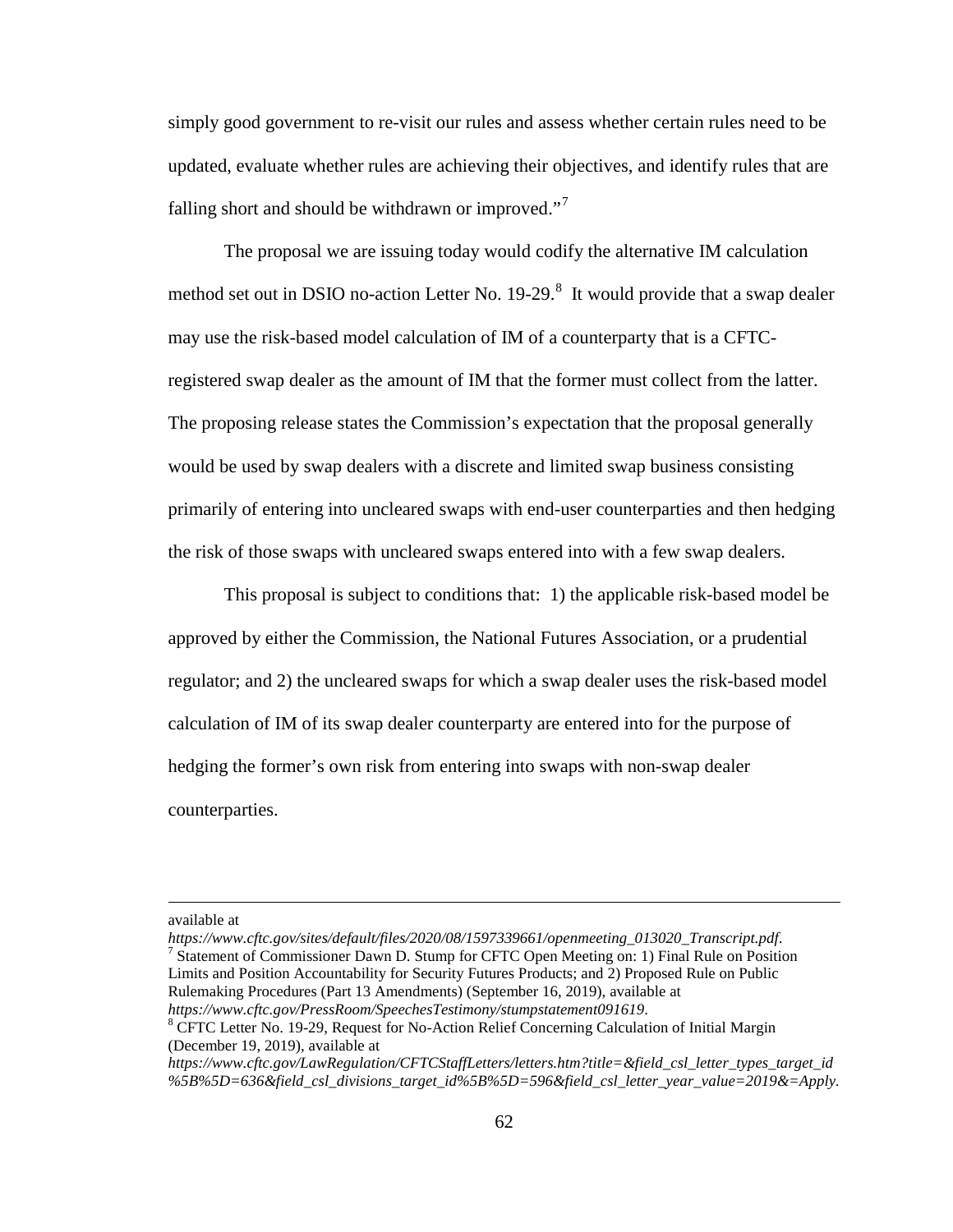Simply put, not all swap dealers are created equal. It is therefore appropriate to tailor our uncleared margin regime accordingly. Letter No. 19-29 recognized this reality and smoothed the rough edges of our otherwise one-size-fits-all uncleared margin rules, and I support the proposal to codify that result.

## **There Remains Unfinished Business**

The report of the GMAC Margin Subcommittee recommended several actions beyond those contained in this proposed rulemaking in order to address the unique challenges associated with the application of uncleared margin requirements to end-users. Having been present for the development of the Dodd-Frank Act, I recall the concerns expressed by many lawmakers about applying the new requirements to end-users. The practical challenges with respect to uncleared margin that caused uneasiness back in 2009-2010 are now much more immediate as the margin requirements are being phased in to apply to these end-users.

So, while I am pleased at the steps the Commission is taking in this proposed rulemaking, I hope that we can continue to work together to address the other recommendations included in the GMAC Margin Subcommittee's report. The need to do so will only become more urgent as time marches on.

## **Conclusion**

To be clear, these proposals to amend the Commission's uncleared margin rules are not a "roll-back" of the margin requirements that apply today to the largest financial institutions in their swap transactions with one another. Rather, the proposals reflect a thoughtful refinement of our rules to align them with the rest of the international regulatory community, and to take account of specific circumstances in which they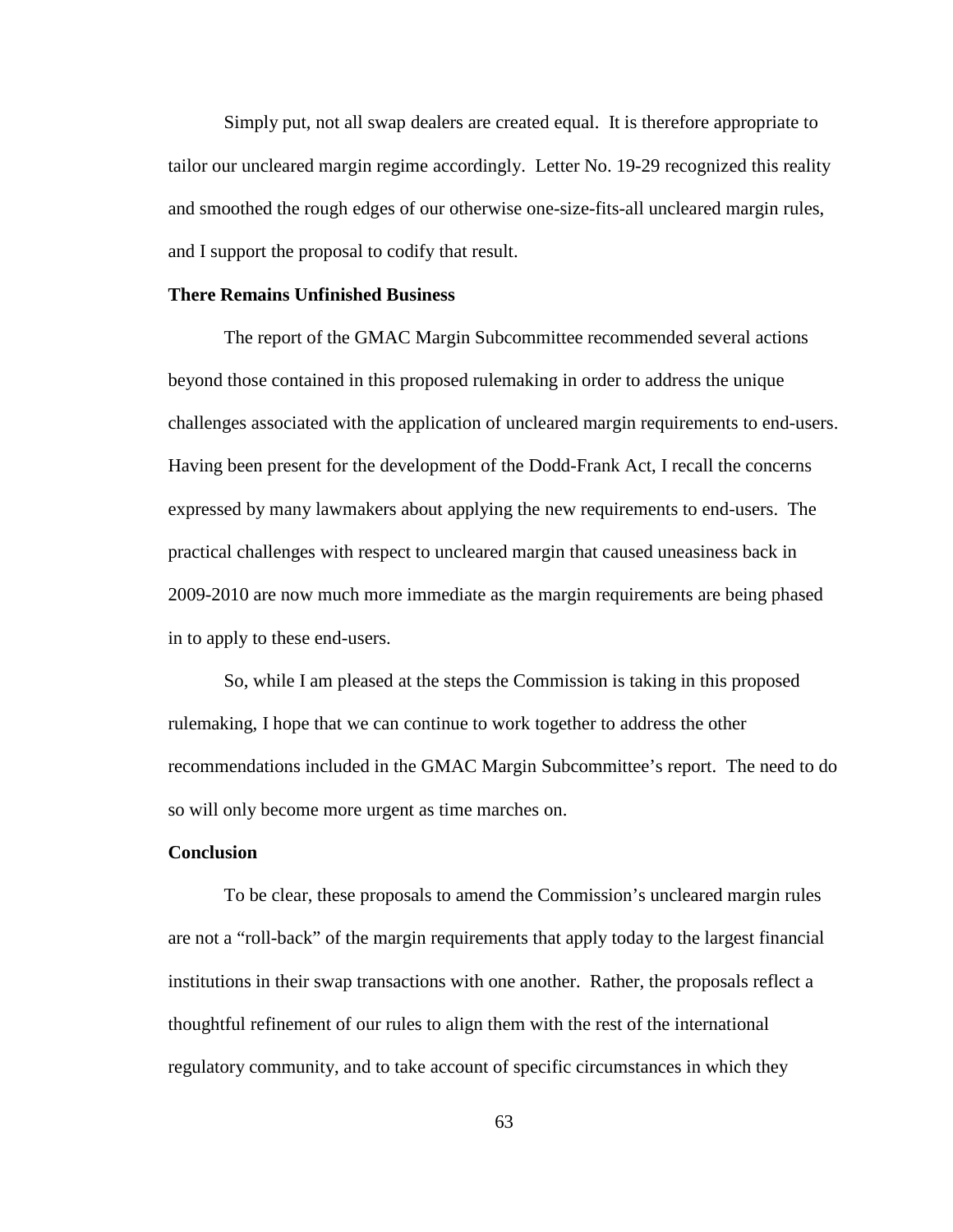impose substantial operational challenges (*i.e.,* they are not workable) when applied to other market participants that are coming within the scope of their mandates. I look forward to receiving public input on any improvements that can be made to the proposals to further enhance compliance with the Commission's uncleared margin requirements.

## **Appendix 3—Statement of Commissioner Dan M. Berkovitz**

I support issuing for public comments two notices of proposed rulemaking to improve the operation of the CFTC's Margin Rule.<sup>[1](#page-63-0)</sup> The Margin Rule requires certain swap dealers ("SDs") and major swap participants ("MSPs") to post and collect initial and variation margin for uncleared swaps. $^2$  $^2$  The Margin Rule is critical to mitigating risks in the financial system that might otherwise arise from uncleared swaps. I support a strong Margin Rule, and I look forward to public comments on the proposals, including whether certain elements of the proposals could increase risk to the financial system and how the final rule should address such risks.

The proposals address: (1) the definition of material swap exposure ("MSE") and an alternative method for calculating initial margin ("the MSE and Initial Margin Proposal"); and (2) the application of the minimum transfer amount ("MTA") for initial and variation margin ("the MTA Proposal"). They build on frameworks developed by the Basel Committee on Banking Supervision and International Organization of

<span id="page-63-0"></span><sup>&</sup>lt;sup>1</sup> Margin Requirements for Uncleared Swaps for Swap Dealers and Major Swap Participants, 81 FR 636 (Jan. 6, 2016) ("Margin Rule"). <sup>2</sup> *See also* Commodity Exchange Act ("CEA") section 4s(e). The CEA, as amended by the Dodd-Frank

<span id="page-63-1"></span>Act, requires the Commission to adopt rules for minimum initial and variation margin for uncleared swaps entered into by SDs and MSPs for which there is no prudential regulator. Although addressed in the rules, there are currently no registered MSPs.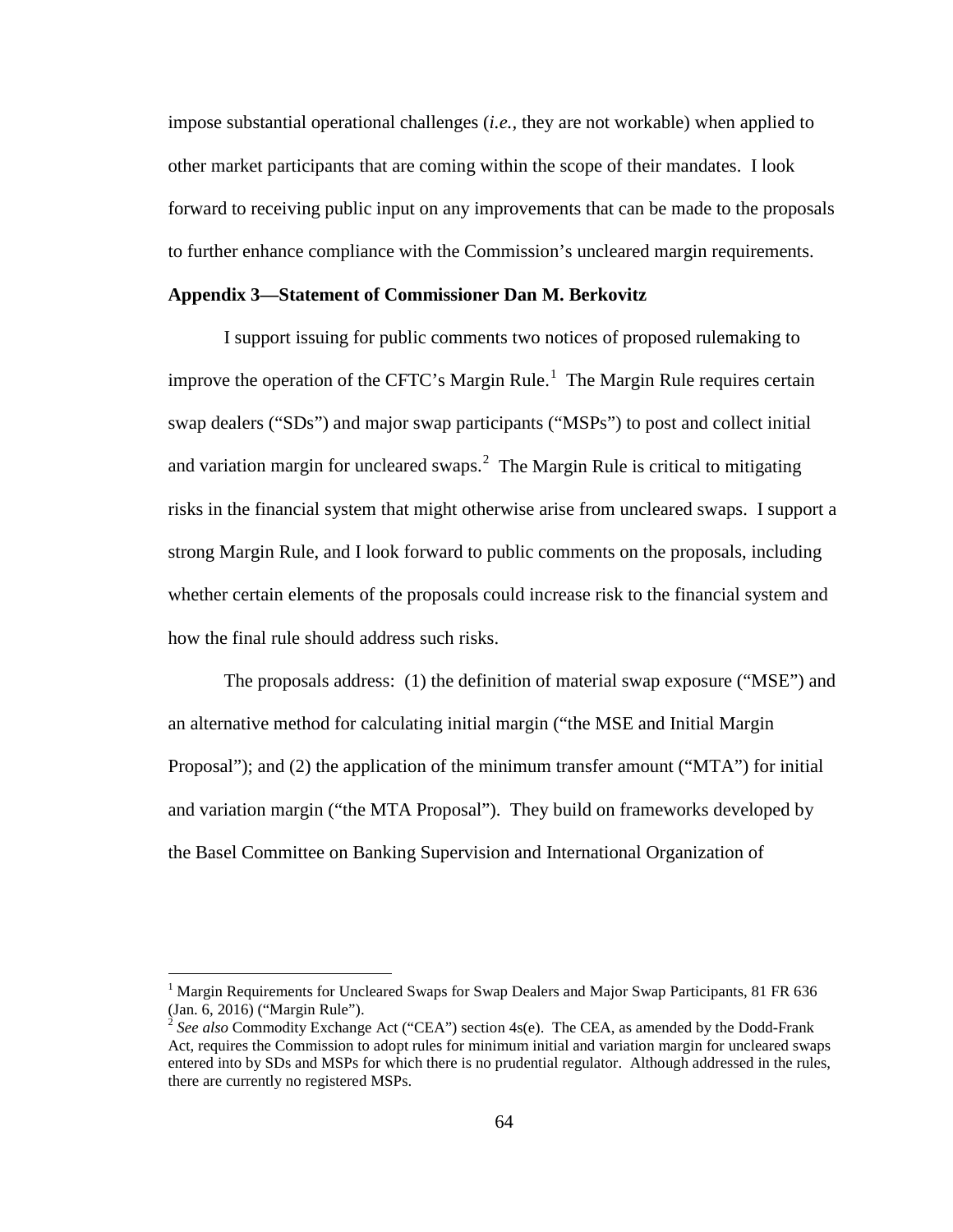Securities Commissions ("BCBS/IOSCO"),<sup>[3](#page-64-0)</sup> existing CFTC staff no-action letters, and recommendations made to the CFTC's Global Markets Advisory Committee ("GMAC").<sup>[4](#page-64-1)</sup> I thank Commissioner Stump for her leadership of the GMAC and her work to bring these issues forward for the Commission's consideration.

Today's proposed amendments to the Margin Rule could help promote liquidity and competition in swaps markets by allowing the counterparties of certain end-users to rely on the initial margin calculations of the more sophisticated SDs with whom they enter into transactions designed to manage their risks, subject to safeguards. They would also address practical challenges in the Commission's MTA rules that arise when an entity such as a pension plan or endowment retains asset managers to invest multiple separately managed accounts ("SMAs"). Similar operational issues are addressed with respect to initial and variation margin MTA calculations.

These operational and other benefits justify publishing the MSE and Initial Margin Proposal and the MTA Proposal in the Federal Register for public comment. However, I am concerned that specific aspects of each of these proposed rules could weaken the Margin Rule and increase risk by creating a potentially larger pool of uncollateralized, uncleared swaps exposure. My support for finalizing these proposals will depend on how the potential increased risks are addressed.

<span id="page-64-0"></span><sup>&</sup>lt;sup>3</sup> BCBS/IOSCO, Margin requirements for non-centrally cleared derivatives (July 2019), *https://www.bis.org/bcbs/publ/d475.pdf*. The BCBS/IOSCO framework was originally promulgated in 2013 and later revised in 2015.

<span id="page-64-1"></span><sup>&</sup>lt;sup>4</sup> Recommendations to Improve Scoping and Implementation of Initial Margin Requirements for Non-Cleared Swaps, Report to the CFTC's Global Markets Advisory Committee by the Subcommittee on Margin Requirements for Non-Cleared Swaps, April 2020,

*https://www.cftc.gov/media/3886/GMAC\_051920MarginSubcommitteeReport/download*.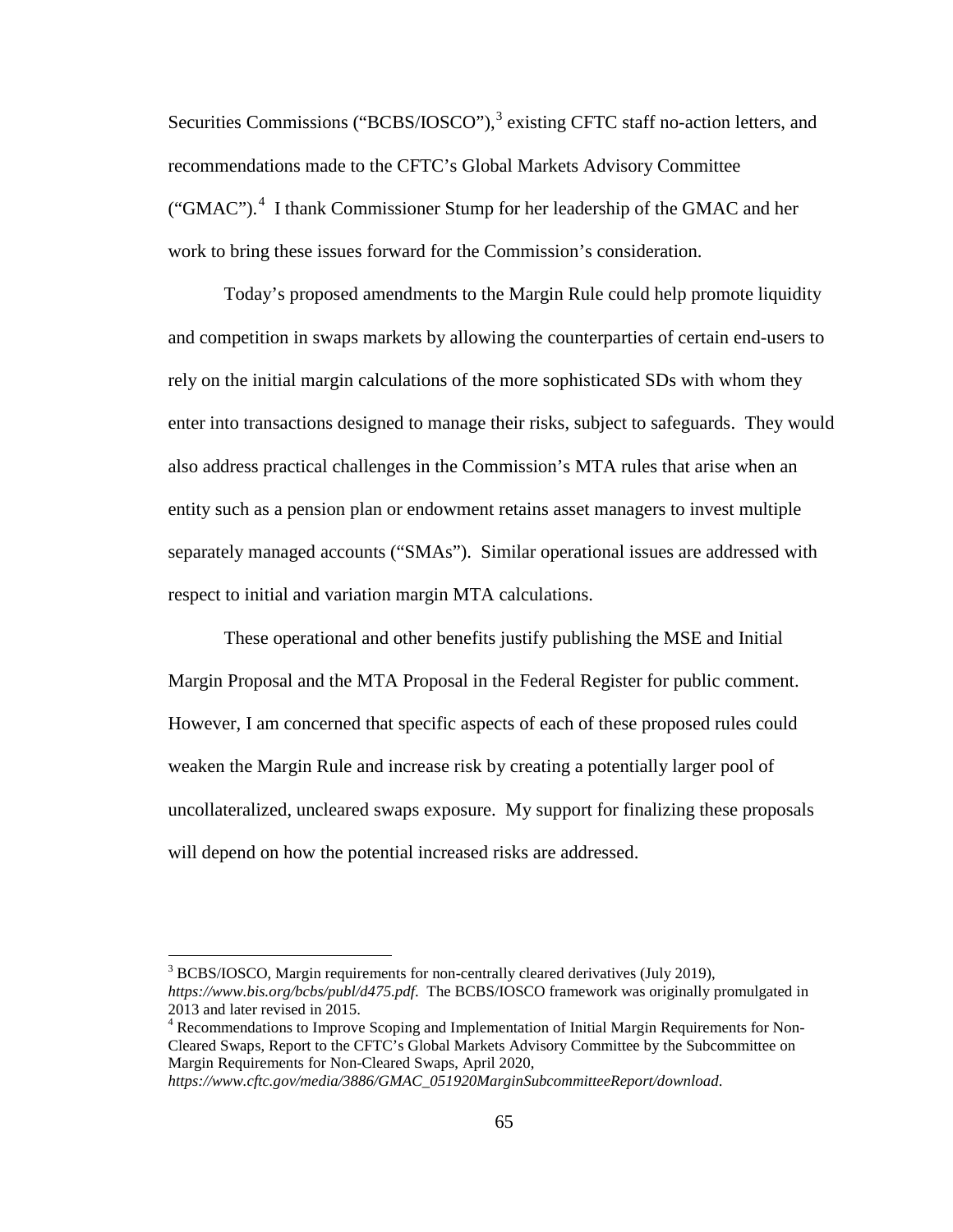One potential risk in the MSE and Initial Margin Proposal arises from amending the definition of MSE to align it with the BCBS/IOSCO framework.<sup>[5](#page-65-0)</sup> One element of the proposal would amend the calculation of the average daily aggregate notional amount ("AANA") of swaps. The proposed rule would greatly reduce the number of days used in the calculation, reducing it from an average of all business days in a three month period to the average of the last business day in each month of a three month period.<sup>[6](#page-65-1)</sup> The result would be that a value now calculated across approximately 60+ data points (*i.e.*, business days) would be confined to only three data points, and could potentially become less representative of an entity's true AANA and swaps exposure. Month-end trading adjustments could greatly skew the AANA average for an entity.

When the Commission adopted the Margin Rule in 2016, it rejected the MSE calculation approach now under renewed consideration. U.S. prudential regulators also declined to follow the BCBS/IOSCO framework in this regard. The Commission noted in 2016 that an entity could "window dress" its exposure and artificially reduce its AANA during the measurement period.<sup>[7](#page-65-2)</sup> Even in the absence of window dressing, there are also concerns that short-dated swaps, including intra-month natural gas and electricity swaps, may not be captured in a month-end calculation window. While the MSE and Initial Margin Proposal offers some analysis addressing these issues, it may be difficult to extrapolate market participants' future behavior based on current regulatory frameworks. I look forward to public comment on these issues.

<span id="page-65-0"></span> $5$  17 CFR 23.151.

<span id="page-65-1"></span> $6$  Existing Commission regulation 23.151 specifies June, July, and August of the prior year as the relevant calculation months. The proposed rule would amend this to March, April, and May of the current year. The proposed rule would also amend the calculation date from January 1 to September 1. These amendments would be consistent with the BCBS/IOSCO framework. <sup>7</sup> *See* CFTC Margin Rule, 81 FR at 645.

<span id="page-65-2"></span>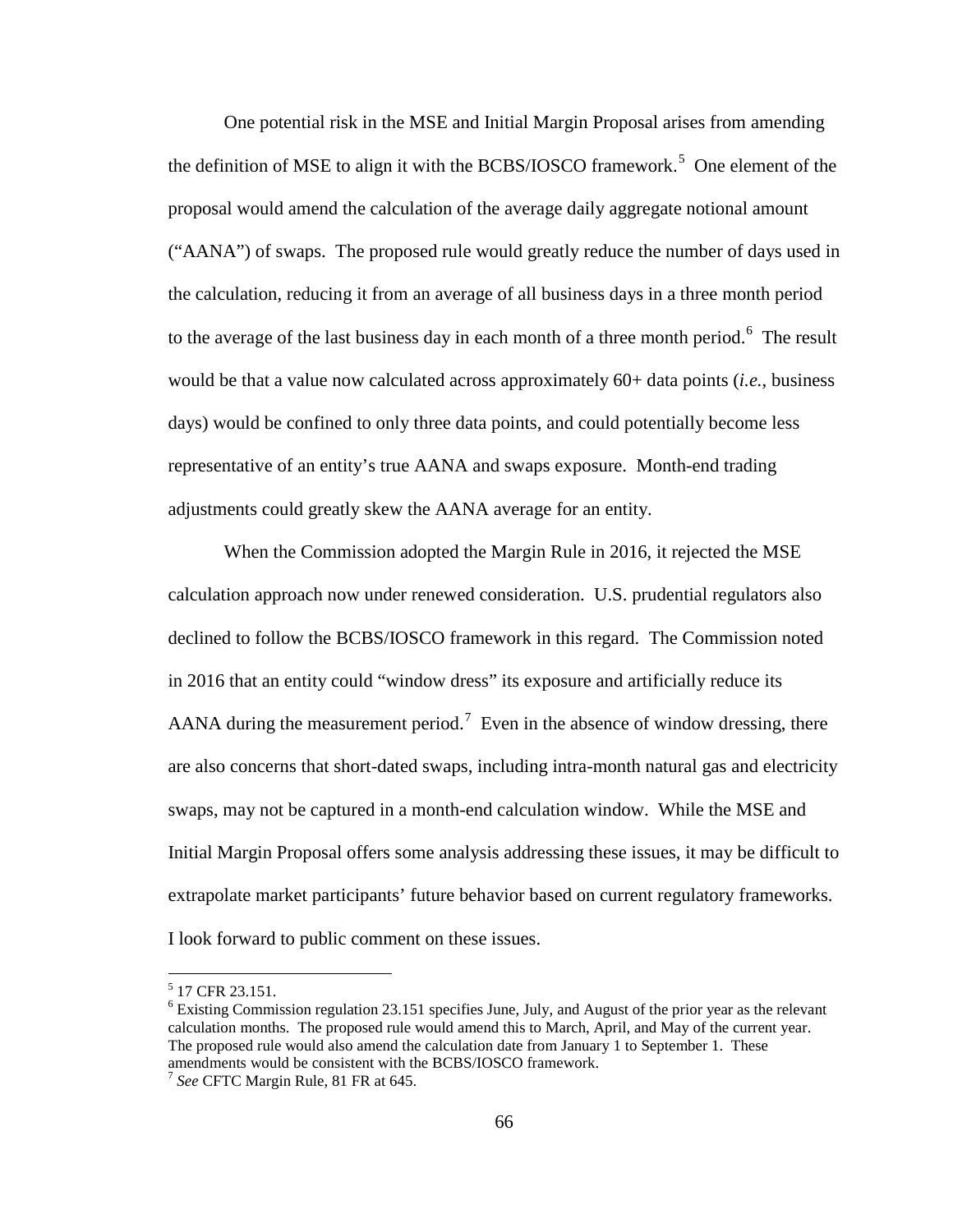The MSE and Initial Margin Proposal and the MTA Proposal each raise additional concerns that merit public scrutiny and comment. The MTA Proposal, for example, would permit a minimum transfer amount of \$50,000 for each SMA of a counterparty. In the event of more than 10 SMAs with a single counterparty (each with an MTA of \$50,000), the proposal would functionally displace the existing aggregate limit of \$500,000 on a particular counterparty's uncollateralized risk for uncleared swaps. The proposal would also state that if certain entities agree to have separate MTAs for initial and variation margin, the respective amounts of MTA must be reflected in their required margin documentation. Under certain scenarios, these separate MTAs could result in the exchange of less total margin than if initial and variation margin were aggregated.

The MSE and Initial Margin Proposal and the MTA Proposal both articulate rationales why the Commission preliminarily believes that the risks summarized above, and others noted in the proposals, may not materialize. The Commission's experience with relevant staff no-action letters may also appear to lessen concerns around the proposals. While each item standing on its own may not be a significant concern, the collective impact of the proposed rules may be a reduction in the strong protections afforded by the 2016 Margin Rule—and an increase in risk to the U.S. financial system. The Commission must resist the allure of apparently small, apparently incremental, changes that, taken together, dilute the comprehensive risk framework for uncleared swaps.

I look forward to public comments and to continued deliberation on what changes to the MSE and Initial Margin Proposal and the MTA Proposal are appropriate. I thank Commissioner Stump, our fellow Commissioners, and staff of the Division of Swap

67